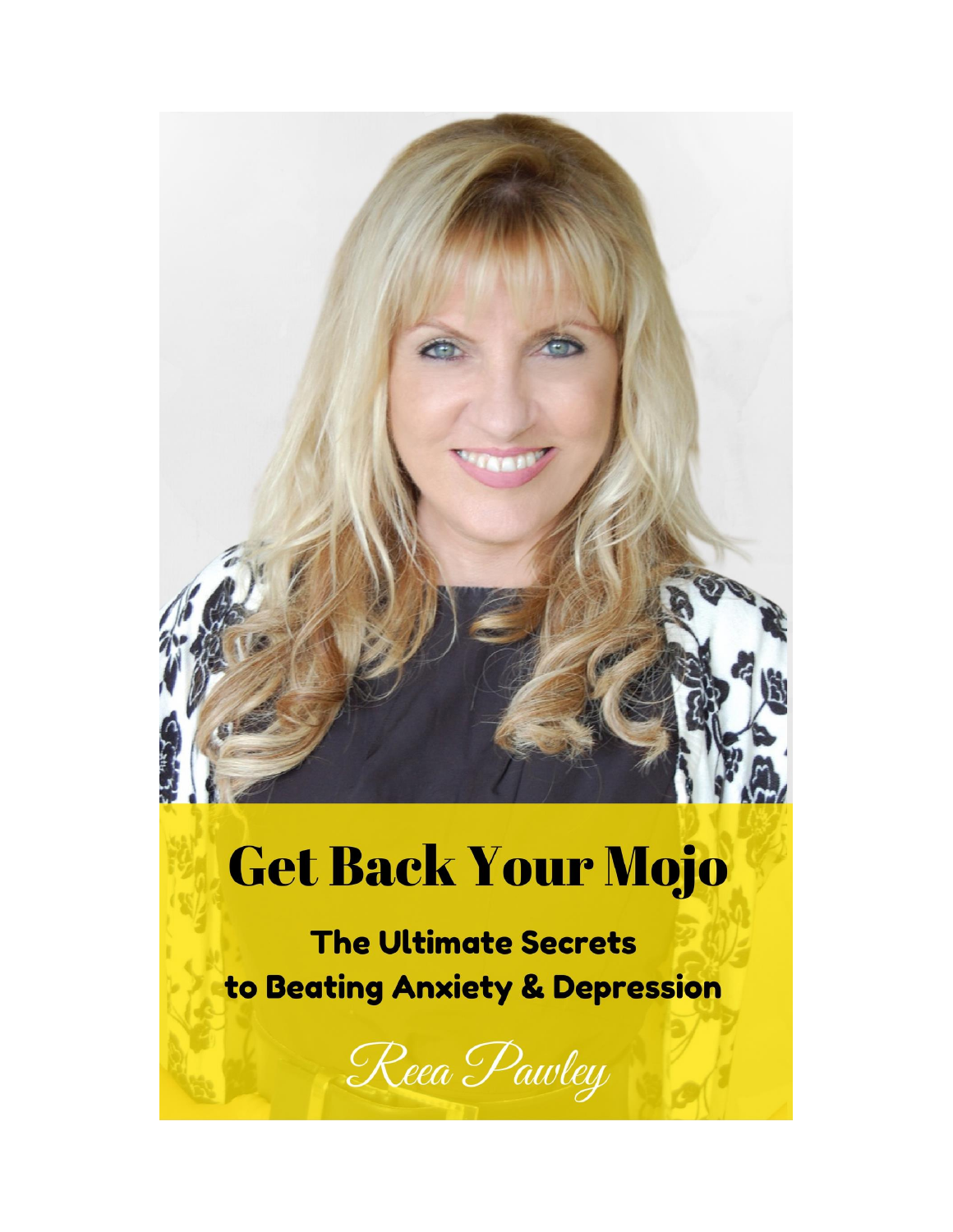

## **The Ultimate Secrets to Beating Anxiety and Depression**

Reea Pawley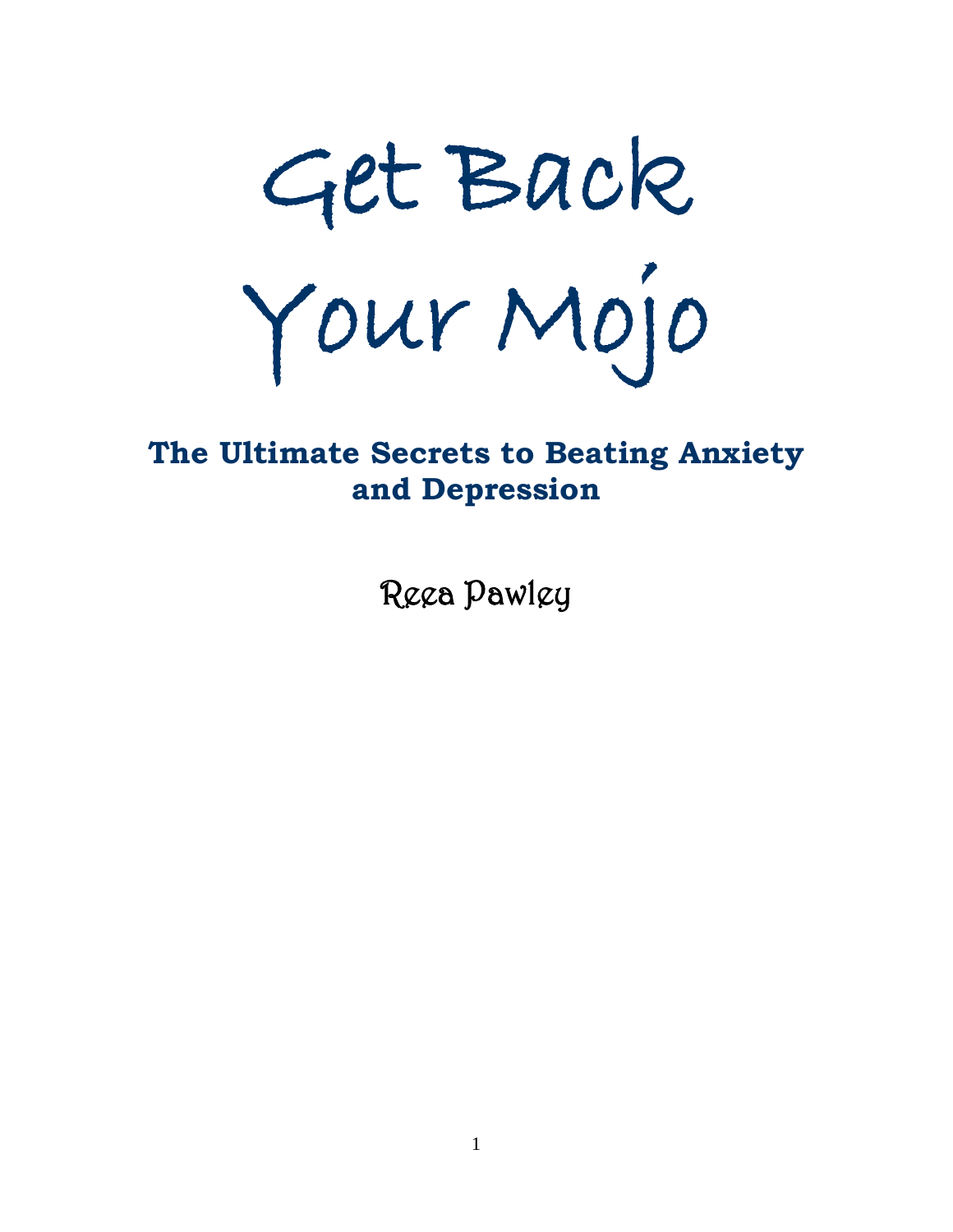#### *INDEX*

#### **Chapter One**

It's up to You  $\mathcal{F}$ 

#### **Chapter Two**

#### Loving Yourself 12

#### **Daily Strategies to Change Your Vibration**

- 1. Control Your Thoughts 18
- 2. Plan Your Day 31
- 3. Choose Your Beliefs 35
- 4. Focus on the Positive Aspects 39
- 5. Do Feel Good Things Every Day 41
- 6. Laugh 44
- 7. Act As If 46
- 8. Reprogram Your Mind 48
- 9. Let Go of the Past 50
- 10. Listen to Your Body 53
- 11. Focus on Yourself 58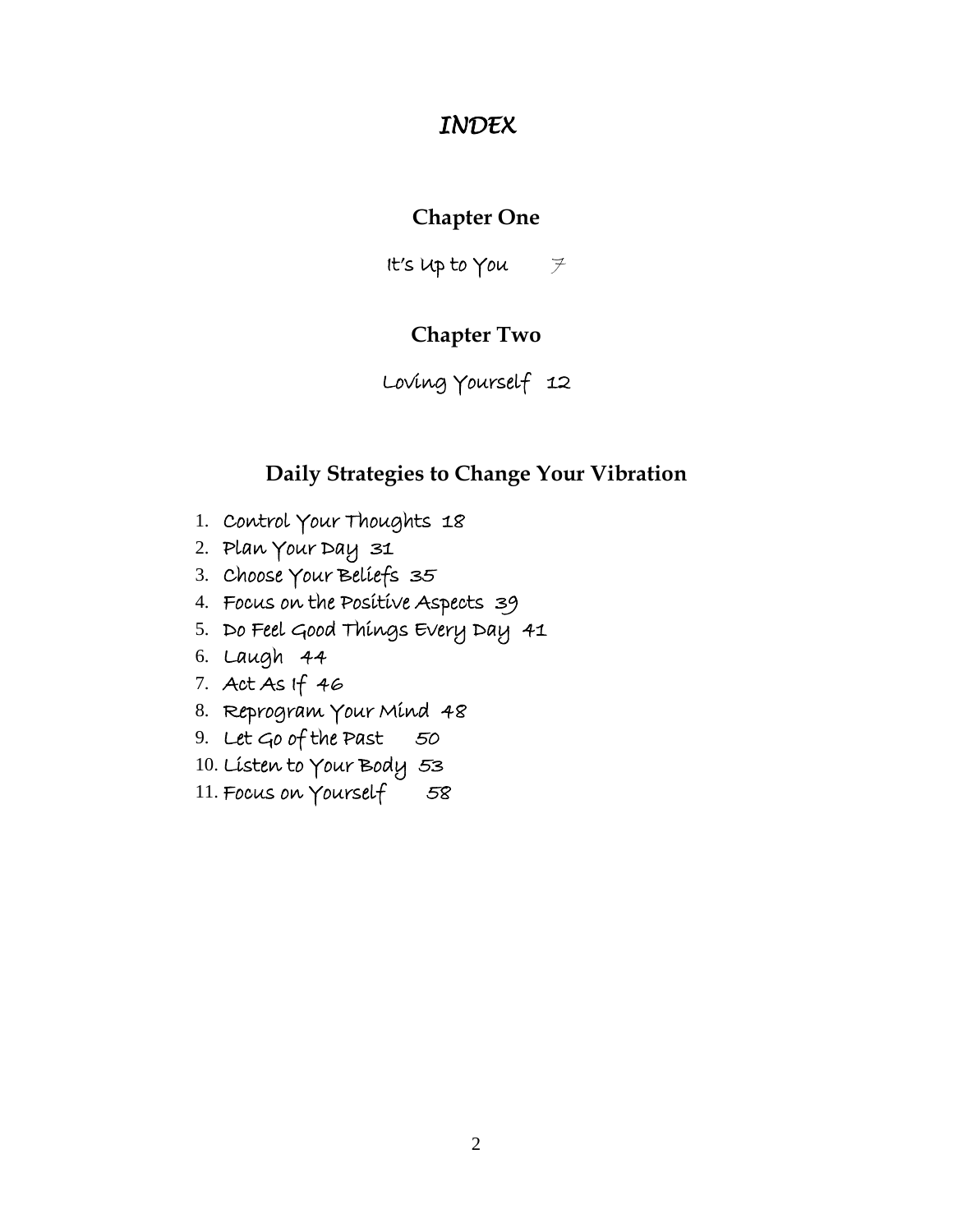#### **FORWARD**

**This book has been written in response to requests from the many clients I see every year who are hellishly and needlessly suffering from depression and anxiety. It is the basis of the work I do with clients, many of whom have already tried years of counseling and anti-depressants. When I first introduce them to these strategies they are a little disbelieving. How could actions so simple make so much difference to someone suffering from diagnosed depression? These strategies aren't rocket science, they are not ground breaking, they are simple, common sense things you can do that together with a change in your perspective will make an enormous difference to how you feel.**

**Sometimes I am amazed myself. I am amazed that as a society we want to see depression and anxiety as some deep, dark, complicated disease. To me, depression and anxiety are the inevitable result of the complex and stressful world in which we live and our uncontrolled thoughts, unhelpful limiting beliefs, lack of self-awareness and a practiced negative perspective.**

**I am not without compassion, I became a therapist and life coach because of my own skirmishes with depression and of course more motivating the depression and negative emotions my loved ones were struggling with. I say 'more motivating' because like a lot of other people I used to be more inclined to try to help others to feel good and a little less inclined to do this for myself, as if I didn't deserve all the help I could get. As I said I am not without compassion or personal experience but I am still going to say quite clearly right now that if you are depressed and anxious** 

#### **No-one can help you but you because you are doing this to yourself**

**I am not talking here about diagnosed mental illnesses such as schizophrenia or bipolar disorder, I'm talking about garden variety every day depression and anxiety, the kind everyone on the planet suffers from at some stage of their lives. That isn't to say that I haven't taught these techniques to many clients diagnosed with**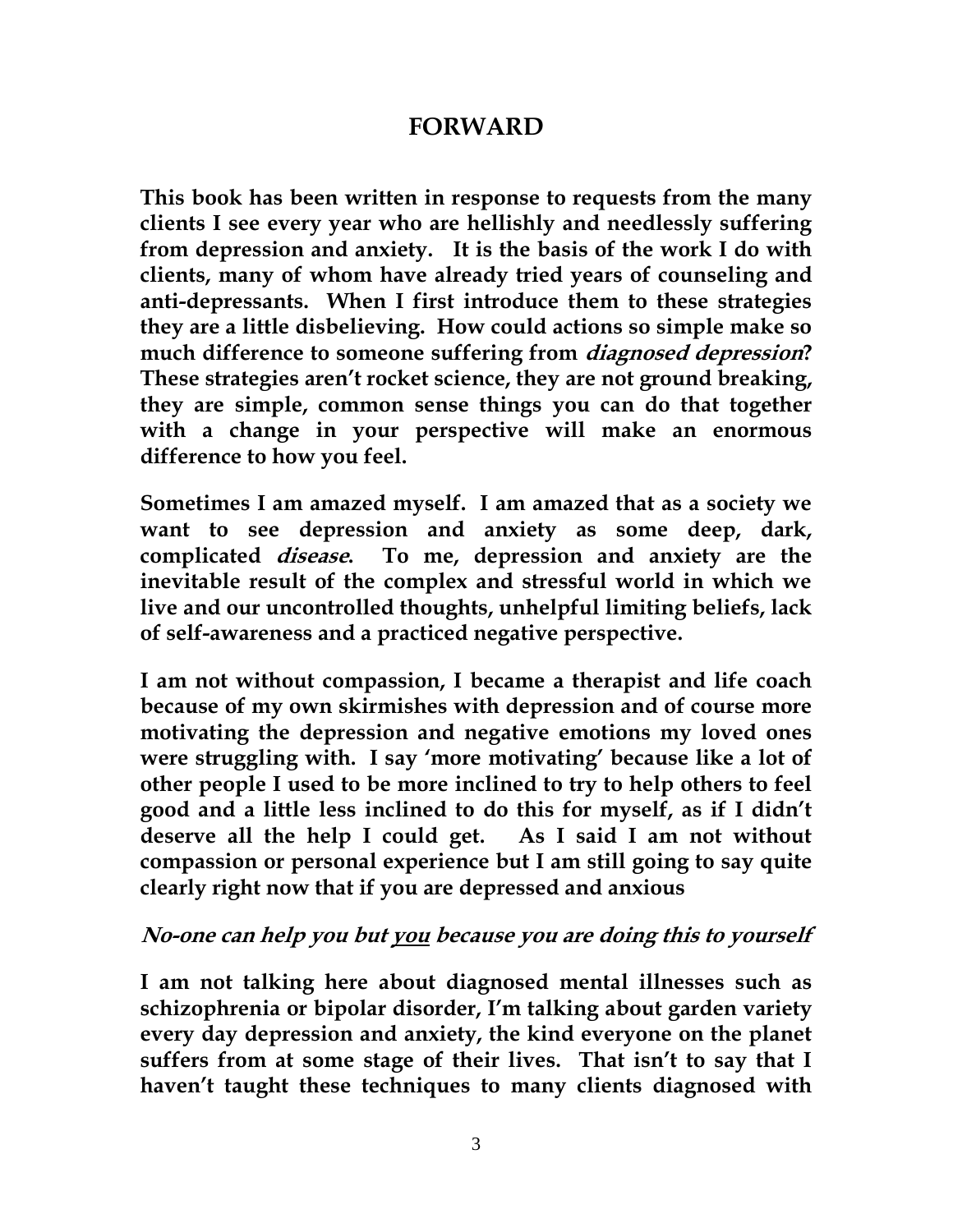**mental illness and watched them get results. I developed these strategies because someone I love very much had been diagnosed first with schizophrenia and then bipolar disorder and despite truck loads of medication was still in unbearable pain.** 

**We can all get situational depression when something happens in our life that we struggle to cope with - grief, loss and trauma will make us feel depressed for a while but our natural response is to eventually work our way out of it. This book is about the kind of non-specific depression and anxiety that an enormous number of the population is now suffering from without relief and those people who never climbed out of their situational depression even though the situation happened years ago.**

**Depression can serve a valid purpose in our lives at times because it makes us withdraw from the world, slow down our activities and spend time navel gazing and hopefully working things out. It can also force us to rebalance our energy and release tension if we have not been taking care of ourselves along the way, by releasing our stresses in more healthy ways. It serves no valid purpose when we don't work things out and continue to remain in a depressed state for an extended period of time. Nor does it serve a purpose when we are still depressed because of events or circumstances in our lives that happened years ago and we are still letting them affect us in our now moment.**

**Most of the clients I see who have been suffering depression for years and years have accepted it as their natural state of being. They tell me it's just 'them', that's the way they are…..they suffer from depression. Almost every client who comes to see me is on some form of anti-depressant medication and some have been on them for 10 years or more! Doctors and psychiatrists have offered them nothing better to deal with their depression than another pill or if they are lucky someone to listen to their woes. The fact is, that recounting your 'woes' isn't going to make you feel better, if you have gotten past the crisis period of your trauma recounting your woes over and over again to yourself and others just makes you feel worse! Traditional talk therapy attempts to gently lead you to an 'ah-ha' moment. Unfortunately, this method of dealing with**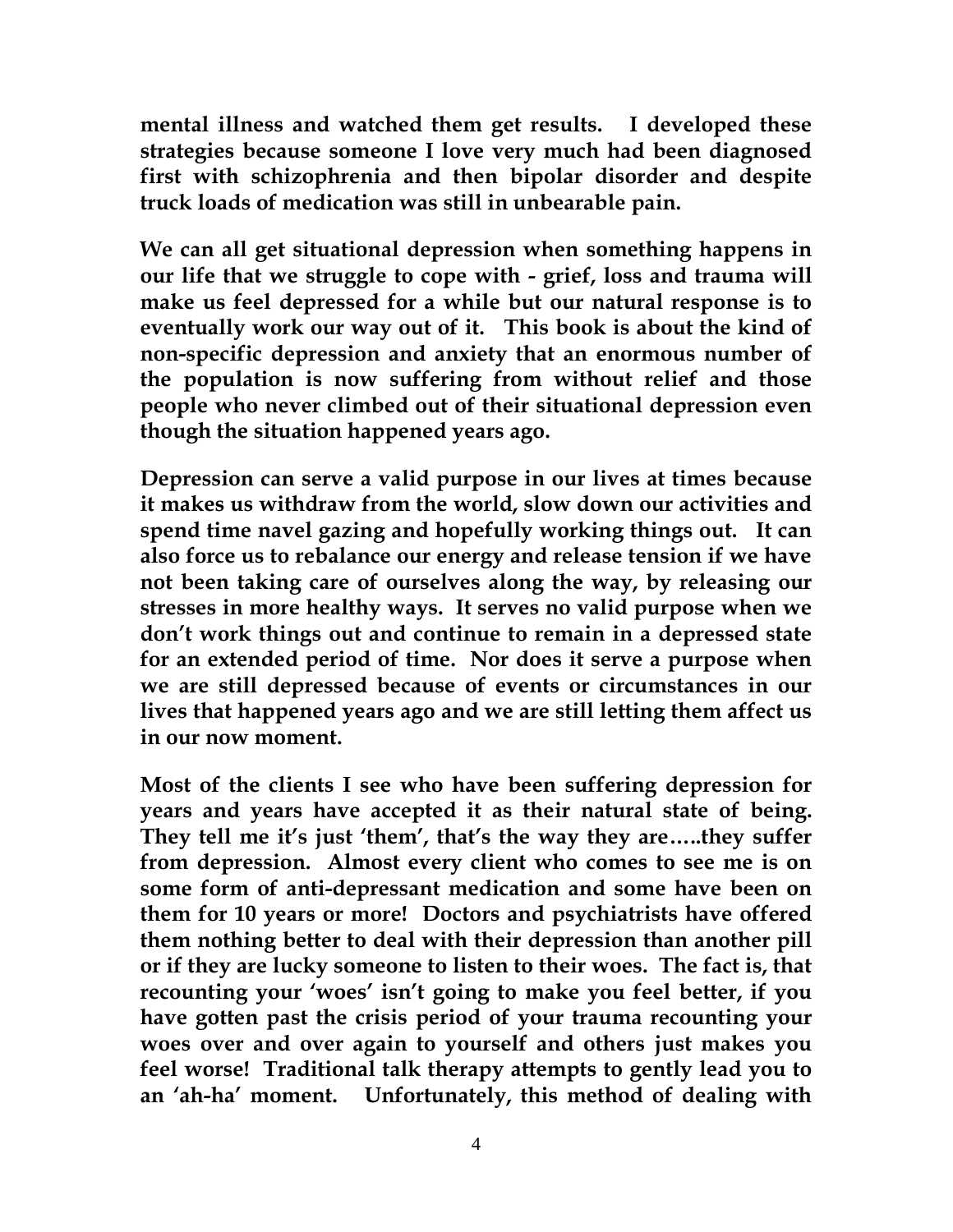**depression is too subtle, often takes years and some clients never get the light bulb moment they need.** 

**We live in a quick fix society, we want someone to waive a magic wand over our heads and make us feel quickly better with the least amount of effort. Little wonder then that doctors reach automatically for their prescription pads to solve our depression and anxiety problems. They are responding to our desires and know full well from experience that while counseling helps some it lets down many, usually because of a lack of long term commitment on the client's part. Let's face it many people just don't want to sit and talk about their problems over and over again every week. I personally believe that's because they intuitively know that it doesn't help and often makes them feel worse. We cannot discount the uplifting effect of being around some people who seem to be able to heal us simply with their presence either. We are vibrational beings, nothing but vibrating energy and we are energetically affected by everything we come in contact with, every person we meet, every thought we think, everything we do. There are many wonderful healers in our society, people whose positive energy radiates out and makes you feel good just being around them. Good counselors, doctors, life-coaches and therapists have this wonderful ability. If you find someone life this, hang on to them! Perhaps you are lucky enough to have someone in your life, a family member or friend who does this for you.**

**The program I have outlined in this book works quickly but is based on a new way of being in every moment of your experience. It is not something you will do for a few weeks until you feel better and then stop, it is how you need to live every day for the rest of your life. It is about loving yourself and taking care of yourself forever in exactly the same way that you plan to clean your teeth and comb your hair every day for the rest of your life. These strategies are for practicing self-love, raising your base vibrational energy rate higher, maintaining healthy thoughts and emotions. They are about stepping up to the plate and taking full responsibility for the way you feel in every moment. If you want to play the victim and continue feeling depressed no-one can stop you but if you want to feel good, it's up to you.**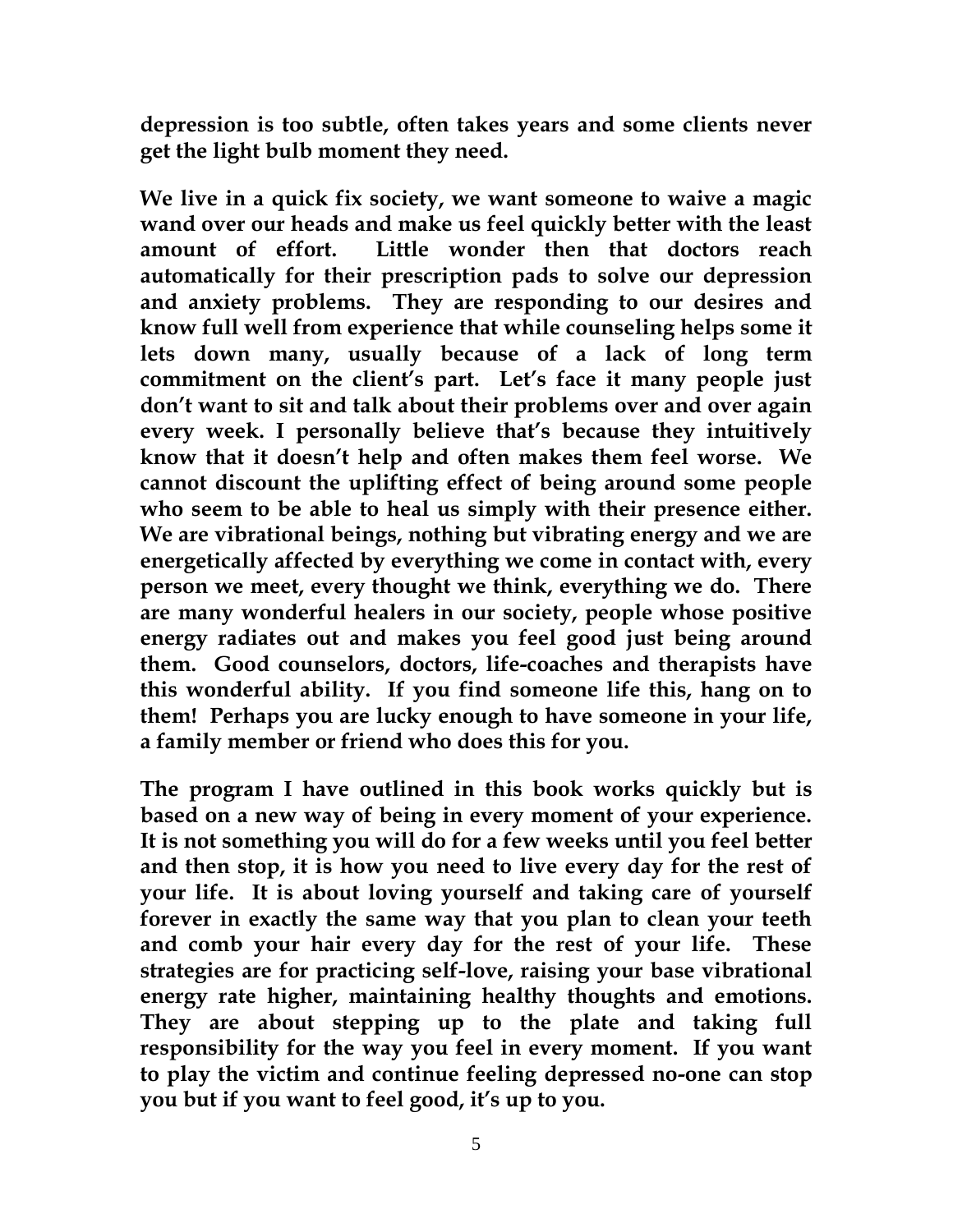## **Chapter One**

## **It's Up To You**

#### **We make ourselves feel depressed and anxious because of what we are doing inside our minds. We do it to ourselves**

**No-one else has the power to make you think or feel anything…only you can do that. Other people don't make us feel bad, they may have done something that was unkind, hurtful or completely mean but how you responded to that is all about you and not about them. You do not take responsibility for someone else's actions, they are responsible for their own behavior but you are responsible for your response to it.**

**We all choose our own thoughts and perception and those thoughts bring an emotional response from our bodies. We choose what we are going to focus on, what arguments we will replay over and over again and what we think about ourselves. It is when these thoughts are continually negative that depression and anxiety become our regular way of being.**

**The way out of this negative state of being is to get in control of our thoughts and feelings, reconstruct our perception of ourselves and the world and do constructive things that make us feel good each and every day of our lives**

**What we need to do is take control of ourselves and focus our attention on feeling good and stop focusing on feeling bad.**

**When you make the decision that you want to feel good, that feeling good is the most important thing in your life and you will settle for nothing less, then real change can begin. When you feel good everything works better, you are a better husband, mother, sister, employee and your life becomes almost effortless rather than a daily struggle to survive. When you practice feeling good you are loving yourself and you are in the flow.**

#### **Feeling good is the key**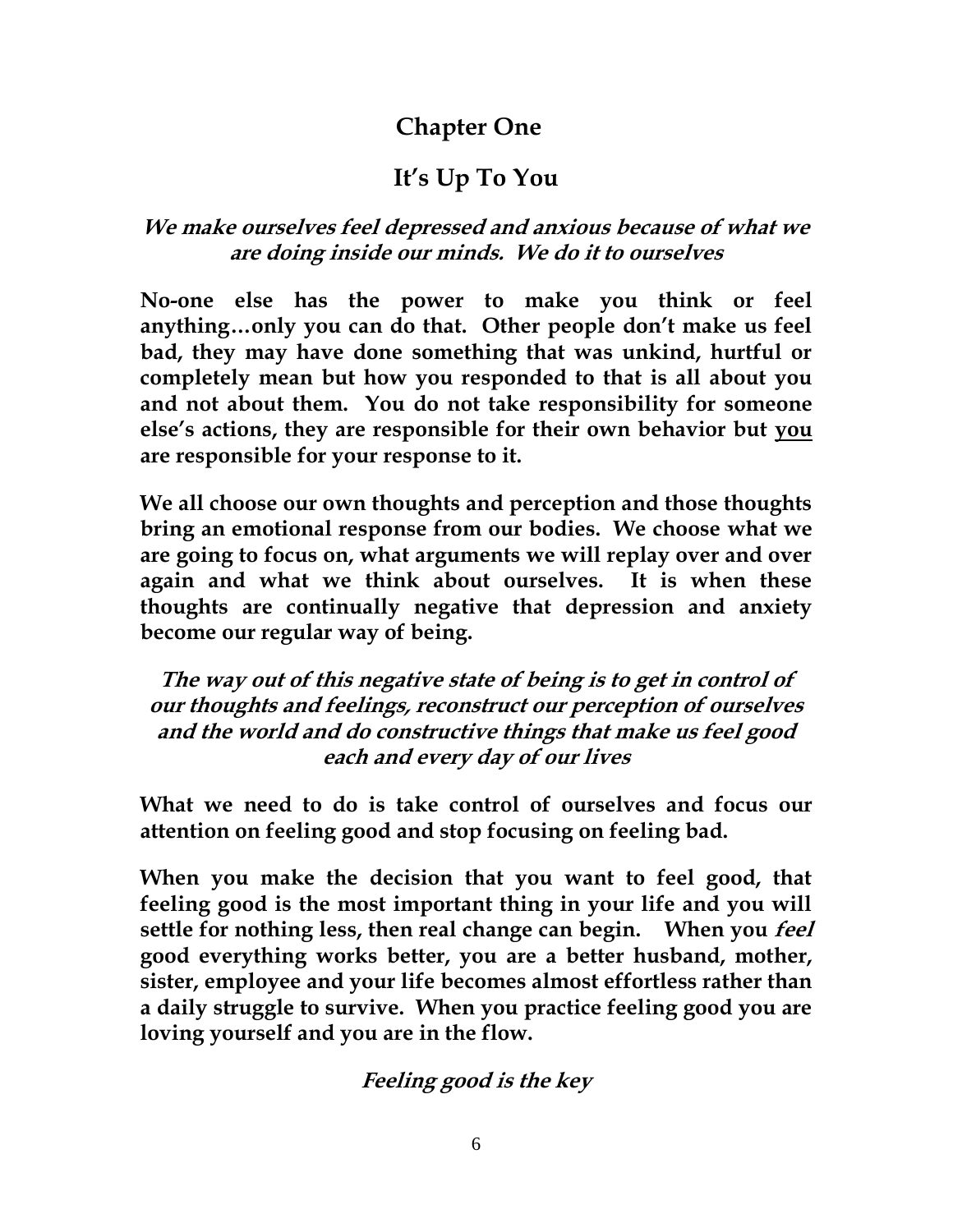**This isn't rocket science, it is extremely simple. What have you done today to make yourself feel good? What did you do yesterday? What conversation did you share in, or activity did you engage in, that you knew before you even started would end up making you feel worse? This is about self-awareness. When you love someone you have a driving desire to get to know everything about them. Do you know yourself? How do you do depression and anxiety? What is your strategy? What thoughts do you hold, what things do you do, what do you say to yourself to make it happen? How do you know when it's time to be anxious? Are you very good at it? Most people who suffer from depression and anxiety are. They've practiced it over and over again until they are great at it! We don't know that we are doing this because no-one ever taught us to be any different. Some people have been lucky and had role models in their life who modeled a happier perspective but even people with positive, happy parents can end up living with depression.**

**Joan (not real name) was a 65 year old woman who came to see me for her depression which she almost defiantly told me she had had for the past 15 years. She barely left the house, did not participate in her children's and grandchildren's lives to the extent that she would have liked and felt no joy in anything. She watched TV most of the time or stared out the window. She was on antidepressants and like a lot of people's experience, they hadn't made much difference but she took them anyway. She had been to counselors, done Beyond Blue and tried a range of things to feel better but nothing had worked. I got the very strong impression that she didn't think seeing me would help either but she was willing to see me to please her daughter. After four sessions Joan swept into my office with a huge smile on her face and told me she had been back to her doctor and he had halved her medication. She said that for the first time in years she actually felt wonderful. "'What", I asked her, "have we specifically done that had made such a huge difference to the way you feel?". "It was when you said to me that if I wanted to be miserable I could and no-one could stop me, that I was doing it to myself and if I wanted to feel better I could do that to. No-one has ever told me that before, they all told me I had an illness." I was flabbergasted as you can imagine, so**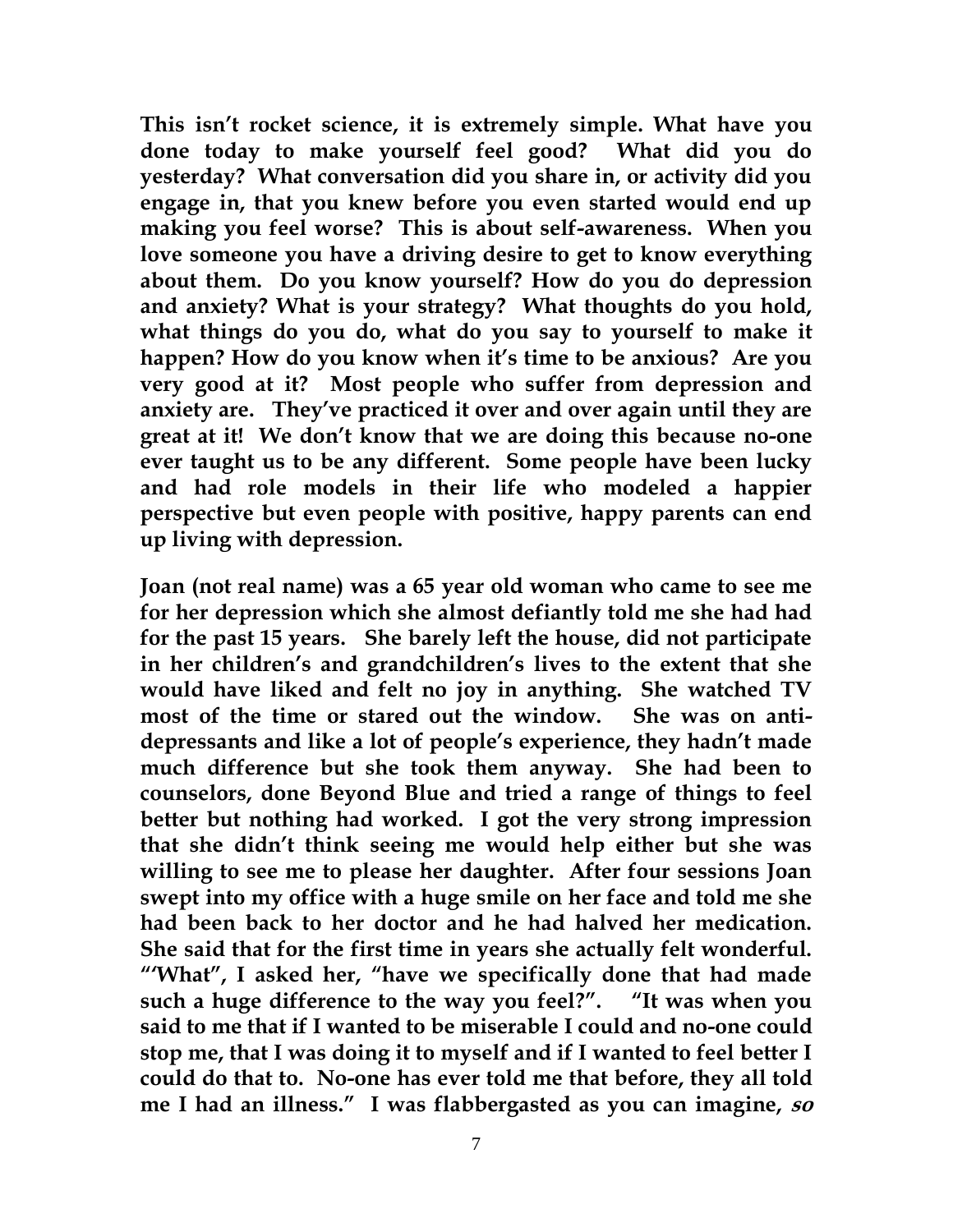**much change in so little time from something so simple!! Why had no-one ever given her the power to help herself before? Why do we take away each other's hope when without it we have nothing?**

**Why does western medical science want us to think we are broken and need fixing, that we are sick and need medicating? It reminds me of the Australian Aboriginal practice of 'pointing the bone'. If they pointed the bone at an enemy, the enemy's belief that they were going to die was so strong that they would die. When doctors diagnose you with depression you begin to see and believe you are an illness, not a person who is practicing being negative by default. Doctors are powerful in our society and we believe what they tell us. I'm not saying that they aren't doing a wonderful job to the best of their ability, I'm just asking you to consider for a moment the power they have over us and that they don't know everything there is to know about the human mind and consciousness. Scientific knowledge like all other knowledge is in a continual state of growth and expansion and they routinely have to reassess their strongly held beliefs, theories and conclusions. One of the areas they have had to reassess since the expansion of understanding in quantum physics and quantum biology is what really makes us tick and how our minds work. Even the Australian depression website, Beyond Blue, has recently changed references to 'chemical imbalances' as a cause of depression and now say that when you get depressed it results in a chemical imbalance. It's a chicken and egg thing, did the unhappiness cause a chemical imbalance, did the chemical imbalance cause the unhappiness, is their really a chemical imbalance? If that theory were really true then the hundreds of clients who walk through my door on medication wouldn't need me.**

**When I was at university in the late 80's sitting in neuroscience lectures the professor of psychology explained to us that research into how our brains work was still in the early stages. He pointed at parts of the brain on a diagram and attempted to explain what they knew (which wasn't much to my shocked and untrained ears). They had a mechanistic approach to the human brain as if every part could be categorized and its exact function explained. The only problem with this view is that it doesn't explain the people**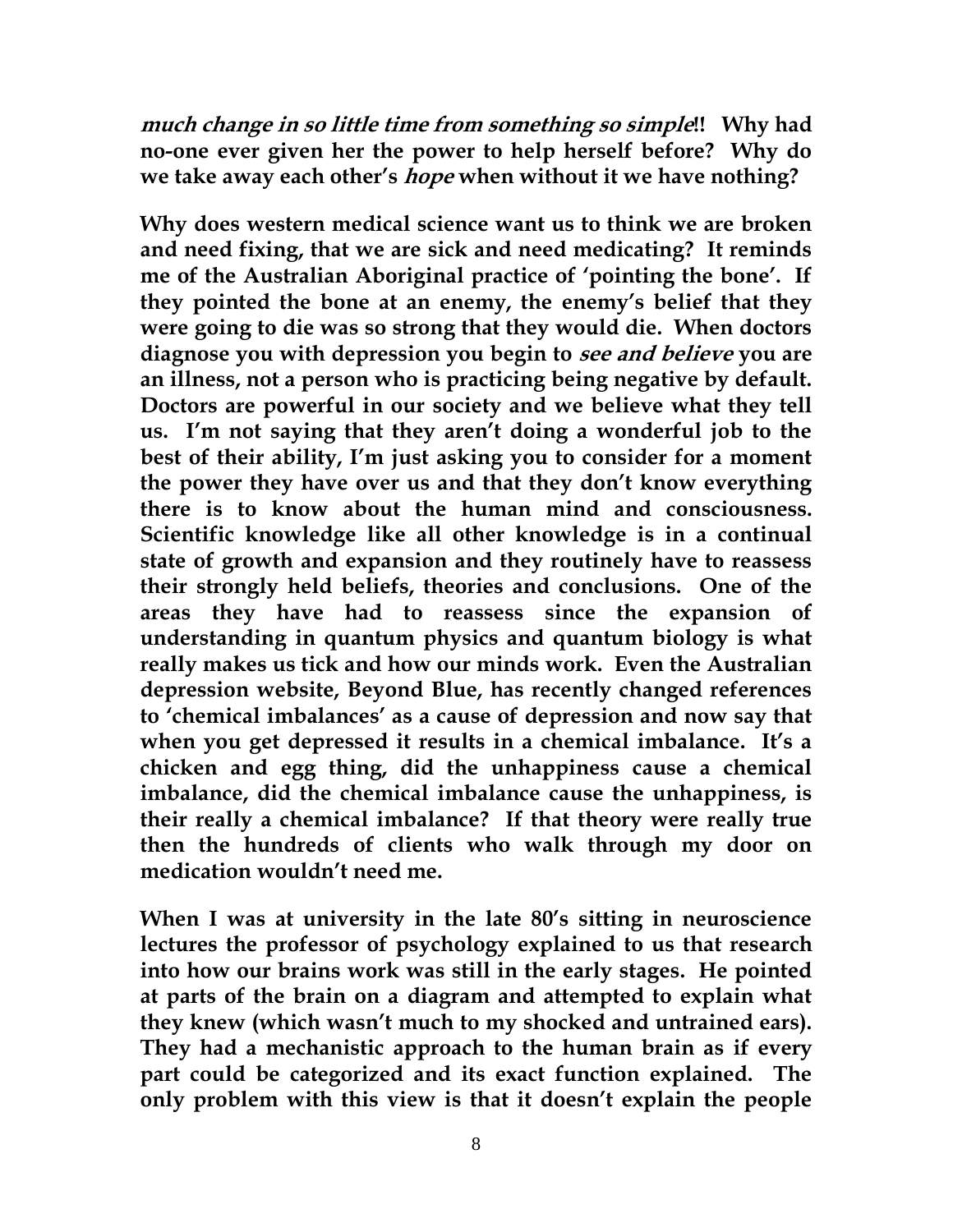**who have lived perfectly normal lives with minute amounts of brain tissue.** 

**\_\_\_\_\_\_\_\_\_\_\_\_\_\_**

#### **LIVING WITHOUT A BRAIN**

Dr. John Lorber (1915–1996), neurology professor at the University of Sheffield in the United Kingdom, recalled the time in the 1970s when the campus doctor asked him to examine a student whose head was a bit larger than normal. Instead of the normal 4.5-centimeter thickness of brain tissue between the ventricles and the cortical surface, Lorber discovered that the student had only a thin layer of mantle measuring about a millimeter and his cranium was filled mainly with cerebrospinal fluid.

The man had hydrocephalus, a condition in which the cerebrospinal fluid, instead of circulating around the brain, becomes dammed up inside the cranium and leaves no space for the brain to develop normally. Such a condition is usually fatal within the first few months of life. If individuals should survive beyond infancy, they are often severely retarded. In the case of the math major from the University of Sheffield, he had an IQ of 126 and graduated with honors.

Lorber collected research data concerning several hundred people who functioned quite well with practically no brains at all. Upon careful examination, he described some of the subjects as having no "detectable brains."

"Is Your Brain Really Necessary?" *Alternative Science News,* September 9, 2002. [Online] http://www.alternativescience.com/no\_brainer.htm.

\_\_\_\_\_\_\_\_\_\_\_\_\_\_\_\_\_\_\_\_\_\_\_\_\_\_\_\_

#### **In the evolution of humanity we are only at the tip of the iceberg when it comes to understanding the workings of the human mind and body**

**New research and insights are astounding scientists every day, so much so that many physicists and biologists have now come to accept that everything in the Universe is made up of an intelligent energy that is thought responsive and affected by our emotions and which some of them are now referring to as the Divine Matrix or God. We are all energy beings, everything in the Universe is energy and it is all the same energy, we really are all one.**

**Why am I telling you all this? If you don't know how you work**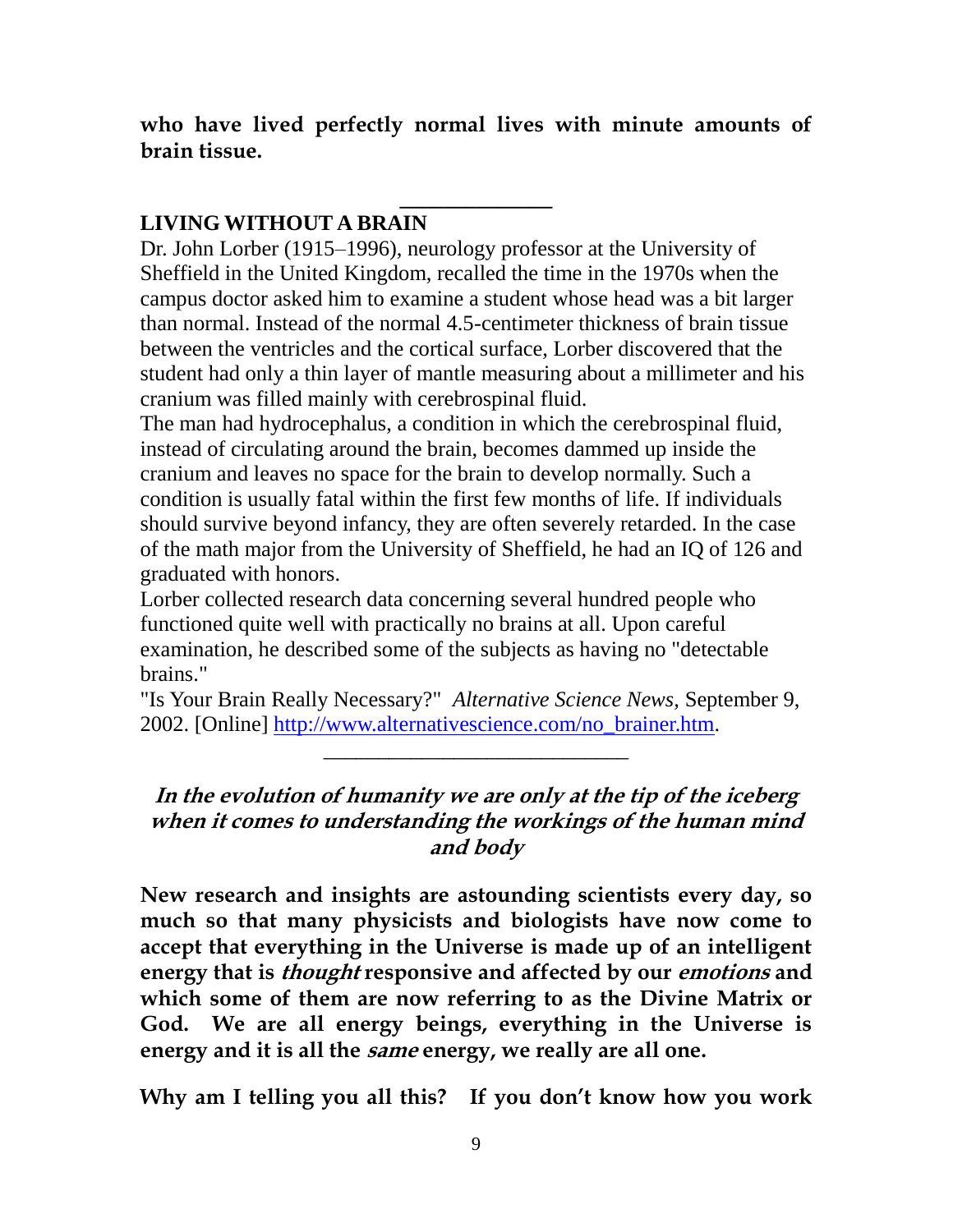**how can you make yourself work better. If what you are doing now isn't working for you then to continue to do it is insanity. If the beliefs you currently have about yourself and your world are not helping you, you need to find some new beliefs. There is an abundance of information out there. Don't sit back and expect that if this information were really there it would be on the six o'clock news or your doctor would be telling you about it. Everyone has their own agenda, they tell you what they want to tell you, what they want to believe. It doesn't matter who they are, their beliefs may not necessarily be true or real and I include my own views in this word of caution. The information is out there but before you can find the answer you have to start asking the questions and staying open to receiving the answers. Imagining that you can put your health and happiness in the hands of any other person is you not taking responsibility for yourself. Your happiness and health is your responsibility and only you can take charge of it.** 

#### **Take responsibility for what you are thinking, what you are feeling, what you are doing, what you are believing…. and do something different**

**This book is a collection of tried and true daily strategies that have been the catalyst for lifting hundreds of my clients permanently out of depression and anxiety. They don't cost anything and noone else can do them for you. They are simple things that you can do for yourself every day that I guarantee will make an enormous difference to the way you feel in a very short period of time. What have you got to lose by trying them for one month?**

#### **Once you start focusing on your own well-being and practicing self-love you can never stop**

**You can never go back to your old ways of being because if you do you may find yourself sliding back into feeling depressed again. It is everyone's responsibility to look after themselves in every moment for the rest of our lives. When you were a child your parents loved you and showed that love by taking care of you and making sure all your needs were being met but as adults we have to do it for ourselves. What happens is that we stop, we start**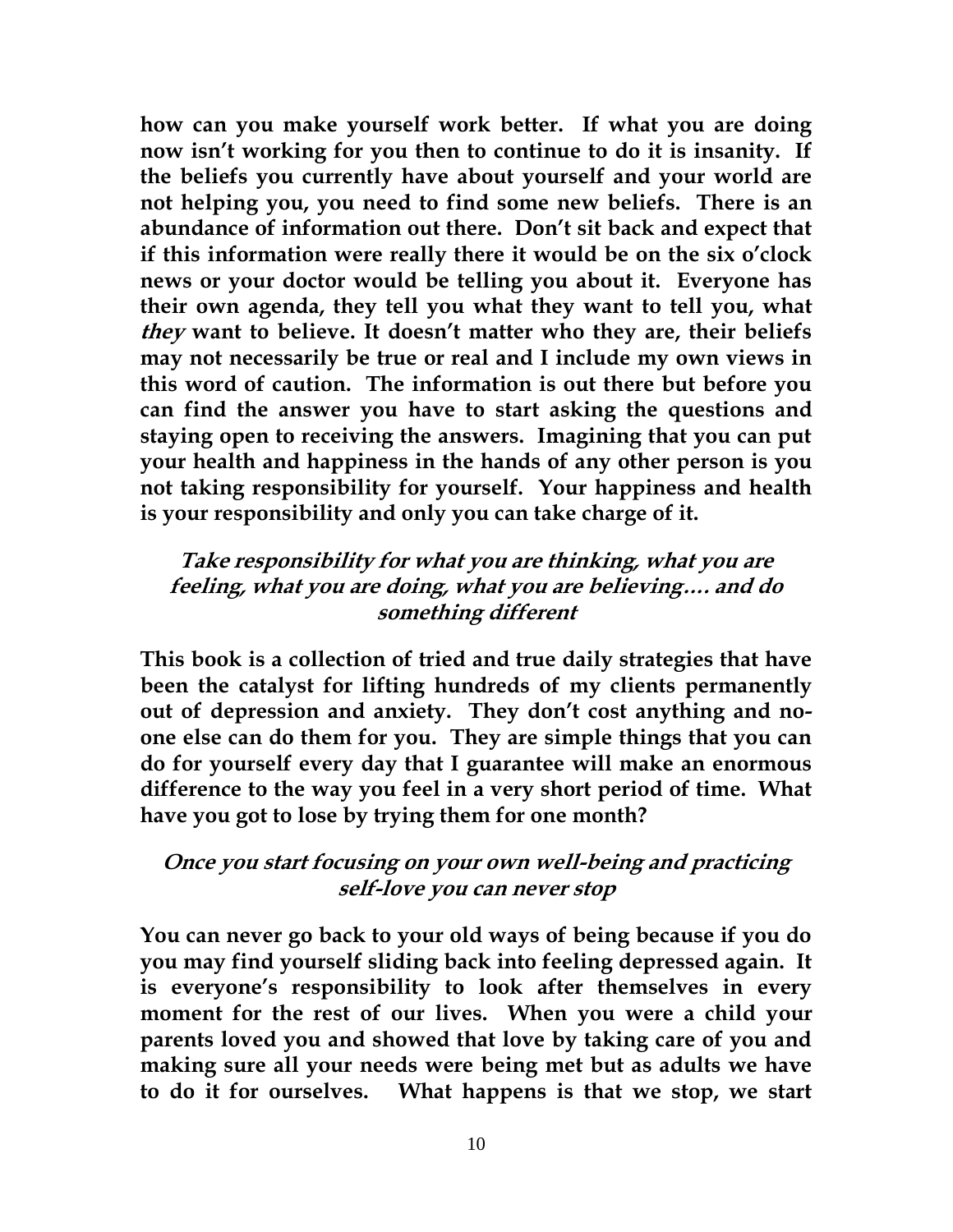**eating the burnt chop, putting others first, looking to others to supply us with happiness, putting our dreams on hold, telling ourselves we can't have what we need and then we find we are miserable and wonder why.**

**You will learn in time to gently monitor, in every moment of every day, how you feel. It will be no big deal, it's like monitoring whether you are hungry or thirsty. When you notice that you don't feel too good you will do the things you are about to learn so that you can quickly and easily get back to feeling good again.** 

#### **It's all about feeling good in as many moments of each and every day that you can**

**It's about being happy in your own skin, being happy with you and if you aren't happy with some aspect then changing it. It's your journey, it's your life.**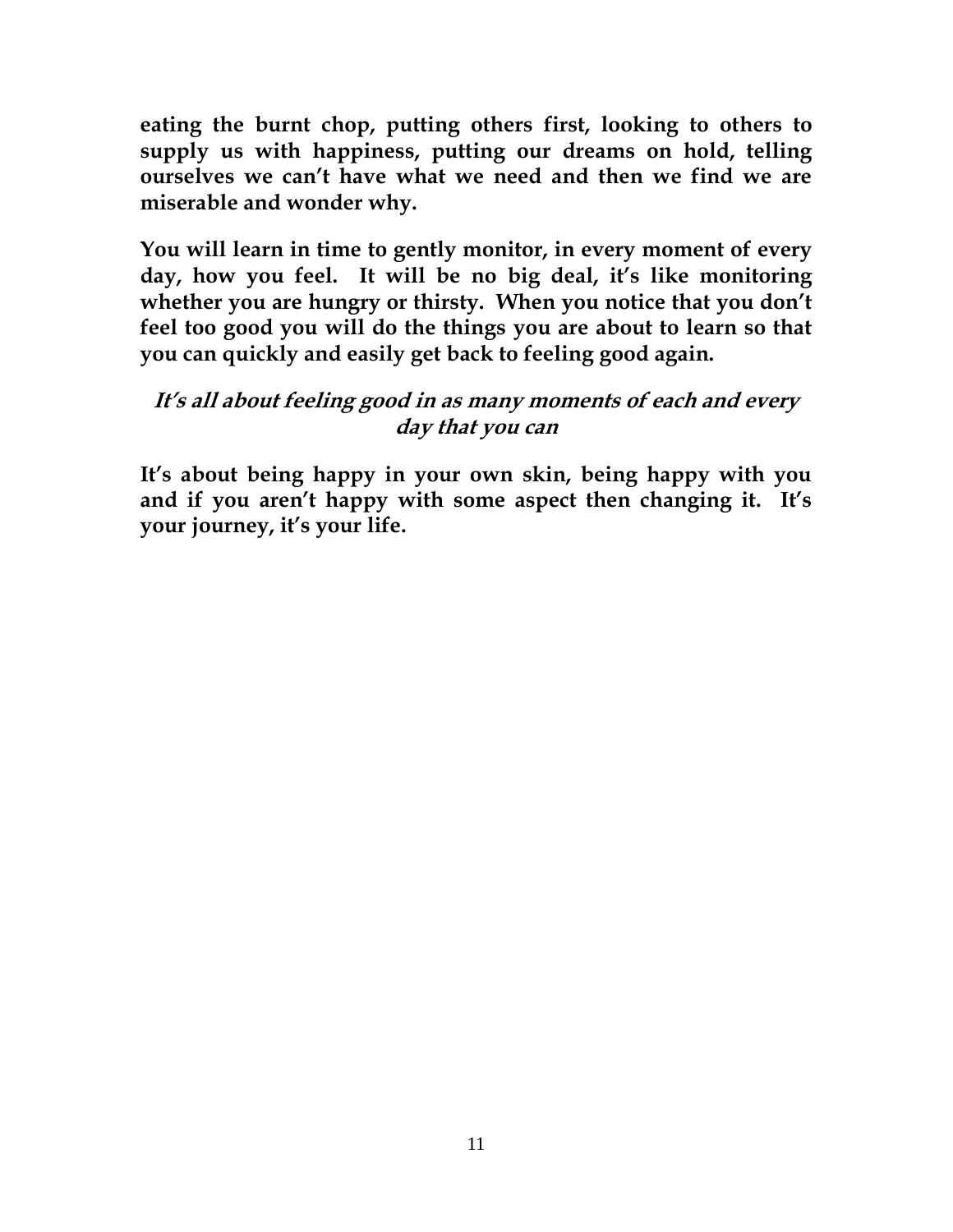## **Chapter Two**

## **Loving Yourself**

**When my own journey of self-discovery began about twenty years ago one of the first books I read was the wonderful and inspiring Louise Hay's "You Can Heal Your Life". In it Louise urges us to 'love and accept' ourselves and repeatedly affirm just that. She quite rightly points out that until we truly learn to love ourselves we will never truly be happy and nor will anyone else really be able to love us. I repeated these affirmations over and over again even getting one of Louise's tapes and listening to it every night before I went to sleep. I went to a weekend workshop where we were told to look at ourselves in a mirror for ten minutes repeating these words. I hated it! It was the most uncomfortable thing I have ever done and honestly, maybe it started something off, but it didn't take me far because when I sat and thought about it I could never really understand what it meant to love myself?? 'What does that really mean?' I thought.**

**I had always taken good care of my looks, wouldn't leave home without my hair and make-up done, I was educated, lived in a nice house, drove a nice car, had nice friends….what else could it mean? I'd like to tell you that the answers came quickly but I continued to not love myself at all for a very long time. I can honestly say that I only truly began to love myself when I entered my very own 'dark night of the soul' and hit rock bottom. The great thing about hitting rock bottom is there's only one way to go from there. A relationship breakdown and a broken heart put me in the position where I was forced to search for answers, pushed out of my semicomfortable inertia. It wasn't my first broken heart just my most painful.**

**In my need to climb back out of the misery pit I learnt that loving myself meant a whole bunch of things I had never previously considered and that it is individual to everyone. If you feel as uncomfortable as I did with the concept of self-love now's a good**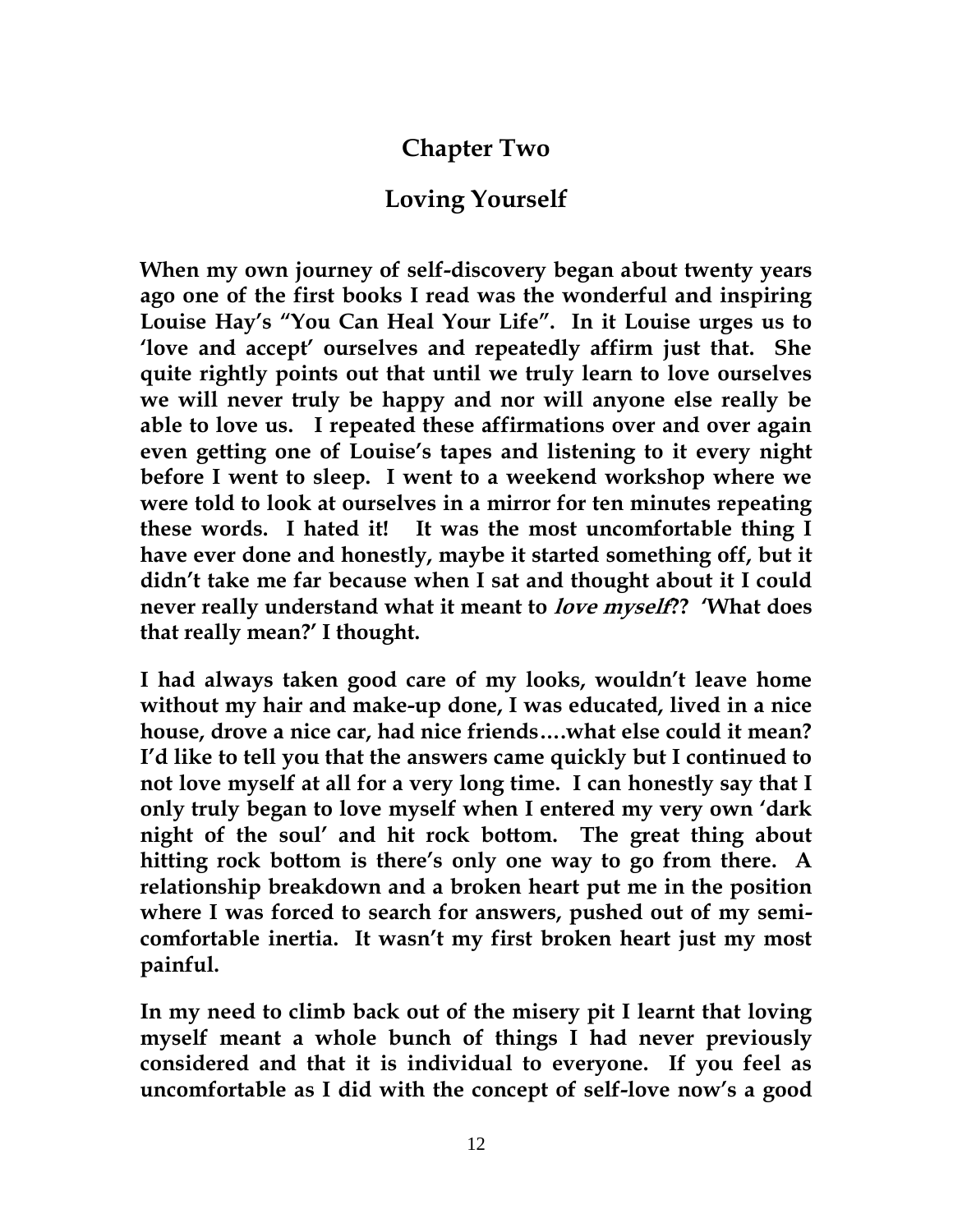**time to ask why we think it is so noble and profound to love someone else and so dorky to love ourselves?**

**What it means for me to love myself and what it means for you to do it are different because we both have different beliefs. Me loving myself meant never buying a larger size in jeans (starving being the most loving option for me at that point) whereas for you that might, quite rightly, seem a bit unimportant. I'm a woman so I loved myself by buying more expensive face cream, having my nails done, wearing great shoes and treating myself occasionally to a bubble bath and champagne. At the same time, I was doing this I was allowing others to treat me without respect, putting myself last, denying my own needs, discounting myself on an hourly basis and frequently saying horrible things to myself for no good reason!**

**It is my strongly held opinion that we are all born perfect. We are all strongly attracted to the smiling face of a baby because they are pure positive energy, full of joy and excitement and love themselves so unconditionally that they happily taste their own poo! It never occurs to them that their needs won't be met and if we are not fast enough with their food and clean nappies they scream blue murder! How do we get from this place of enviable bliss to the depressed, anxious, unloved adults we become? Life.**

**Our parents may have been over worked and tired or struggling with their own lives and so might not have always shown us the unconditional love we deserved. We mix with other kids who bite us, steal our toys and call us names. We go to school and get yelled at by tired teachers trying to control thirty unruly kids. We are forced to compete and have life experiences that program our minds to see ourselves as less than, discount ourselves, makes us feel ashamed, guilty, bad and wrong.**

**Before the age of seven our brains are constantly in alpha state, that's the brain wave state I induce in my clients when I hypnotize them so their minds become more impressionable to my suggestions. Before age seven we are like little sponges soaking up everything that is said and done to us indiscriminately. There is no gatekeeper preventing unwanted information going into our**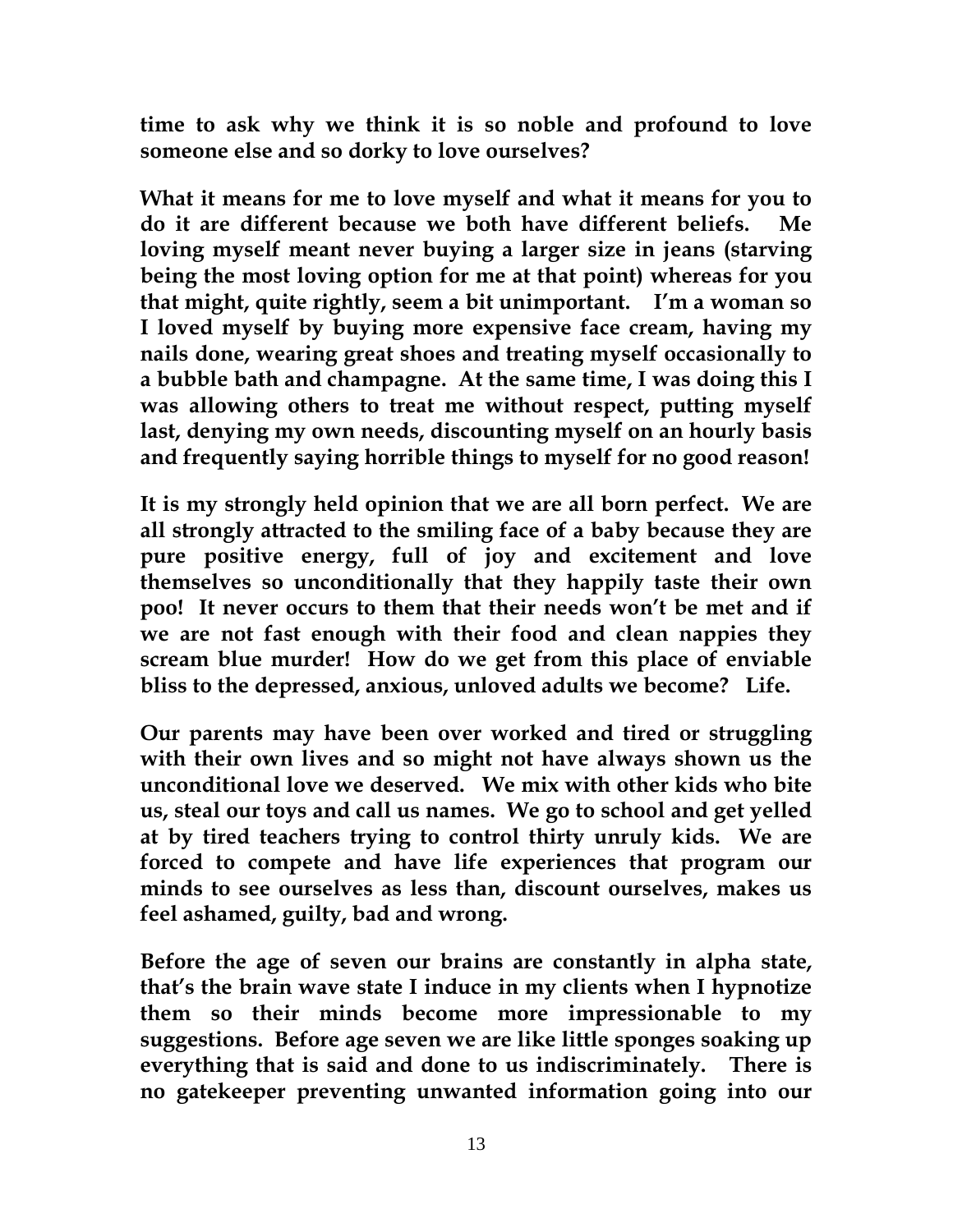**unconscious minds and so every event is stored along with the emotions both negative and positive that went with it. From them on every event that is similar to one we've already had will unleash an automatic response in us depending on the conclusion we drew about the first event. We learn by association. When I learn about a chair I can see other chairs around because I can associate those things together. When I have an event that makes me feel guilty, fearful, ashamed, angry I associate all of these events together unconsciously. I see whatever happens to me through the lens of my perception that has been warped partly by my past experiences and associations. I cease to see the world clearly, I see it as 'I am' not as 'it is'. I become less than the pure positive joyful energetic being I was when I was born.**

#### **We don't see the world as it is, we see the world as we are**

**We live in a universe where everything we see, feel, smell, taste, touch and sense is nothing but energy vibrating. This energy is interpreted through thought into something familiar. We are energy vibrating. Every emotion that we feel is energy and it is either released or it is stored in our bodies. We release energy in a variety of ways – exercise, breathing, crying, sneezing, laughing, yawning, getting sick to name just a few. Emotions are a signal from our unconscious minds that we then interpret with thought. Emotions are energy and if we allow them to flow though us and then dissipate the energy goes back out into the universe somewhere. We can also hold on to emotions, literally storing them in our body consciousness. Medical science is now beginning to understand that all physical illness begins with an unresolved emotional issue and the storing of those negative emotions can eventually cause our bodies to malfunction.**

#### **You are vibrating energy**

**The vibration of depression is a dense, heavy, sluggish, slow vibration. That's obvious to you isn't it because when you are depressed you just want to sleep all the time and you have no energy to do anything. The vibration of joy, happiness, love, passion, excitement and appreciation is a high, light, fast energy.**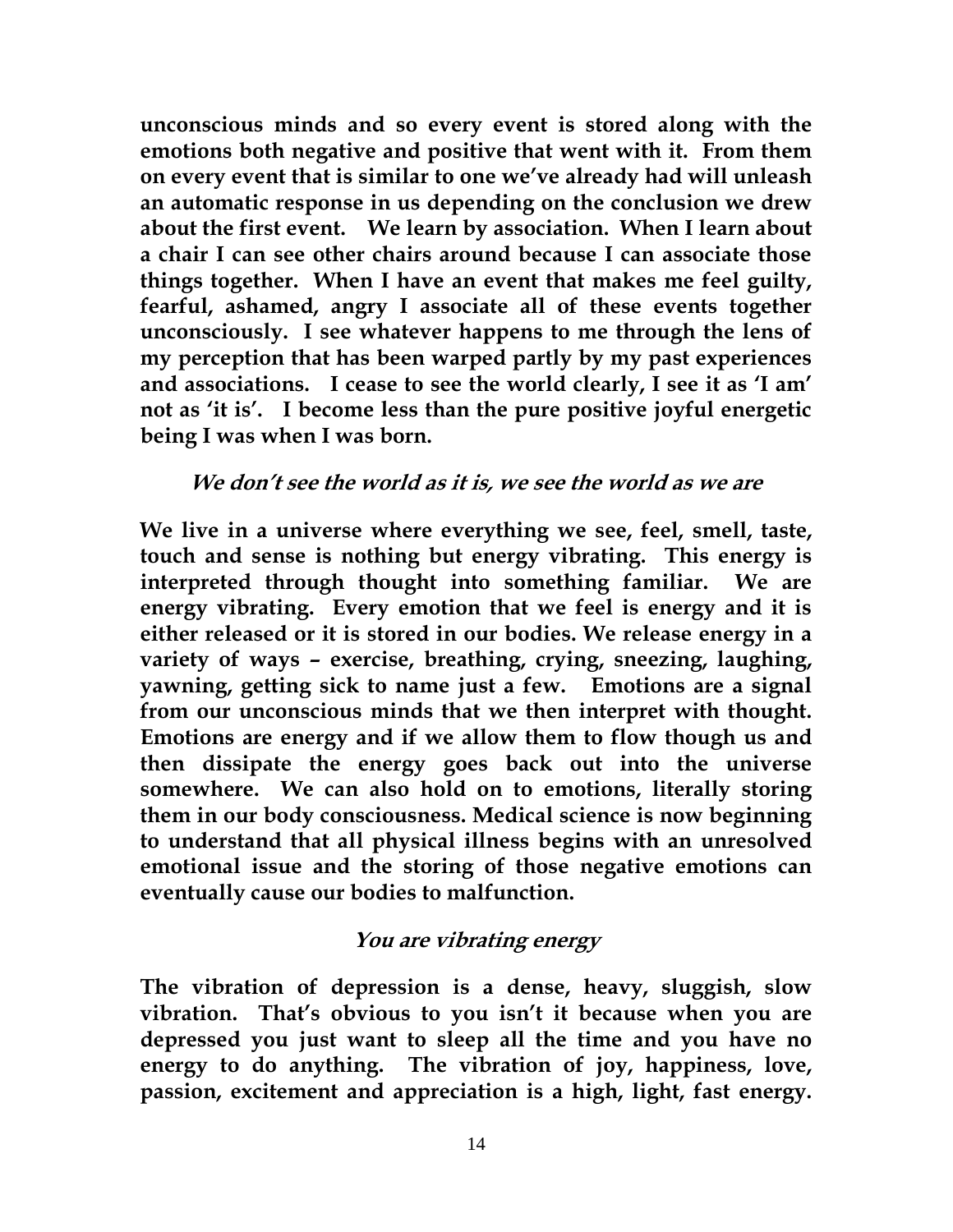**When you feel good you have all the energy you need to do everything you want, you sleep like a baby, wake up refreshed and think more clearly. Think back to the last time you fell in love. What an amazing joy-filled experience no wonder we are all hooked….it feels great!!! Our skin and eyes look clearer, we have good hair days every day, we lose weight, there's a spring in our step and we suddenly get inspired to do fun things. When we're in love we are being who we really are, being who we were when we were born, we feel loved, know that we are loved, we feel complete. Unfortunately for most of us that state of being madly in love doesn't last forever, eventually the honeymoon phase wears off and we fall back to our normal set-point of happiness, usually whatever we were before we met our beloved because we are generating that set-point with our own thoughts, feelings, beliefs and perspective. If we're lucky we're in love with someone who actually does make our life better and so we do feel better but often we find ourselves in love with exactly the right person who will mirror or reflect our issues back at us so we can acknowledge them. In the great scheme of the universe we can never escape what is inside ourselves. Loving ourselves then becomes about acknowledging, accepting and addressing our painful bits and healing them.**

**As an adult what does loving yourself mean? When we are children our parents know that we need a range of things to grow into healthy adulthood. We all know that kids need food, clothing, shelter, hugs, education, friends, family, new adventures, belonging, encouragement, praise, love and fun and opportunities for self-growth and expansion. When we stop being children we are no longer our parent's responsibility, we must take care of ourselves. Taking care of your self means providing all the things I listed above and then adding a couple of more adult needs such as sex, purpose and meaning and self-actualization. Since it is your job to provide all these things for yourself stop now and ask yourself 'How am I doing?' You are no longer a child, you are an adult and it's up to you to keep track of your needs and make them happen for yourself. If you want to be happy and love yourself this is what it takes. All of it!**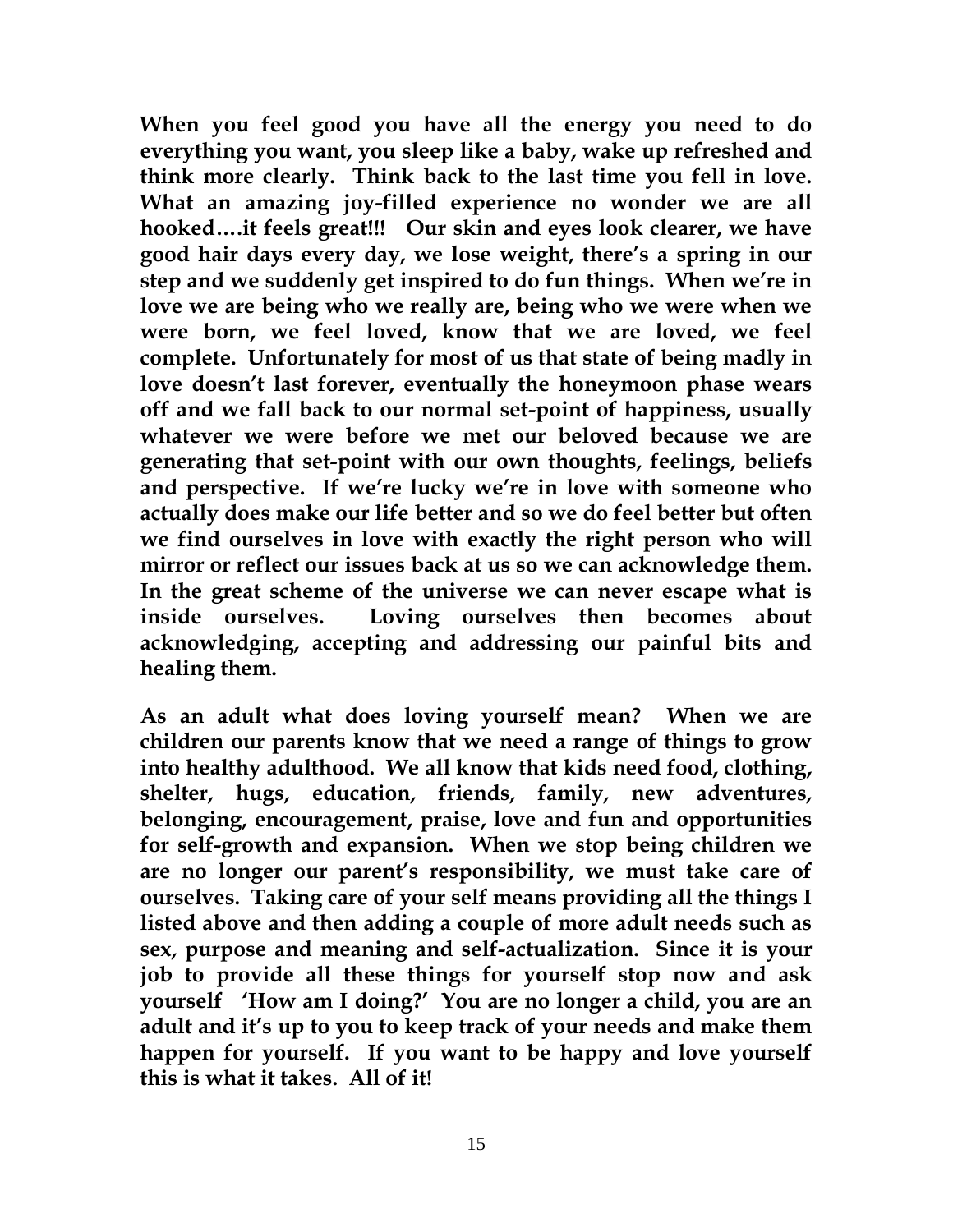**We are all individuals and some of us will have greater needs in one area than the other, we all want different things. Isn't that great! We're all different! It also means there is no one recipe for self-love that you can follow, you have to work it out for yourself. If you are feeling happy and content with your life then I guess you are doing pretty good in the self-love stakes and providing yourself with the majority of the things you need. If you are reading this book then perhaps you aren't feeling so good and it's about time you asked yourself what kind of a job you are doing at self-parenting and loving yourself?**

**When we don't love ourselves we attract people and circumstances into our lives to reinforce this belief. So of course, I have been in relationship with men who didn't love themselves (because I didn't!!) and it didn't matter how much attention I focused on them, how constantly caring and affirming I was or how much I supported their needs they still felt unlovable. You can stand in front of someone who doesn't love themselves and tell them how gorgeous and wonderful they are and watch them delete the compliment right in front of your eyes as they are probably replaying over and over again the slight they received the day before from someone insignificant in their lives.**

**Of the two million pieces of information that come into our neurology through our six senses in every second we can only focus on 120 of them. Who chooses the 120 bits you are focusing on? You, of course. How do you decide which 120 bits to focus on? You have trained your unconscious mind to focus on the bits that reinforce your already held beliefs. When you don't love yourself you will find evidence of it everywhere because that is what you have trained yourself to search out and notice. When you love yourself the opposite is true, you will search out and notice all the good stuff and completely ignore anything to the contrary and then….you will feel good.**

**Moving from depression and anxiety to happiness, joy and selflove is a process that you will accomplish by purposely turning your attention and focusing on what you want, what you enjoy and how you want to feel. You do this purposefully with clear**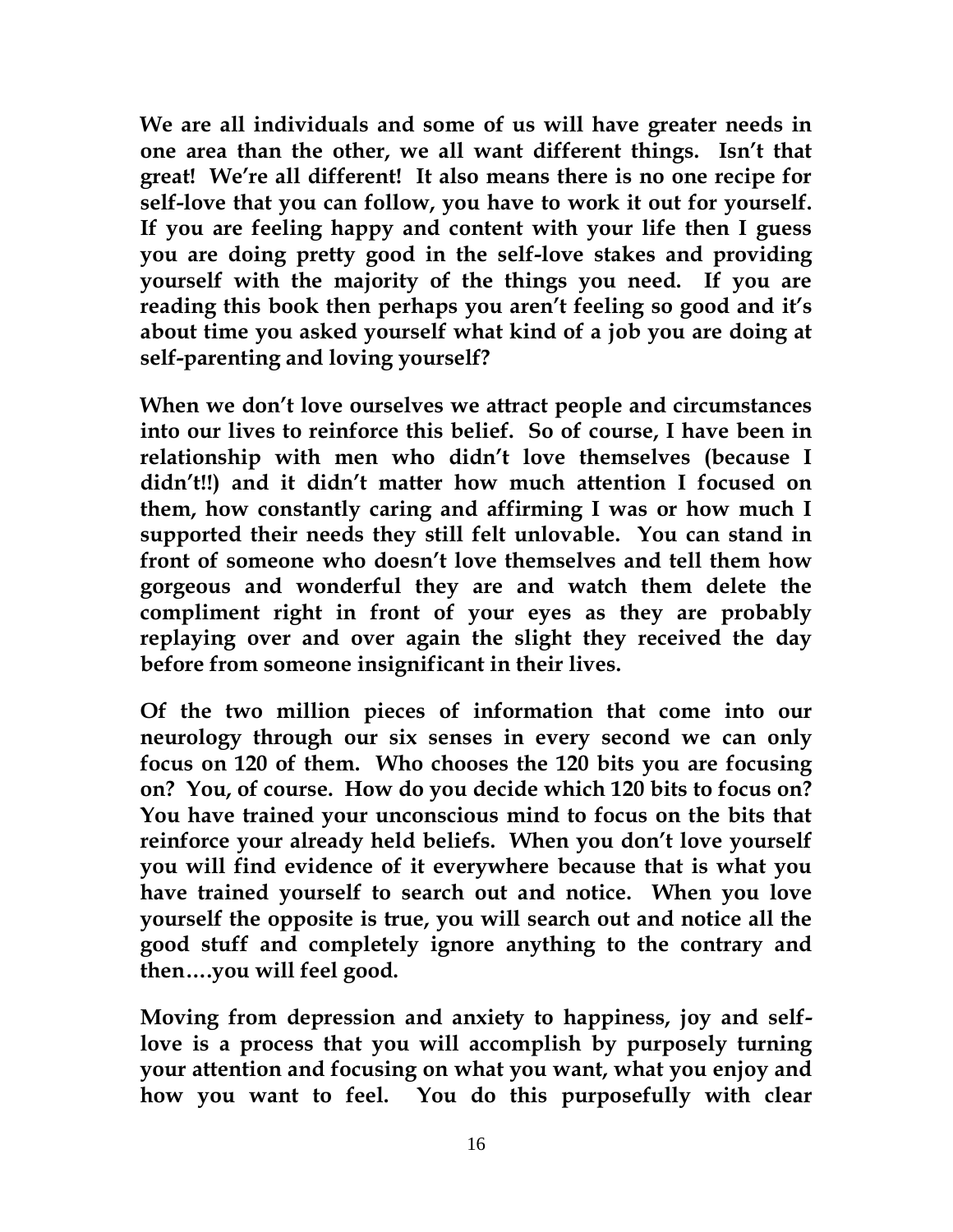**intention day by day, reprogramming your unconscious mind into this new habit, this new way of being until it becomes who you are.**

**Loving yourself to happiness is what you are here for, it is what your life is all about…joy. When you are loving yourself and feeling good joy comes flooding into your life in an enormous variety of ways. If you want to know what it is that is inside you simply look outside you at the life you have created for yourself. You are creating your reality because of your ability to focus and your ability to program your unconscious mind.** 

#### **What you focus on grows in your reality**

**You are creating your own unique universe by virtue of the thoughts, feelings and beliefs you are holding inside. None of us see that world as it is we see the world as we are. Our perception is unique to each of us. What is inside of you eventually ends up in your reality. Everything and everyone in your life is a mirror of what is inside you. If you want to change the outside, the life that you experience, you have to change the inside first and it starts with loving yourself to happiness!**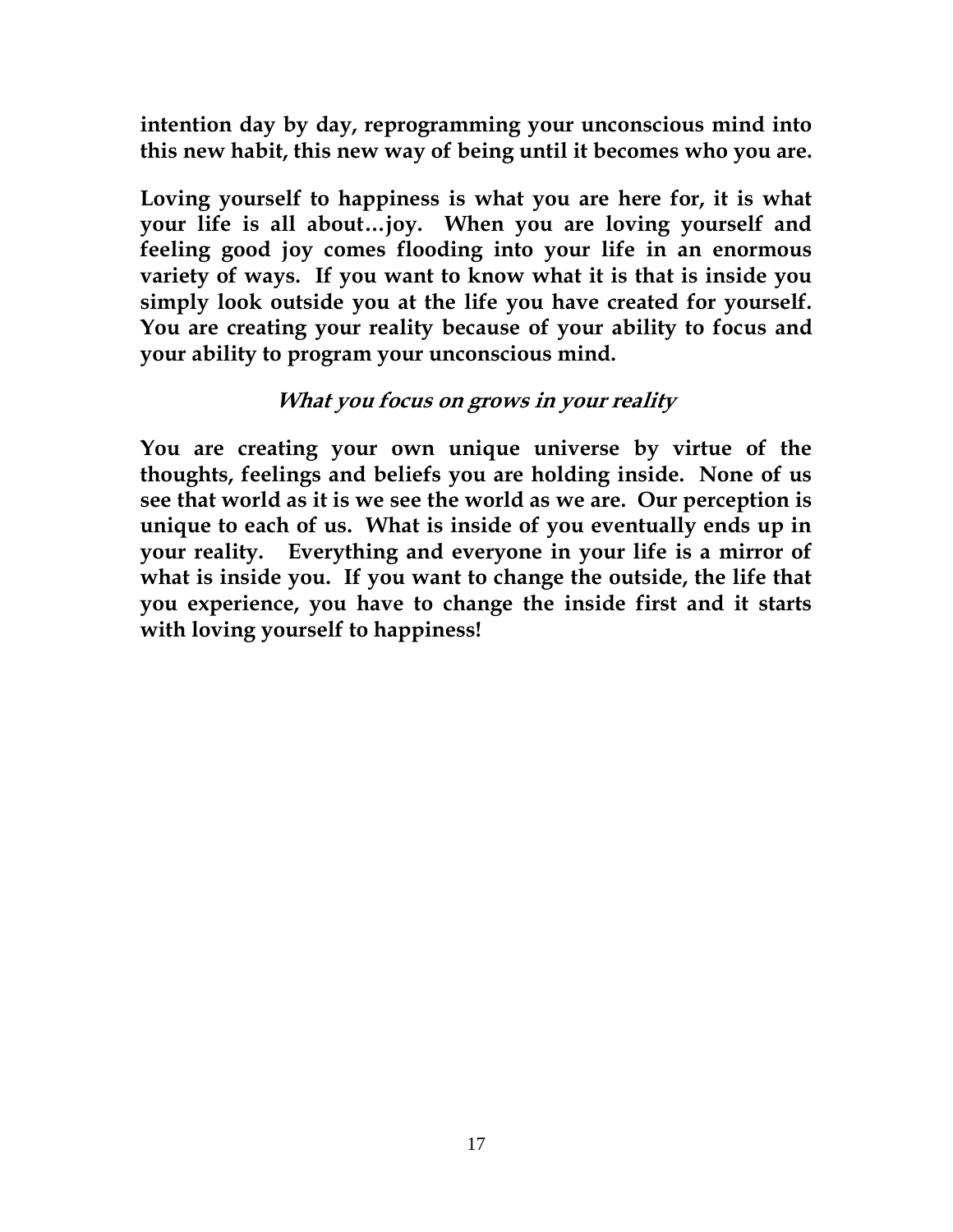#### **Daily Strategies to Change Your Vibration**

## *Strategy 1 - Control Your Thoughts*

**Have you ever wondered where your thoughts come from? If you've ever suffered from depression, anxiety, a broken heart or if perhaps you're a chronic worrier I can assure you that your thoughts were the main problem. Repetitive negative or worrying thoughts keep us awake in the small hours of the morning, prevent us from noticing the many wonderful things we already have in our lives and can be extremely debilitating, preventing us from concentrating on the task at hand. They take us almost against our will into the deepest darkest memories of our past or the feared version of our future.**

**Have your ever wondered why you spend so much of your time replaying over and over again painful events you would rather forget? Why when you can easily imagine your life turning our just the way you'd like it to do so many of us project ourselves in the future imagining the worst case scenario and having anxiety attacks over it? Many of the people on anti-depressant medication today are prescribed this medication for anxiety and yet anxiety is something we do moment by moment to ourselves. It's worrying and beating yourself up at its worst.**

**In my coaching practice I have helped hundreds of people take control of their anxiety, depression, food addictions, sleep disorders and just about every other psychological problem that affects them simply by teaching them how to control their minds. It is the first step towards peace and happiness in every single case! Many clients come back to me shocked and amazed that such huge changes can occur in the way they feel simply by controlling their minds.**

**Isn't it amazing that no-one ever teaches us how to think? Would you imagine that you could drive a car without being taught how? And yet we know nothing about how to use our minds, these**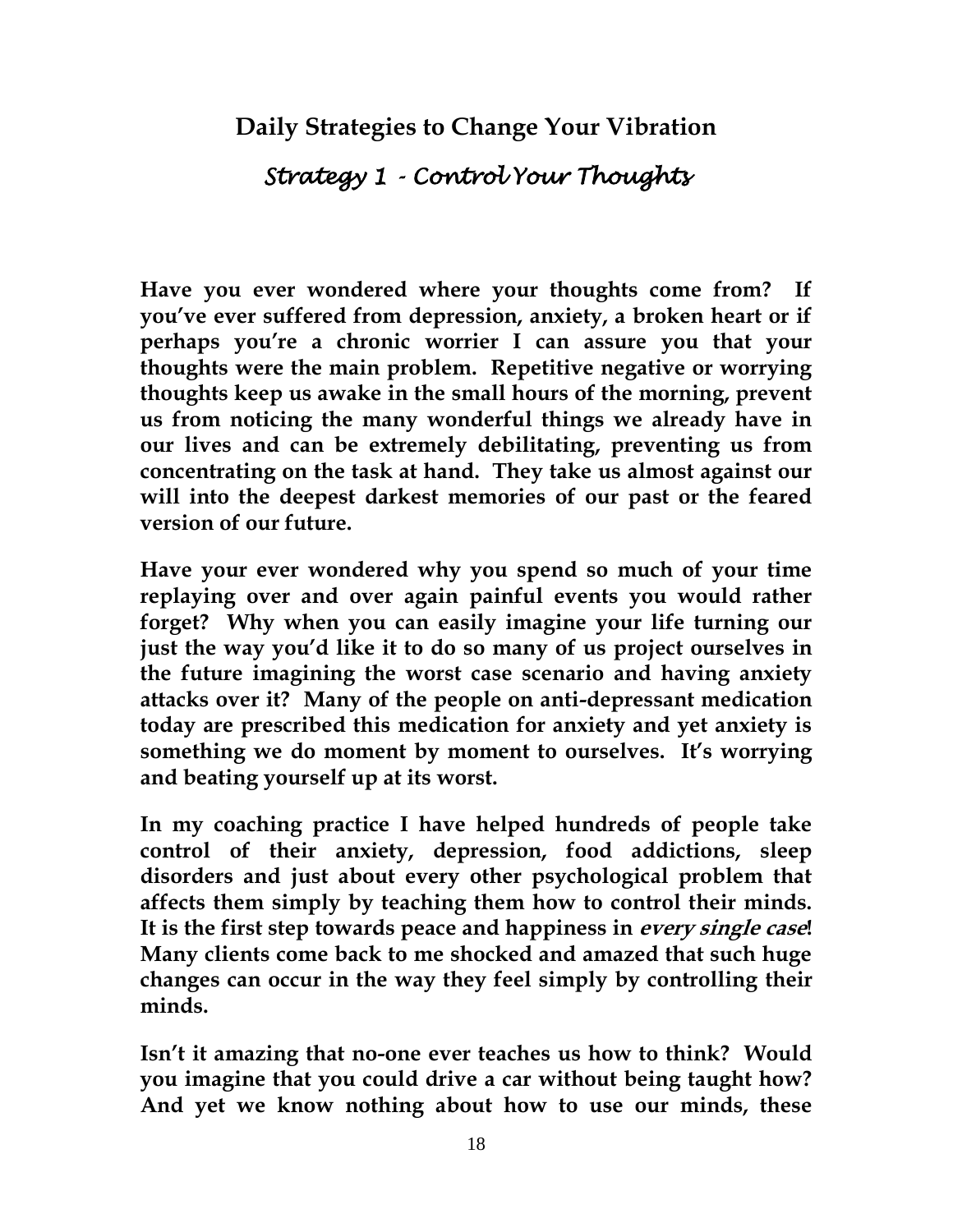**extraordinary processing, interpreting, creative organisms that create the whole of our lives. Everything that we create starts as a thought. Mowing the lawns starts with the thought about it, building a house starts with the thought of doing it! Thinking is something that we all automatically do and yet we use it against ourselves. Our capacity to think is an important tool that sets us apart from mammals lower on the evolutionary scale but it is just a tool. Just like you have a hand to pick things up (very handy!) you have thoughts to use as a tool to get you where you want to go. They are not supposed to use you or run the show!**

#### **Thought is not designed to be continuously on You are directing and allowing your thoughts They should not be directing you**

**Because we have never considered this, we let thoughts run rampant through our minds like naughty children, feeling like we are at their mercy. You are probably very fussy about the food you eat, the clothes you wear and the people you associate with and yet…..it's likely that you allow yourself to entertain all sorts of awful thoughts without considering their effect on you.**

#### **You are not your thoughts**

**To prove this to yourself begin to observe your thoughts, for a while just notice them. Now ask yourself…. where is the part of me that is observing my thoughts? Who is the me that can notice what I am thinking? You are far greater than just the contents of your mind, you are a vast expression of yourself which includes many facets of which your mind is only one.**

**Science now tells us that your 'mind' is not in your brain. That part of you that thinks is actually 'in' every cell of your body. Every cell is constantly bathed in neurotransmitters, those chemicals that transmit electrical signals through our minds and at which antidepressants are aimed. This means that the body/mind connection is even greater than we have ever previously imagined, it isn't a connection, your mind and body are one.**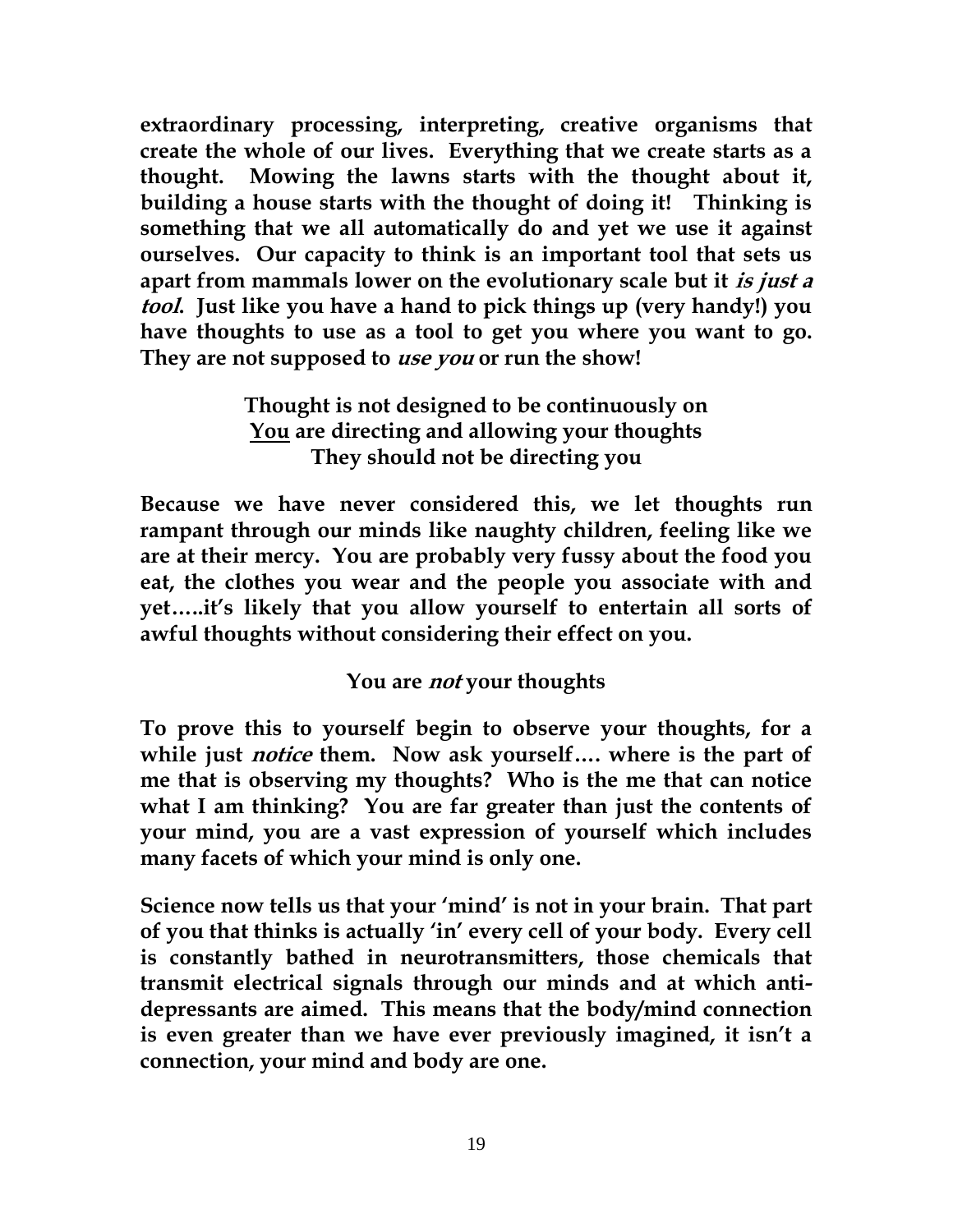#### **Every thought you 'think' affects every cell in your body**

**If your life is plagued by depression, anxiety, stress, ill health, addictions, phobias or negative emotions the very first step to making yourself feel better is getting in control of what you are thinking. All the wonderful therapies in the world cannot make up for uncontrolled negative thinking. No-one can think your thoughts for you but you and no-one can control them but you. You are the one Captaining your Ship!**

**We've been taught in this age of technology and science that 'rational thought' is everything. However, your conscious rational thoughts were designed to be only a small part of the mechanism of consciousness that you have available to you.** 

## *How Does your Mind Work?*

**The role of your Conscious Mind is to be the gatekeeper of your Unconscious Mind (or Subconscious). It is also the seat of your will and the domain of your Ego. We use our Conscious Mind to rationalize, analyze and synthasize the information we allow to form our memory, perception or belief and we can use our Conscious mind to 'deliberately' think something such as 'I am relaxing my body now'.** 

**Your mind is a tool you use to control your emotions, to make choices and decisions and to create your reality. Your mind is under your control and does your bidding. Just because you haven't been aware of this fact or noticing what you have been doing with your mind doesn't mean you have to continue to allow this important tool to go unused and malfunction.**

**You have absolute control over your thoughts and therefore absolute control over the way you see things (your perception) and the stories you tell yourself about yourself, events, experiences and others around you (your memories).** 

**We spend a lot of time trying to answer the 'why' questions. Why does my husband constantly do that? Why did she look at me in**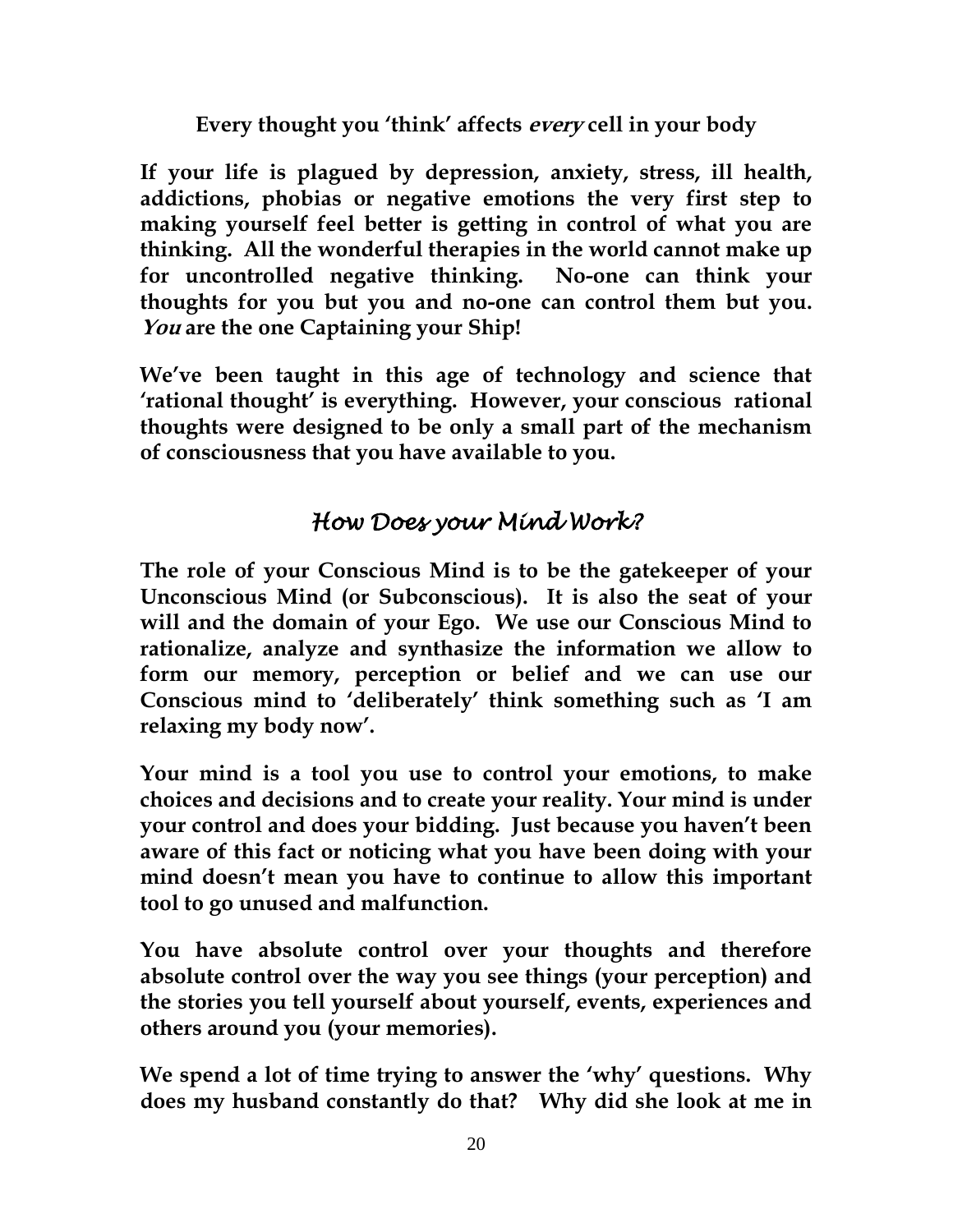**that funny way yesterday? Why? The truth is we make up the answers to all these 'why' questions. We assume the answers, and the assumption we make depends on our own life experience, beliefs, values, associations, motivations, biases…our perception. Most people if asked can't always give you a black and white answer to why they do anything and even if they could come up with one in the moment they may well change their minds later on. Most of us are walking through life asleep, unaware of our motivations, associations and beliefs. Most of us are in denial about our 'stuff'. After we've decided on the answer to our 'why' questions they become true for us the more we repeat them to ourselves and others. Haven't you ever asked your partner 'why' and even after they told you their answer you doubted it and decided you had your own version of why they did or said this or that?**

#### **You don't see the world the way it is…you see the world the way you are**

**The story you tell yourself about everything that happens to you is completely under your control and we all make up the story from our past associations, experiences, beliefs and values. What story have you been making up for yourself about a current problem you have in your life? Are you telling yourself that you have an illness called depression that is very serious and needs medication? Are you telling yourself that you have this illness because others in your family have it and it's…….hereditary? I know that you are probably thinking now that you heard this version, that depression is a serious illness, from a doctor or read it in a very reputable book but that doesn't make it the truth. It may be some people's current thinking on the issue but it's not mine and it's not a lot of other people's either. The theory that depression is caused by a chemical imbalance is just a theory and a very convenient one for drug companies who have a vested interest in making you believe that you desperately need to take 'their' medication every day for the rest of your life. I believe that depression is something that happens to all of us at some point in our lives and it happens to some people more than others because they are vulnerable, learn to see the negative in everything and they have poor coping**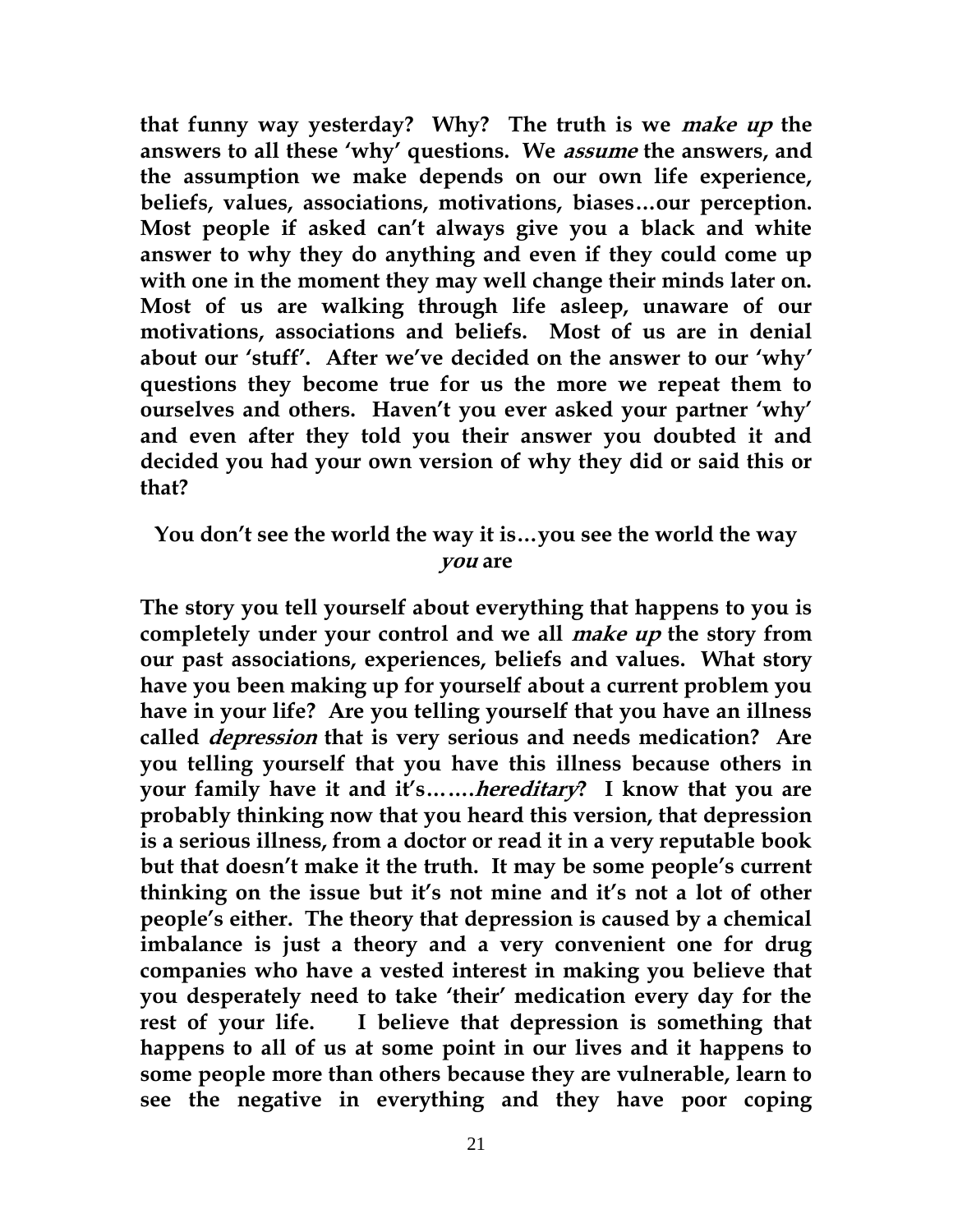#### **strategies.**

**It is very important that you understand that your whole life is just a story……none of it is true or real except for you. Any story can be true for you if you tell yourself it is and repeat it to yourself over and over again. Your Unconscious Mind just does exactly what you tell it to do and if you keep telling it negative, pessimistic things it will act on them no questions asked and create your reality from that perspective.**

**The most incredible part of your mind is your Unconscious Mind or Inner Self. Your UM allows you free will and therefore does not judge incoming information as either 'good' or 'bad'…it just is. Your UM is the storehouse of all your memories, the domain of your feelings and emotions and the powerful part of you that unconsciously runs all your bodily systems including the part of you that regulates your energy system. Your Unconscious Mind is programmed to heal your emotional body as well as your physical body. Your UM was breathing you last night when you were asleep and carries out many of your daily actions beyond your conscious awareness because you have practiced them over and over and therefore programmed them into your UM. You UM can process millions of pieces of information in every second while your Conscious Mind can only process approximately 120.**

**Your Unconscious Mind communicates with you constantly through feelings/emotions, impressions, imagination, intuition, visions, dreams and inspiration and by popping thoughts into your Conscious Mind. Your UM deals more easily with symbols than it does with words. When you want to communicate most effectively with your UM symbols and pictures are the most effective way to do it.** 

**All creative genius emanates from the UM. Your UM is also connected to the Super Conscious Mind the realm where we are all connected, we are all one and all knowledge is readily available. Einstein, Michelangelo, Alexander Graham Bell, Ralph Waldo Emerson, Henry Ford, Winston Churchill (and the list could go on and on) all credit their inspiration to a greater part of themselves**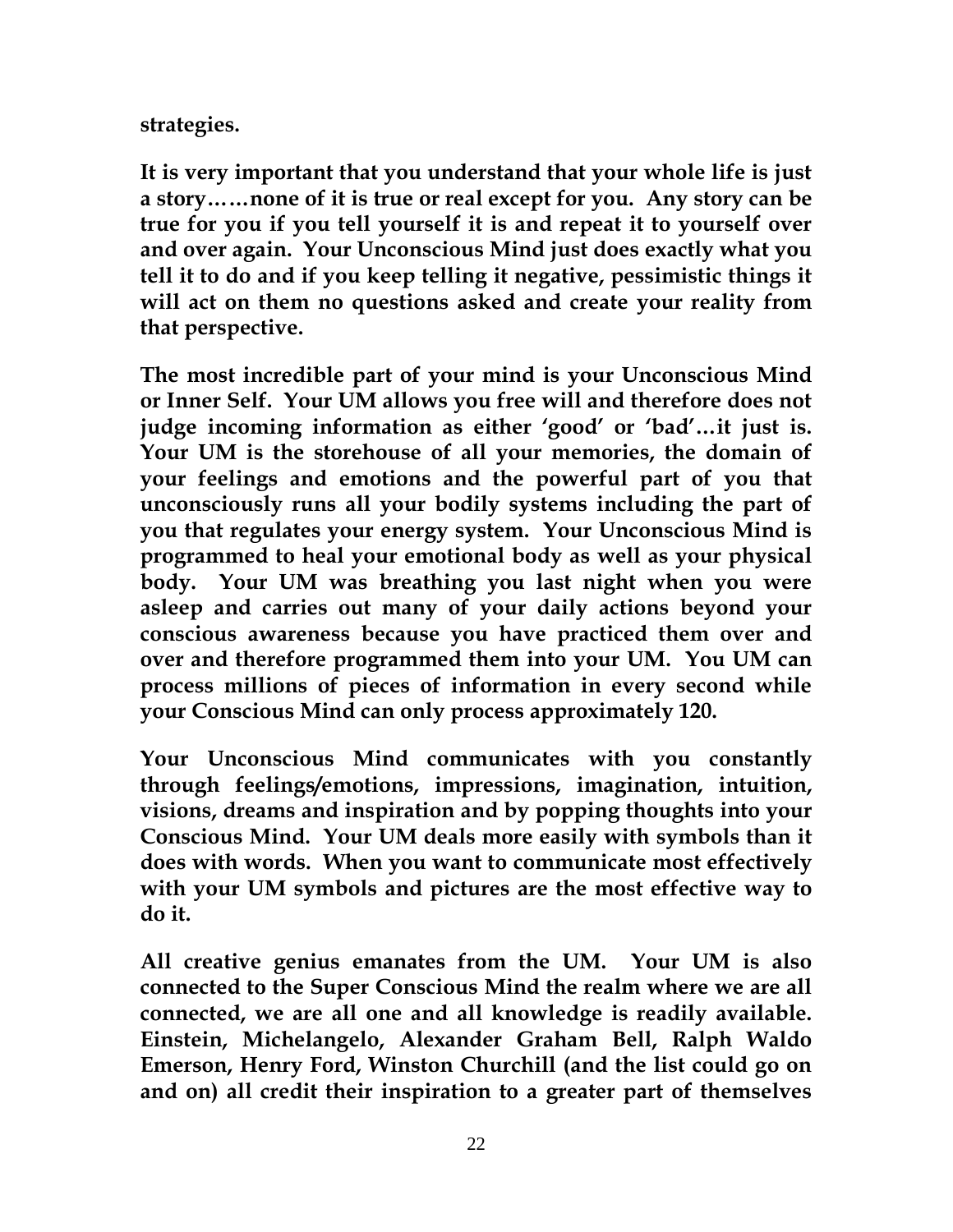**that they were able to access deep within while they were sleeping, resting, dreaming, contemplating, focused in their awareness. In other words, while they were in a trance of some kind.** 

**If your thoughts are continuously 'on' you are not paying attention to new information, inspirations, pictures and symbols coming in. Einstein got much of the inspiration for his theories while dozing on the couch in the afternoons while his conscious mind was relaxed and allowing more open communication from his UM. If you are constantly rehashing old information, retelling yourself stories from your past or replaying conversations with people in your head, your mind begins to malfunction and go into 'repeat'. 'Repeat' is just recycling 'old news'. It can malfunction your consciousness; interrupting sleep, dreams, concentration and can create stress, tension, confusion, anxiety, frustration, overwhelm, depression and a host of other negative emotions.** 

#### **All negative emotions start with a thought**

**The thought comes first, for example, 'I'm never going to get out of this financial mess', 'I'm going to be alone forever' and the negative emotion – despair, hopelessness, sadness – immediately follows. This is because your emotions are really just a signal of communication from your Unconscious. What your emotions are actually saying to you is that those thoughts that you are now thinking or that belief that is now motivating your current actions is not in harmony with the real you. It's a false thought, idea or belief. Your Inner Self is in fact saying to you, 'You said you wanted to be happy, the real you is filled with joy and passion and excitement and those thoughts or beliefs are not helping you get there….go back…you are going the wrong way'. In other words, change your thoughts right now in this moment to ones that will serve the desire you said you had to be happy.**

> **You are in control of how you feel at all times Because your mind controls your feelings**

**Try it for yourself. Close your eyes and remember the happiest day of your life. Go on, do it now. What was the emotion that went**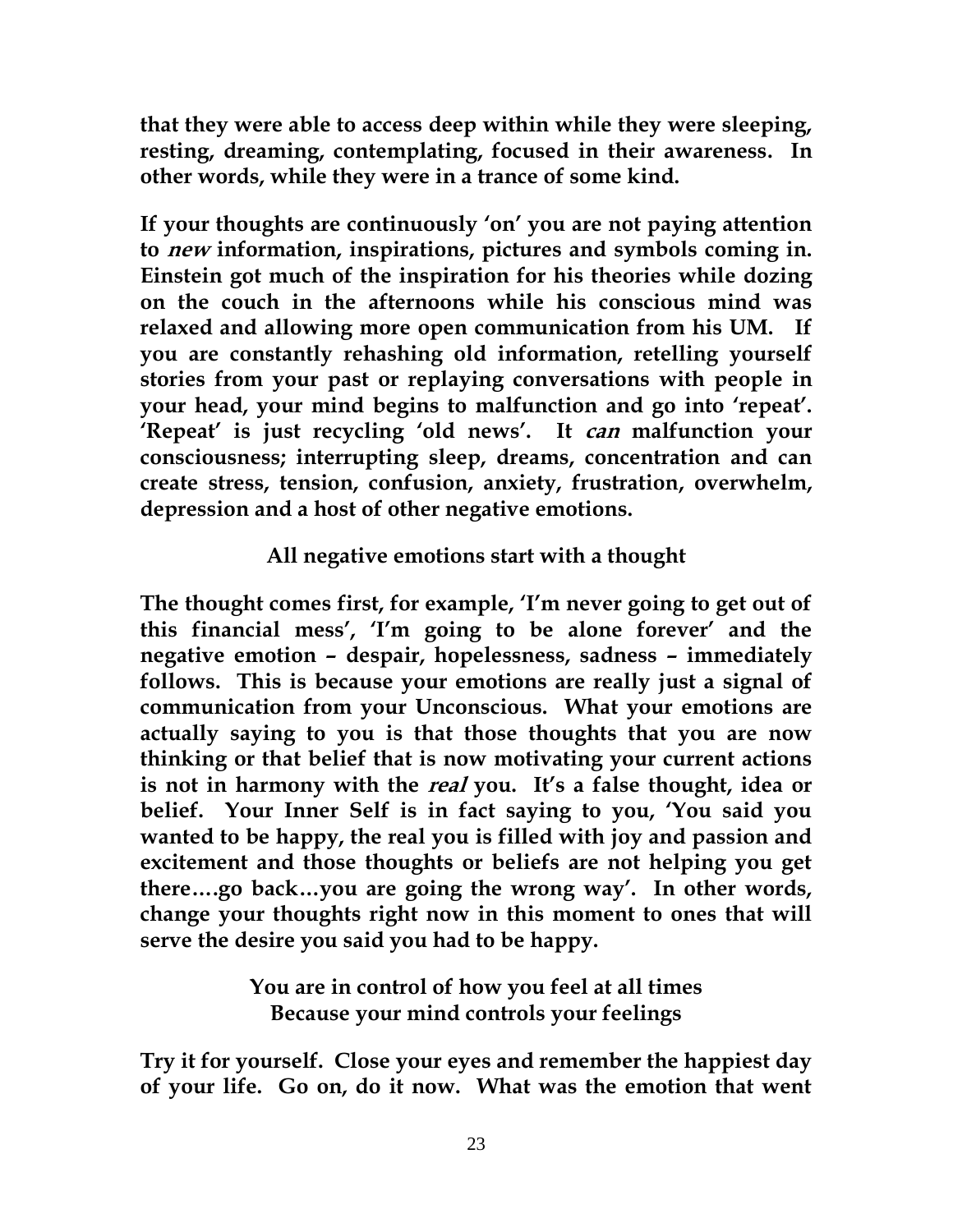**flowing through your body as you thought of that day? Was it happiness, joy, passion, excitement, love or something very like it? If your intention is happiness why would you replay thoughts that make you feel pain, why wouldn't you play thoughts that bring you happiness? It's your choice in every moment.** 

**Where are you in the majority of your thinking moments? Are you thinking of Now? Usually not….. you are usually thinking of the past or the future, often projecting yourself into the future 'worrying'. If we are not doing this we are projecting ourselves into the past replaying past hurts and disappointments or berating ourselves and replaying our doubts and fears. Why do we do this to ourselves? If we are in control of what we are thinking why do we all spend so much time imagining the worst and replaying the horrible moments in our past? When you think about it rationally… it's insane! We are purposely making ourselves feel bad for absolutely no reason. It achieves nothing! And in fact, it prevents you from focusing your attention on 'Now' and all the wonderful things that are happening to you in your 'now' moment where you do have control of your life. You have no control over the past or the future, your only point of power is in the present moment where you can choose peace, happiness and contentment or action.**

**When your thoughts are stuck in 'repeat' a small incident that may have been fairly unimportant, within days, can become a big hairy emotional monster spiraling you into depression because of the amount of 'thought' you have given to it. When your thoughts are in 'repeat' you are also embellishing new versions of the experience, elaborating, expanding or exaggerating it. It's not uncommon that a small interaction with another person that may have been slightly disturbing, irritating or embarrassing becomes huge. Repeated for several days, enhanced and exaggerated by what psychology calls 'catastrophic thinking', the experience becomes very different from the original version. Remember that the story is not the event. The story is your biased interpretation of the event, we all do this so don't beat yourself up over it. Just remind yourself that THE STORY IS NOT THE EVENT.**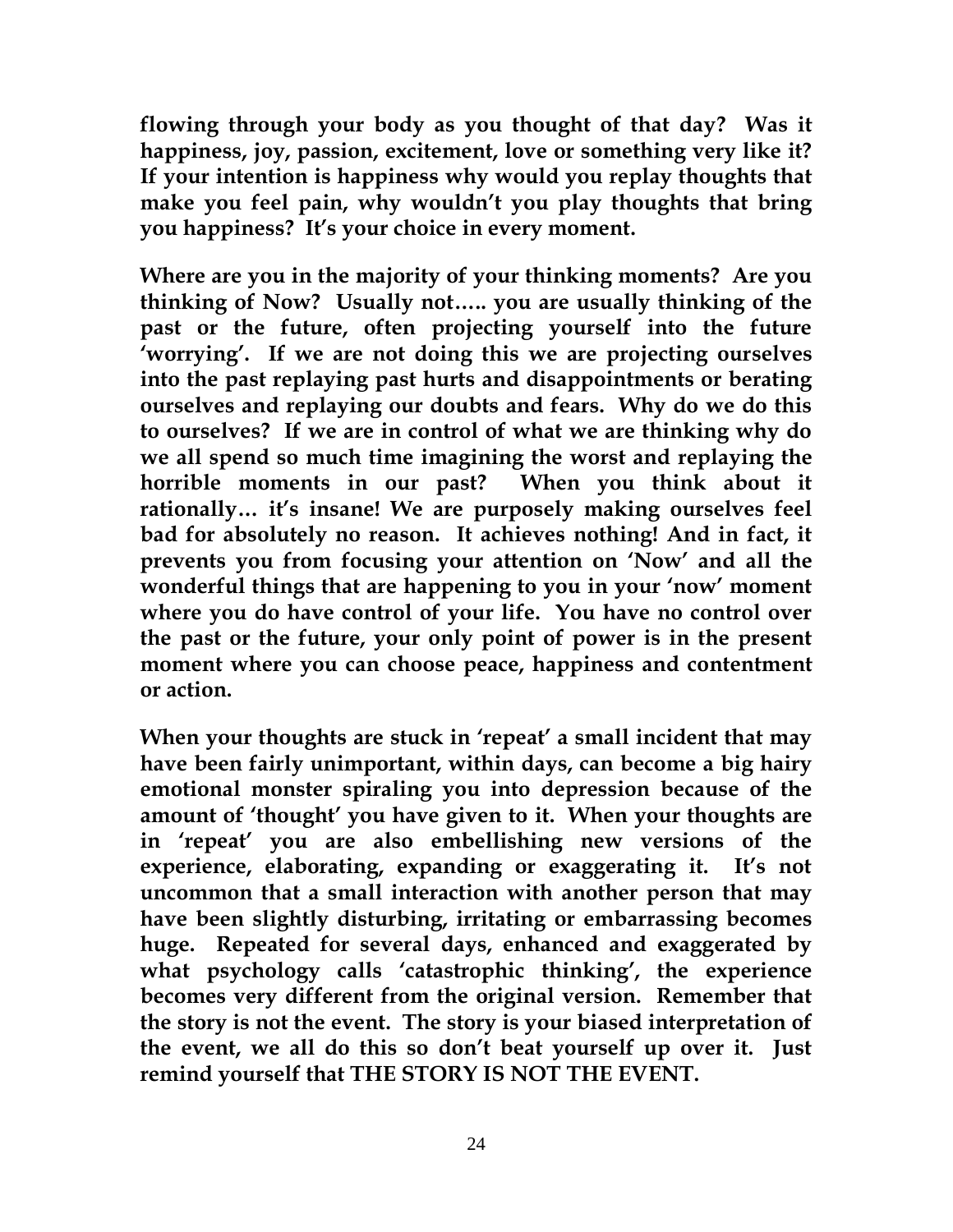## *How do I Actually Control My Thoughts?*

**It is very difficult to stop thought. You can practice doing this using meditation or you can stop thought by sleeping. But wherever you left your thoughts when you slipped into dreamland you will immediately pick them up at the exact same point when you wake up. Which is why people often say they wake up worrying about the same stuff. If you want to stop that, you have to deliberately think positive things before you go to sleep.**

**Your mind however is programmed to think so that if I told you not to think about a pink elephant for instance you would immediately 'think' of a pink elephant and more than likely visualize or picture one as well.**

**The first step to getting in control of your thoughts is to become aware of what they are. Most of us don't realize just how many negative thoughts about ourselves, others and our lives we generate in every day. We apparently have 60,000 separate thoughts every day! If you were really dedicated you could set an alarm for every 15 minutes and write down the thoughts you had for a 24 hour period. You would probably be shocked to find just how many negative and self-defeating thoughts you allow to roll around constantly over and over again in your mind.**

**Often we find ourselves deep into 'repeat' thoughts before we even become aware of it. Start observing what you are thinking in some way that feels easy for you. Don't berate yourself for thinking negative things….just notice what you are doing at first.**

**Then if you become aware that you are thinking negative things say to yourself 'STOP'. You may even want to picture a stop signal and hold your hand up in the 'STOP' position to impress this on your Unconscious Mind. Then gently remind yourself "I'm not going to do that anymore."**

**Sometimes it helps to give this negative voice in your head a name**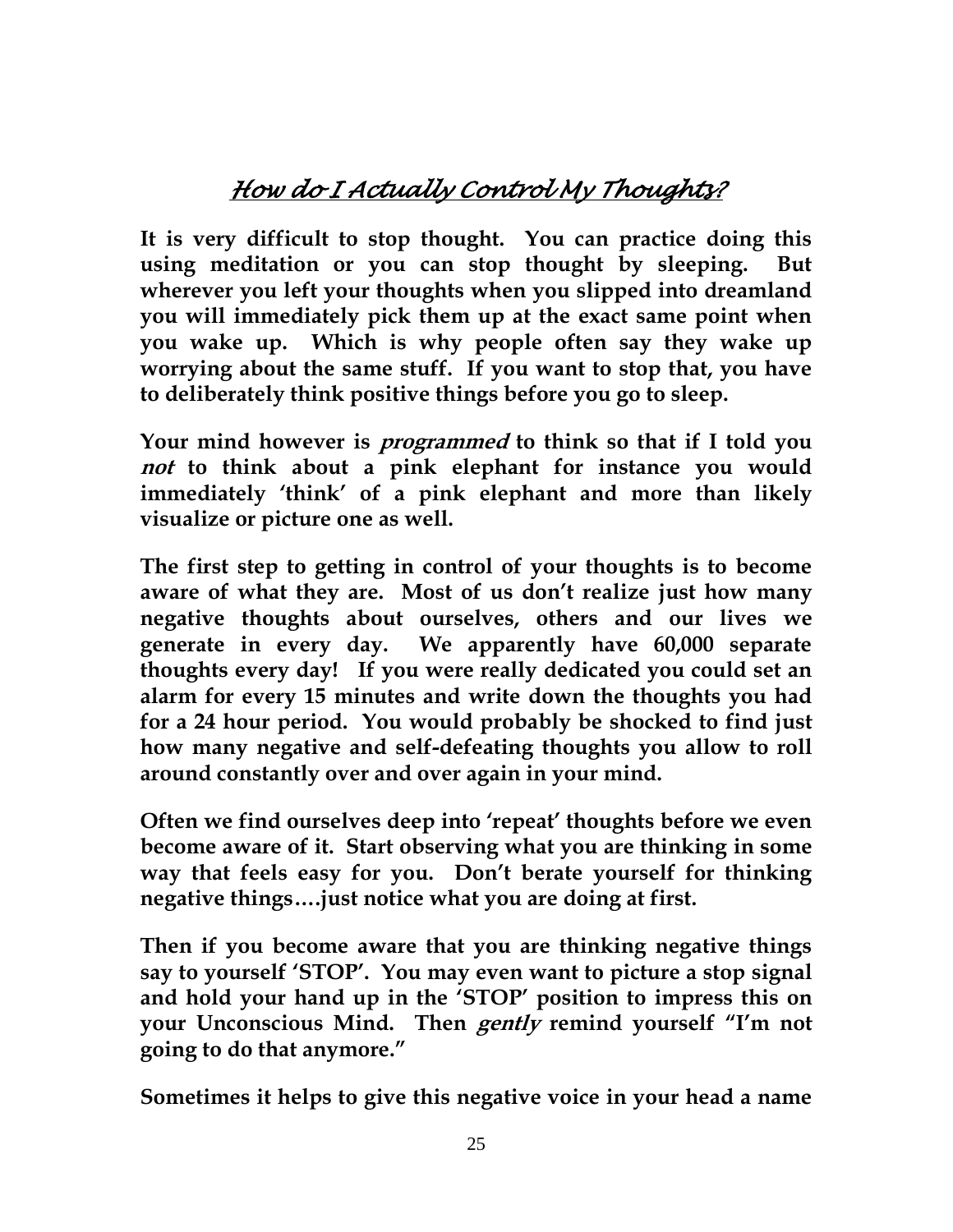**– maybe someone who was critical in your past for instance – so that you get to understand that these negative thoughts are not the real you…they are the voice of your stuff, your issues, your doubts, fears and old programs. They are repeat thoughts or thoughts you have picked up around you.**

**To become the master of your own mind, try some of these techniques. If one doesn't work, try another. We don't all respond in the same way and you will need to find what works best for you.**

- 1. **Notice the Thought. When you begin to step into that part of yourself that is the silent witness, the observer of yourself you distance yourself from your thoughts and stories and take some of the sting out of them. Notice a painful thought as it arises in the mind, for example "Why did I do that, I'm an idiot!". Now say to yourself "I notice that I am having the thought that I am an idiot". Practice this a few times and notice that it feels different when you distance yourself from the thought, it diffuses it and becomes just words you are repeating rather than a truth.**
- 2. **Name the Story. Identify your mind's favorite painful stories and then give them names such as "The Loser Story" or "The My Life Sucks Story" or "The Boo Hoo Story". If you are thinking "he/she shouldn't have done that to me" name it. Say to yourself "there's that SHOULD STORY again" or "I'm not pretty enough" could become…"There goes that 'POOR ME' STORY again". When you call yourself on your own game and fess up to it, it makes your take responsibility for what you are doing to yourself and you will notice that over time you will begin to do it less and less. These thoughts and stories are just the habits and patterns of your EGO and when you begin to notice them they lose their power.**
- 3. **The Silly Voices Technique. Choose a cartoon character such as Mickey Mouse, Donald Duck, Homer Simpson or Shrek and repeat the negative thought or story over and over again in your head in the silly voice. Add as much humor as you can as you repeat your story in your silly voice. You will find that it become sillier the**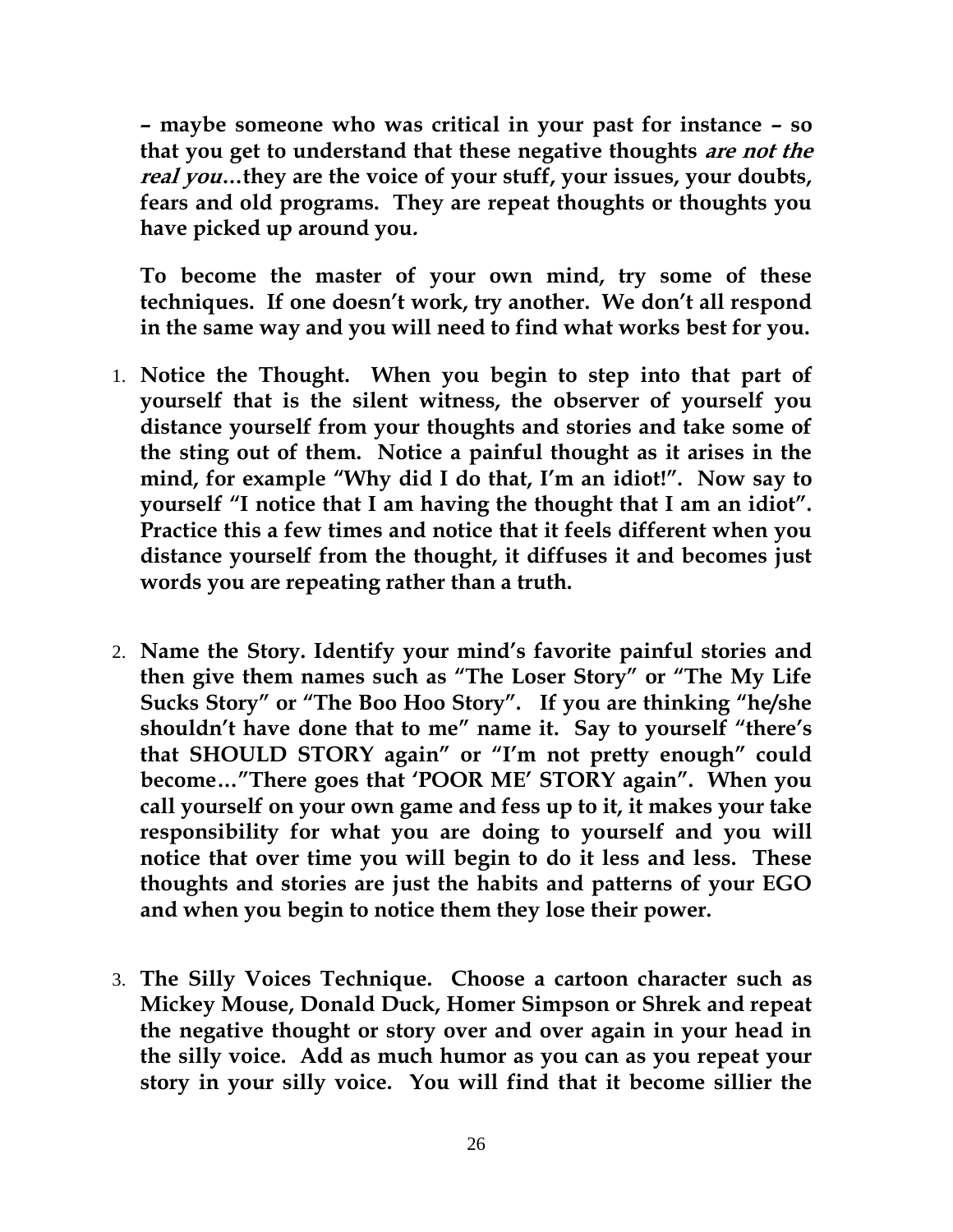**more you repeat it until it doesn't hurt at all.**

- **4. Musical Thoughts. If you have a repetitive painful story you keep telling yourself or perhaps you keep having the same painful conversation with someone over and over again in your head try singing it to the tune of Happy Birthday, Jingle Bells or perhaps Baa Baa Black Sheep or another childhood tune. It will lose its power to hurt you.**
- 5. **Replace your thoughts with better feeling thoughts. Say you caught yourself thinking 'You looser what do you bother for you're never going to have what you want'. (Sounds harsh I know but you will be surprised to hear that this is how most of us talk to ourselves in our head). You might choose to replace this with: ' OK, I'm having a bit of a negative spin here but I don't have to listen to those thoughts. Those thoughts aren't what I choose. I'm doing the best that I can. This is getting easier and easier the more I practice. I love being in control of what I think and feel. I'm going to succeed eventually I just have to stay on track. I don't know how my story ends but I know the end of my story turns out well! All I have to do is stay focused and stay on track and I will eventually get to where I want to go. This is getting easier and easier'. Or you could simply have a store of affirmations that you can trot out whenever you catch yourself repeating negative thoughts eg. I always do the best that I can. I accept and approve of myself. I appreciate how much I am learning with every new challenge.**
- 6. **Distract yourself. Say you found yourself stuck in repetitive negative thoughts that you had been over a hundred times. You could distract yourself by focusing your attention on something that pleases you or brings you joy. It can be as simple as listening to your favorite music, reading a book, watching a funny movie, patting the cat, taking a walk or phoning your favorite positive friend for a nice chat, listening to a meditation or hypnosis CD, listen to something empowering and uplifting. Don't**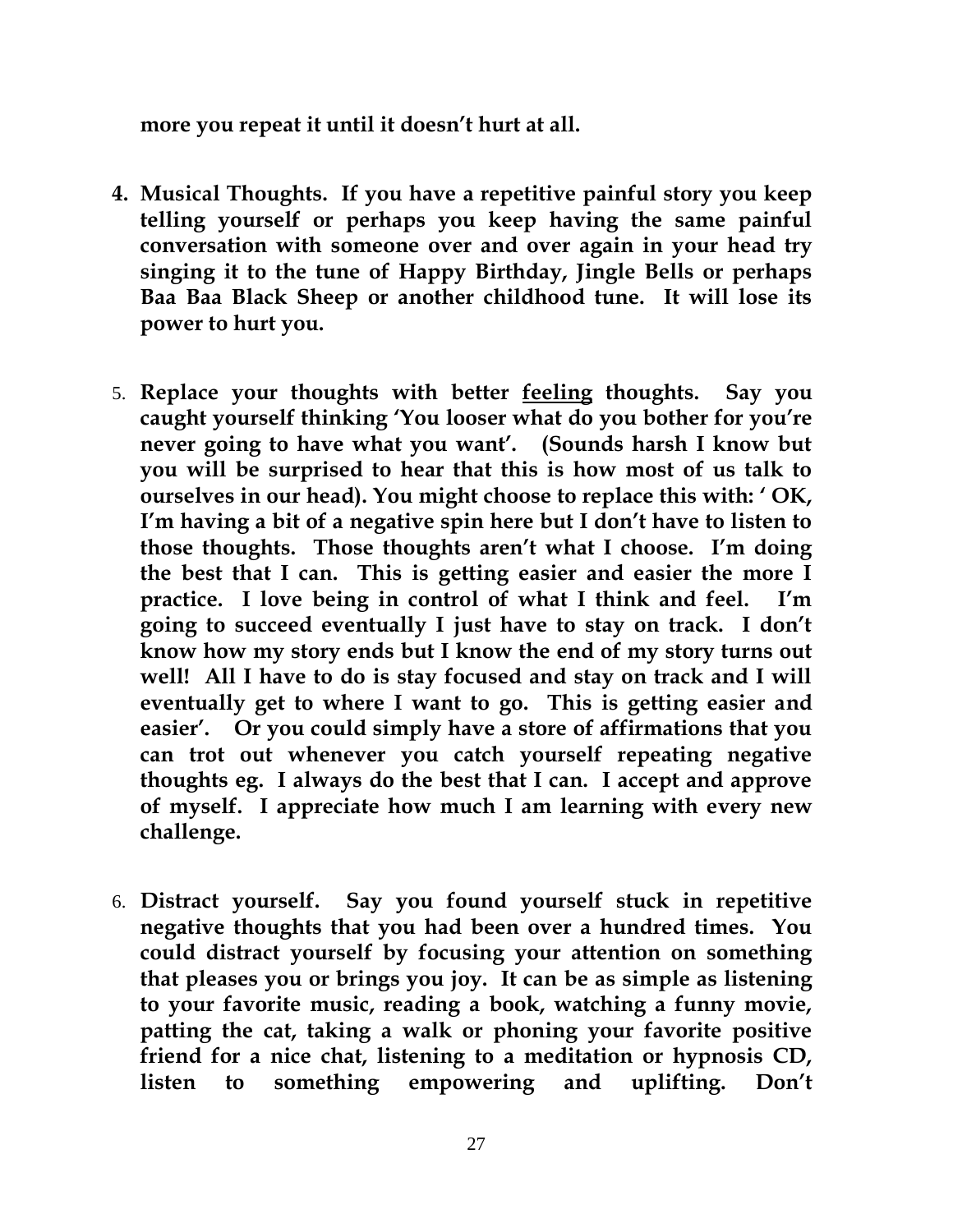**underestimate the power of distraction. We use it all the time, automatically on small children. When they are upset we know that the best thing to do is distract their attention from that thing that is upsetting them. We offer them a diverting toy, an ice-block or put on their favorite video. As parent we know that this works for our children so start using it for yourself. Your life is lived moment by moment and if you distract yourself in this moment and then the next and then the next before you know it a whole day has gone by and you've hardly thought at all about that thing that was worrying you. If your goal or intention in life is to feel good and be happy why wouldn't you do this? Worrying about something doesn't change it. Remember we said that the most creative, inspired ideas come when your mind is relaxed. So, let go, relax and let it happen for you.** 

7. **Question your painful thoughts don't just accept them as truth. Say your recurrent painful thought is 'He/she doesn't really love me'. Ask yourself 'Is it true? Do I know that it is really true?' Then think of three reasons why this thought might not be true. Perhaps you can remember a time recently when they treated you in a loving way, perhaps they told you not so long ago that they loved you, perhaps you just really know it deep down inside yourself where you are not beating yourself up with your fears and doubts. Even if someone ends a relationship with you it doesn't necessarily mean that they no longer love you or that you did anything wrong. Most of our painful thoughts are assumptions and once challenged we realize that they may or may not be true and so we are beating ourselves up over a thought they may not have substance. Every negative thought you have can be challenged in this way. For a more concise look at just how affective challenging your thoughts can be you should read Byron Katie's book 'I need their Love'.**

**At first controlling your every thought may feel like hard work but like any skill, it becomes easier an easier over time until it becomes your new way of being. Every time you disrupt a habit of negative thought you generate different chemicals in your mind and with**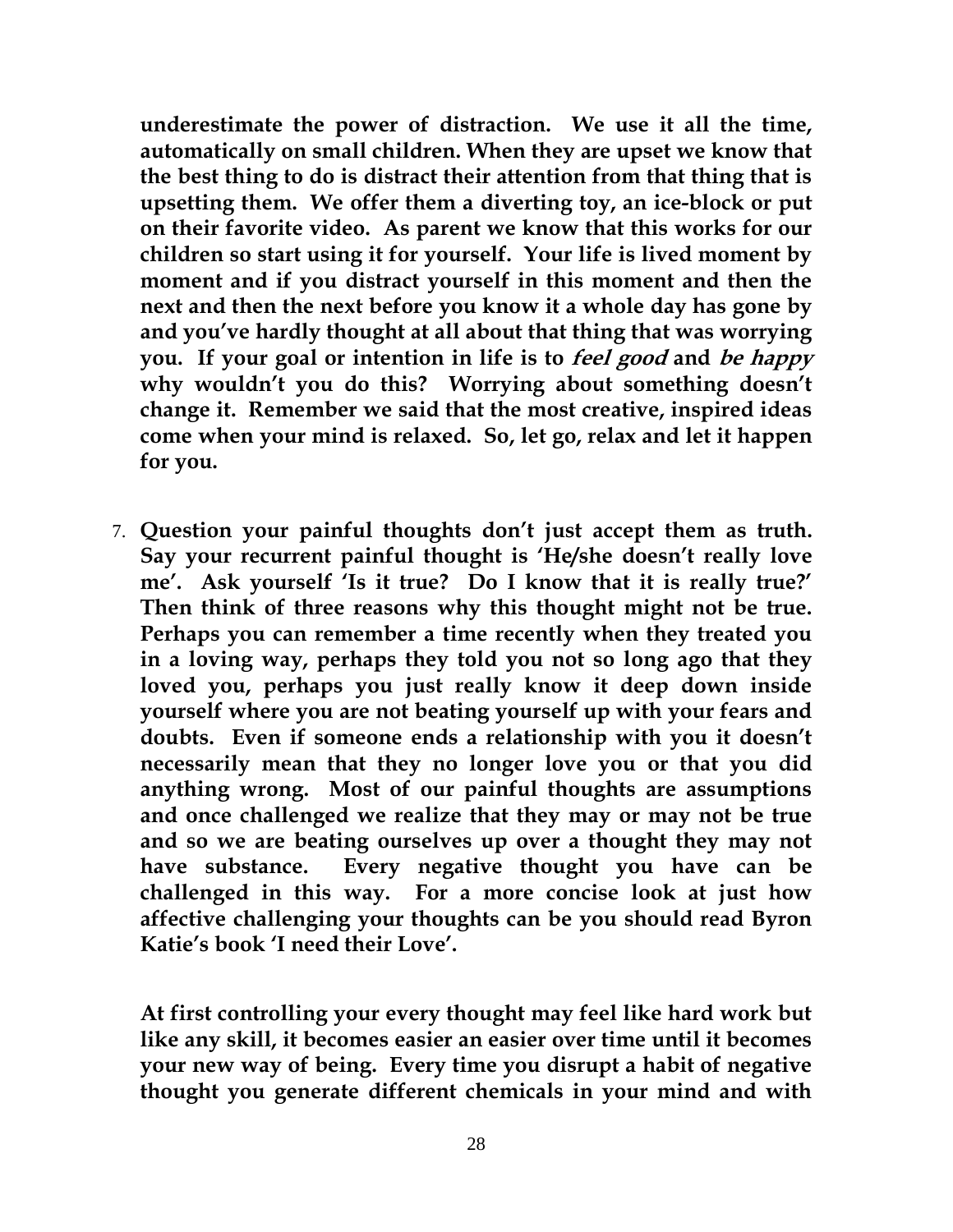**repetition your neural network rewires itself into the new habit of positive thought. Don't ever underestimate the power of distraction. It is one of your best tools for feeling better. The more you distract yourself and the more positive thoughts you intentionally hold in your mind the more this rewiring can occur and before you know it you will be feeling better and better. Not only that, you are now in control of your thinking and your life and you are on your way to achieving your goals.**

**As I tell all my clients, those people who climb to the top of Mount Everest don't say to themselves all the way to the top, 'What am I doing here! I'm going to fall of this mountain and die! This was a stupid idea, I should turn around and go back I'm never going to make it!!' You know that's not what they were telling themselves otherwise they would never make it. What they were actually saying was, 'Just one step at a time, I'm enjoying every moment of this experience, this is easy! I've done climbs like this before, if others can do it so can I. I can't wait to get to the top it will be a wonderful experience, I can do this!' What is your Everest? Is it peace, contentment, happiness, joy, abundance, a wonderful loving relationship, a great career, a passionate life with meaning and purpose? Whatever it is you can have it, be it and do it….all you have to do is believe that you can and start captaining your ship so it will get you where you want to go, not drive around in circles freaking out!**

**For every 5 minutes of happiness or good feeling you manage, you attract to yourself more of that. After a while these 5 minute segments of 'feeling good' and thinking positively expand and expand in your day and eventually become your natural state of being. Happiness happens one moment at a time.**

**You can have the happy, joyful, passionate, exciting life of your dreams but you aren't going to have it with a negative mind. Noone is positive all the time. We all have our down moments, days. But you can be positive most of the time. You can monitor your thought every day, every moment and turn them into thoughts that will help you get where you want to go and have the life that you choose, not the life you are creating by default because you have**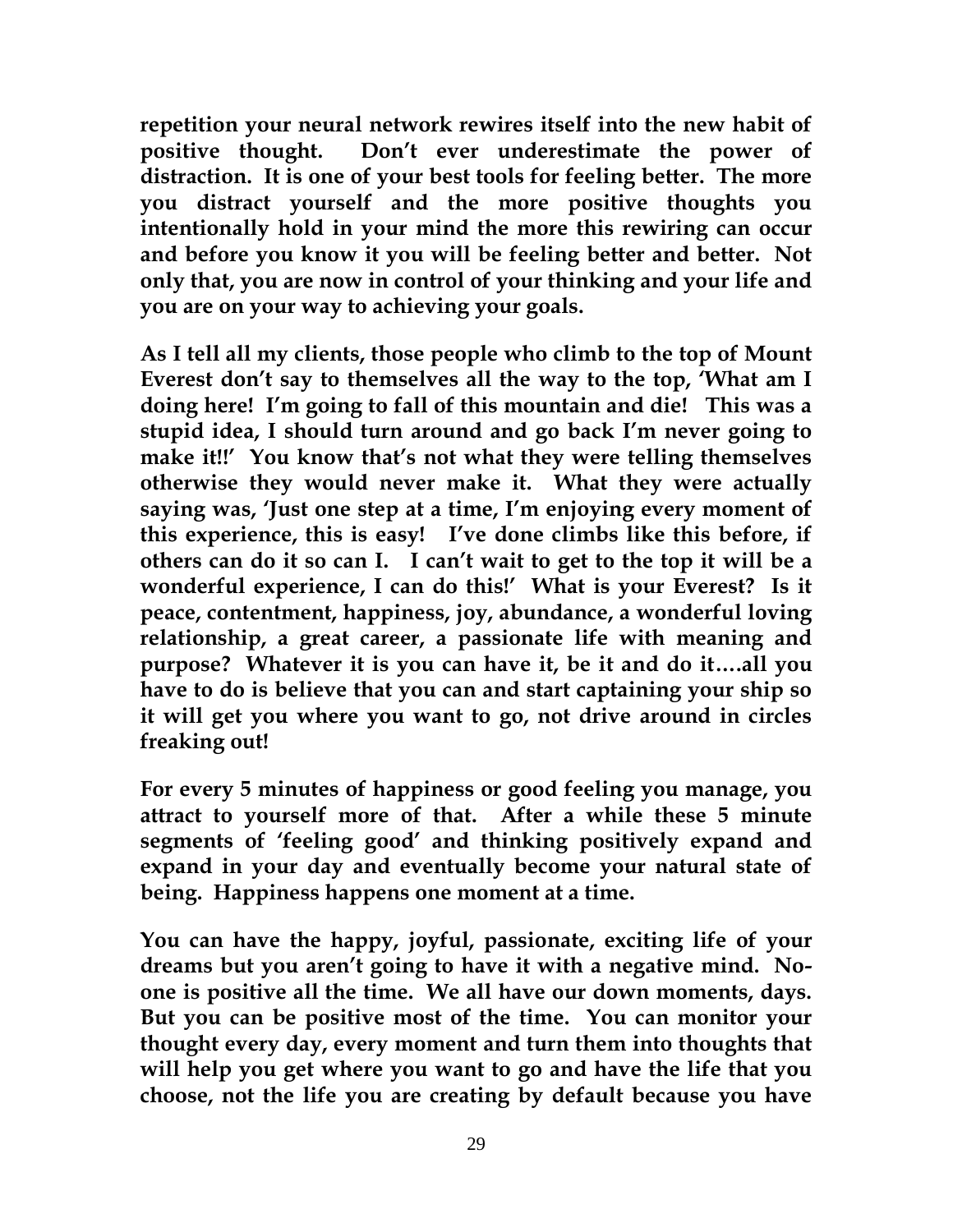**not understood how your Mind really works and used it to its best advantage.** 

**Just experiment with these techniques for one week and see what happens. Experimenting is good because you always but always get an outcome of some sort either negative or positive. Having taught this technique of getting in control of your thinking to hundreds of clients I can tell you now that you will be amazed at the difference it makes to every moment of every day of your experience.**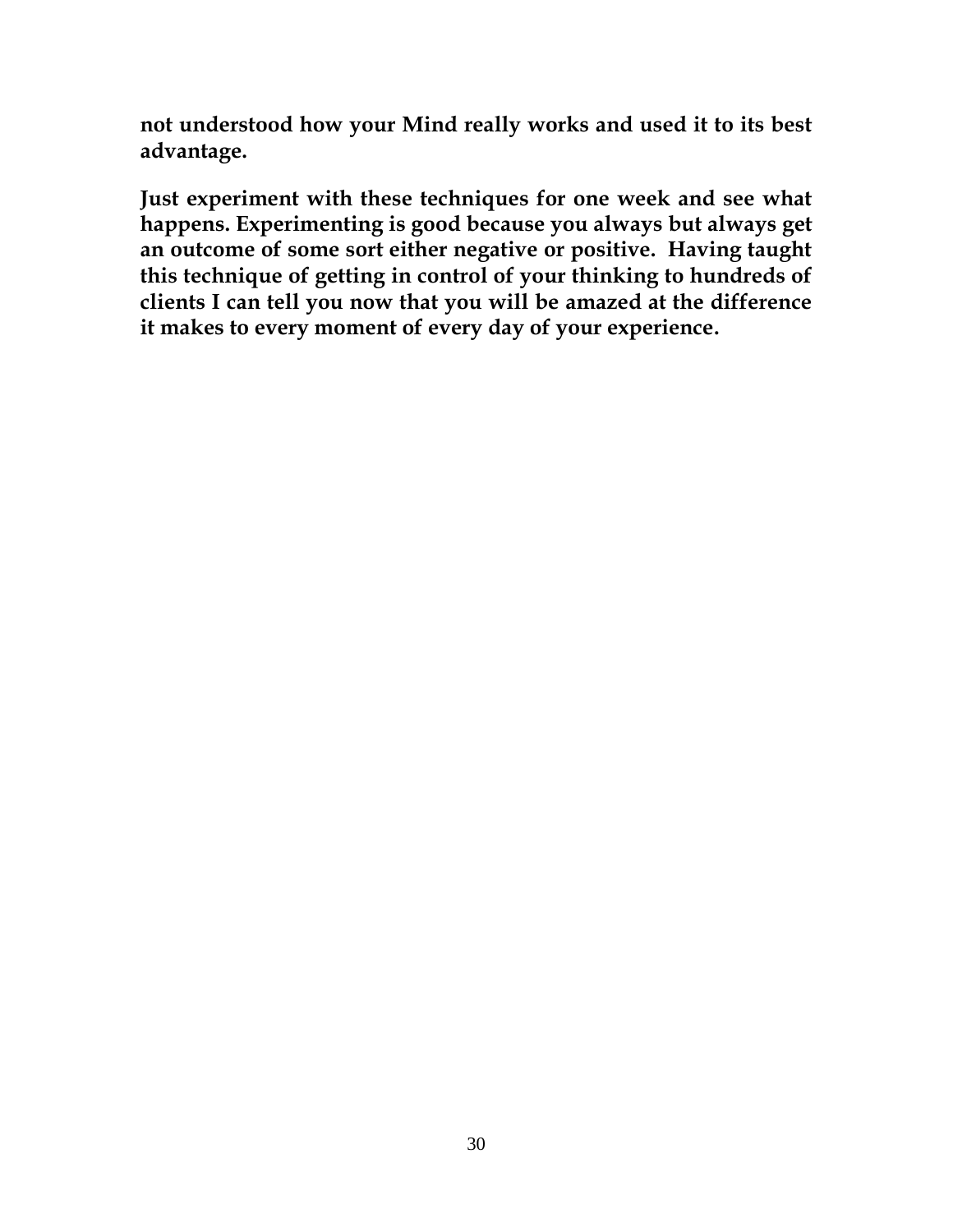## *Strategy 2 - Plan Your Day*

**Every new day is a new opportunity to recreate you. When you sleep at night you stop all thought and therefore stop all generation of negative energy. When you wake up it's a new beginning. Start every day reminding yourself of your focus for happiness and wellbeing. Remember your Unconscious Mind does exactly what you tell it to and pay attention now because I'm going to tell you something else that is extremely important to your understanding of you.**

**What you focus on grows in your reality**

**There are millions of pieces of information coming in through your six senses every second. You can't possibly focus on all those pieces of information. Science tells us that you can only focus on 120 bits of information per second. Who chooses which 120 bits you are going to give your attention to? You do. You decide what you are going to notice and what you are going to ignore, what you are going to focus on and what your aren't.** 

**When you are depressed and unhappy you have developed a very good program or strategy in you UM to notice mostly those things that upset you, make you angry or sad, depress you and which you dislike. You have been practicing this behavior for as long as you have been depressed. You have developed a strategy for making yourself feel bad and you are very good at it. Congratulate yourself because now that you know that you are doing it you can choose to do just the opposite.**

**Remember back to the last time you bought a new car. What color and make was it? I'll bet that after you bought it you suddenly started noticing those same cars everywhere you went. Just like when you get pregnant you suddenly start noticing pregnant women. This is because what you focus on grows in your reality. It's a built-in mechanism. As you focus on the things you don't like you see more of them. But guess what? As you focus on the things you do like, love, appreciate, find attractive, long for, need,**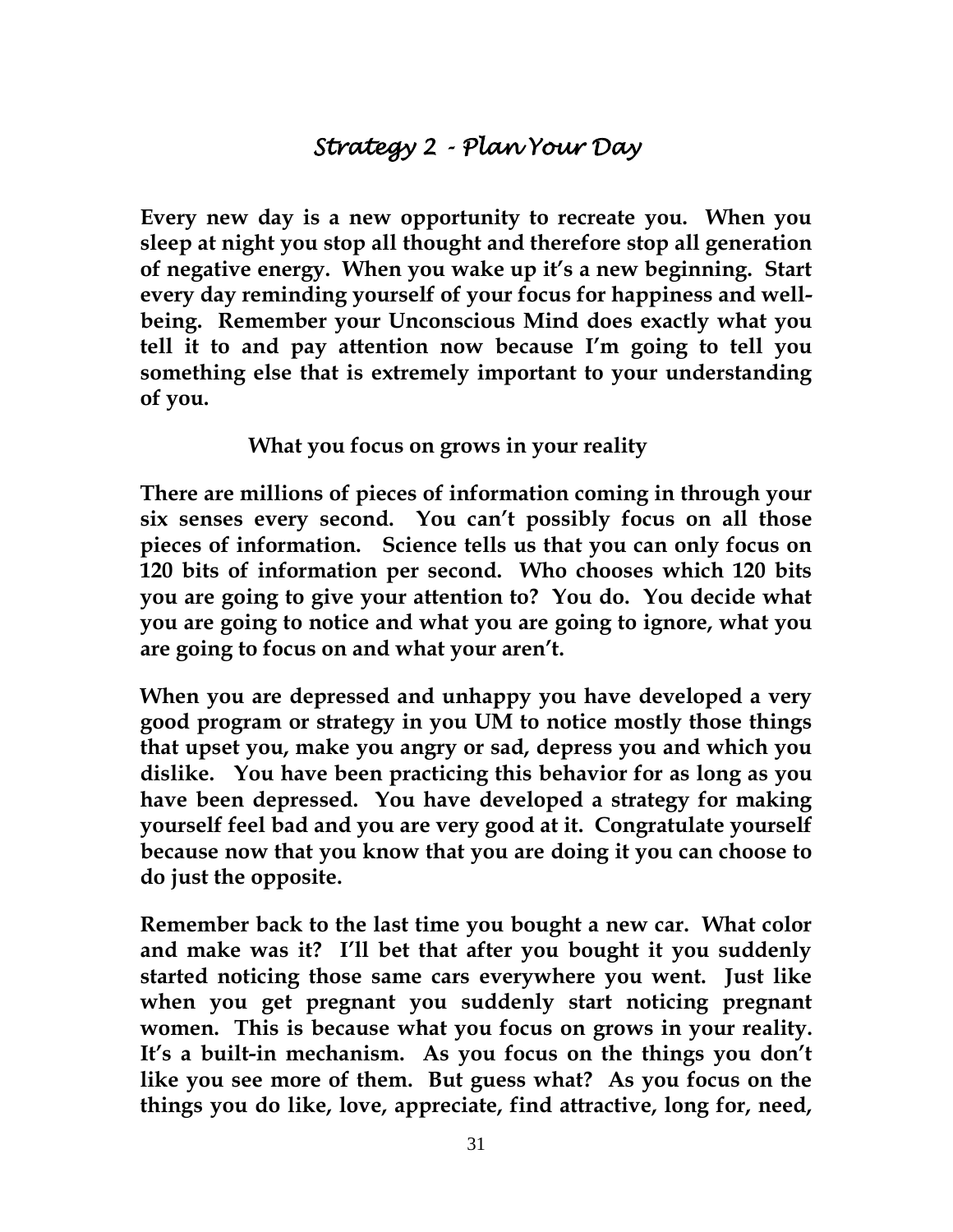**desire, find funny……they grow in your reality. If you are unhappy you have 'trained' your UM to search out the things that make you feel unhappy. If you want to get happy start training your UM to search out those things that make you feel good. Your UM is an amazing super processor that can process millions of pieces of information per second. Your Conscious mind can only hold seven bits of information per second. Try it. Have someone repeat seven ordinary items to you and then repeat them back. The average is seven so you should be able to do that, maybe you can do more or slightly less but you will get the point. Remember your UM only does what you tell it to, you are the one that is directing it so direct your attention consciously to the things you want to have in your life and turn away from the things you don't want.** 

**Train yourself to look for the things you want to see and experience by programing your day every morning. This is an example but work some ritual out for yourself that you do every day until it becomes a habit. Your UM loves rituals.**

1. **Affirm your intention for the day - As soon as you wake up and before you move or get out of bed smile to yourself. Feel how delicious it is to be laying snugly in your bed and how good your body feels after a night's rest. Say something to yourself like:-**

**"I want to feel good today. Nothing is more important today than that I feel good. Today I am going to notice as many things as I can that I like and that make me feel good. Today I am going to turn my attention away from anything that upsets or worries me. I can be do and have anything I want, all I have to do is focus my attention on the things that make me feel good".**

- **1. Think of 3 things you are grateful for as you lay there in bed (it could be just that you woke up!!) eg I am grateful that I am feeling healthy today, that I have a job to go to so that I can provide the things I need for my life and that I have someone who loves me.**
- **2. Plan the day ahead - Think of what you have to do for the day. Now image the best possible scenario happening in every case.**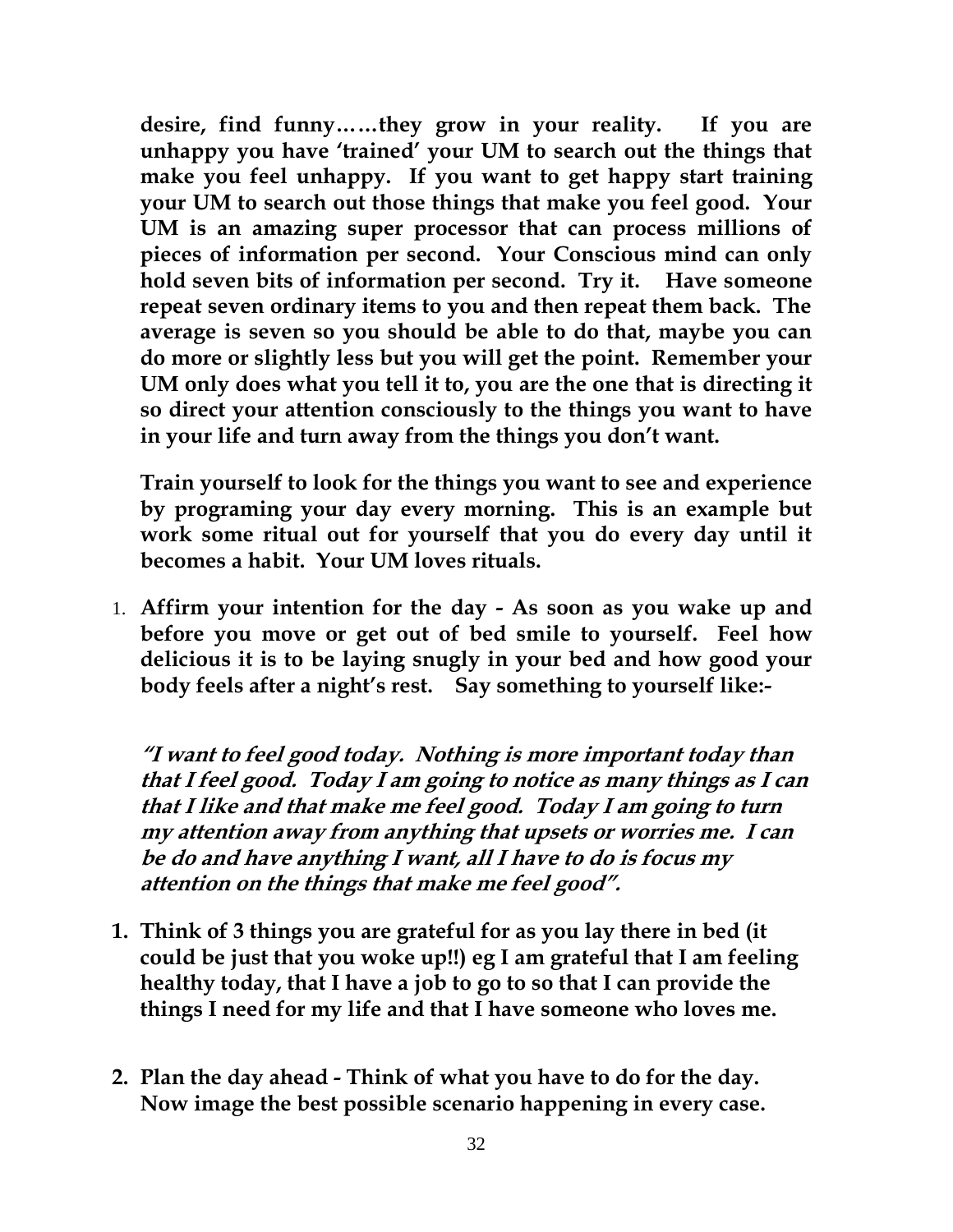**Visualize or imagine it in as much detail as you can. If you have no specific plans run through a list of things that you could possibly do that would make you feel good. You are programming your UM to seek out, focus on and create the experiences you are imagining.** 

**It is very possible to select ahead of time the moods, reactions, responses and experience you are going to have in advance. Just as you can decide before you get on the bus or the train that you are going to sit alone, keep to yourself and read your book quietly, you can decide in advance of other experiences just how you want to be in response to them and what you would like them to be.** 

**Of course, you can't predict everything but you can decide how you are going to react to everything quite deliberately that day and with such resolve that nothing can shake you. When you do this, you become the master of your own destiny. It is not the events in our lives that matter, those events that we may not necessarily be able to change but how we choose to experience them and the meaning we give to them once they occur that makes the difference between happiness and lack of happiness. It is your perception of your world that shapes your feelings.**

**The irony is that once you have learnt to master negative situations and events in your life they stop occurring in your experience because you no longer need them there to teach you so that you can expand as a human being. All life is about growth. Think about it, think of nature, if a plant is growing it's dying. You are the same way, you are part of nature and if you aren't growing you are withering and dying. You have been programmed for growth and expansion and you can't stop it. Change is inevitable you can't stop it or prevent it. In our society, we have a bunch of useless sayings such as 'You can't teach an old dog new tricks' and 'Leopards never change their spots'. These beliefs were handed down to us because they were supposed to stop us wishing to change other people or hoping that others would change but that doesn't mean that people never change. You are not the same person that you were 10 years ago (apart from having more wrinkles) you are different. Science tells us that every cell in our body regenerates within a year.**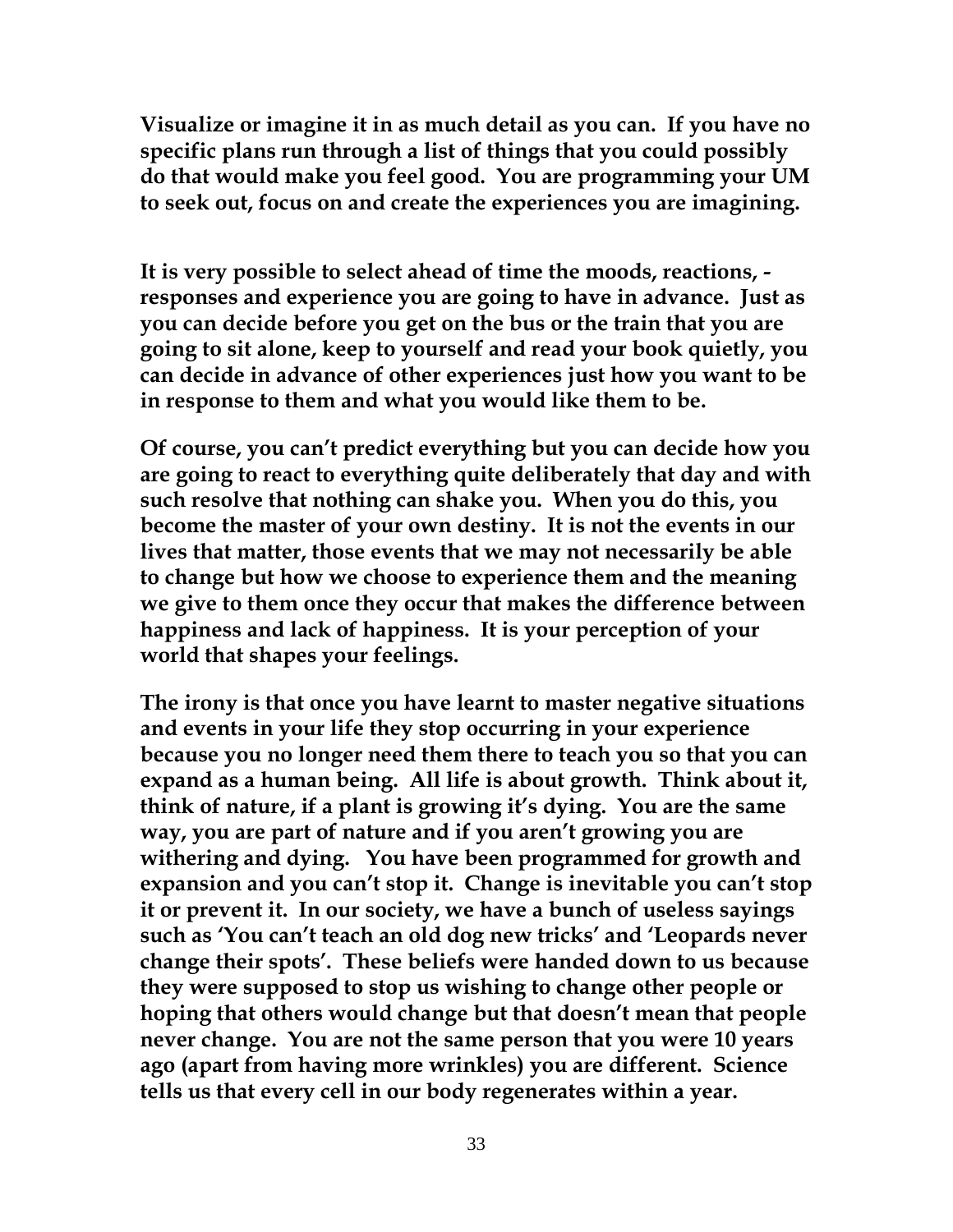**There's not one part of you that is exactly the same cell that it was a year ago and your inner self is the same. Whether you have been noticing it or not you have been learning because your life can do nothing else but make you learn. You can't go back, you can't unlearn something, you can make the same mistake more than once and we often do but eventually we stop doing it and we learn and grow. You are constantly in the process of becoming. Enjoy the ride!**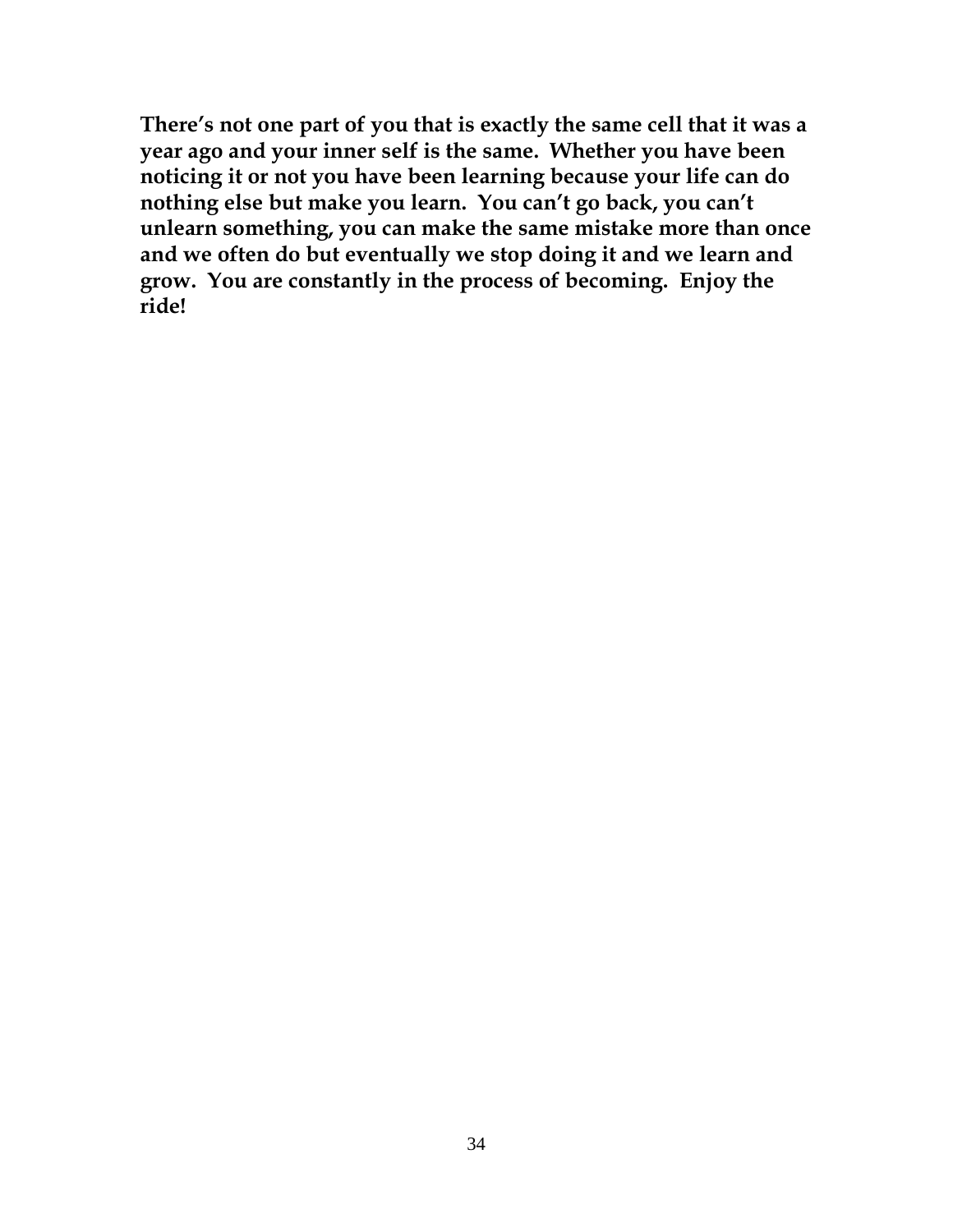## *STRATEGY 3 - CHOOSE THE BELIEFS YOU WANT*

**The most liberating thing I have learnt along the way that I come back to again and again is that my beliefs aren't real.**

#### **Beliefs aren't real!**

**Don't overlook this profound message. Your beliefs aren't real. They are just thoughts that you have practiced over and over again until you believed them to be real.** 

**If you want to change your life, change your beliefs. Since they aren't real and you have changed your beliefs many times in your life you can do it again. Stop now and think of a belief that you have changed. Did you think you'd never lose your job, get married, be overweight, have 4 children, like olives? We believe something to be true until life experience or knowledge shows us otherwise and then we change that belief.**

**If beliefs change, they aren't truth or reality just what we decide is true for us from moment to moment. If they don't serve us then we can change them whenever we like. Your perception is what creates your reality, remember we don't see the world as it is we see the world as we are. Your beliefs form your perception. If your life is not what you want it to be then looking at your beliefs and deciding which ones are serving you and which ones are not is an important step along your path to peace and happiness.**

**The slightly tricky part is recognizing what our beliefs are because often they are lurking in our UM hiding from our conscious awareness having been programmed there at some time in our life. Let's look at some beliefs that usually hold us back from being happy:-**

**My mother was fat so I am going to be fat Depression is a chronic illness No-one is happy these days Love hurts**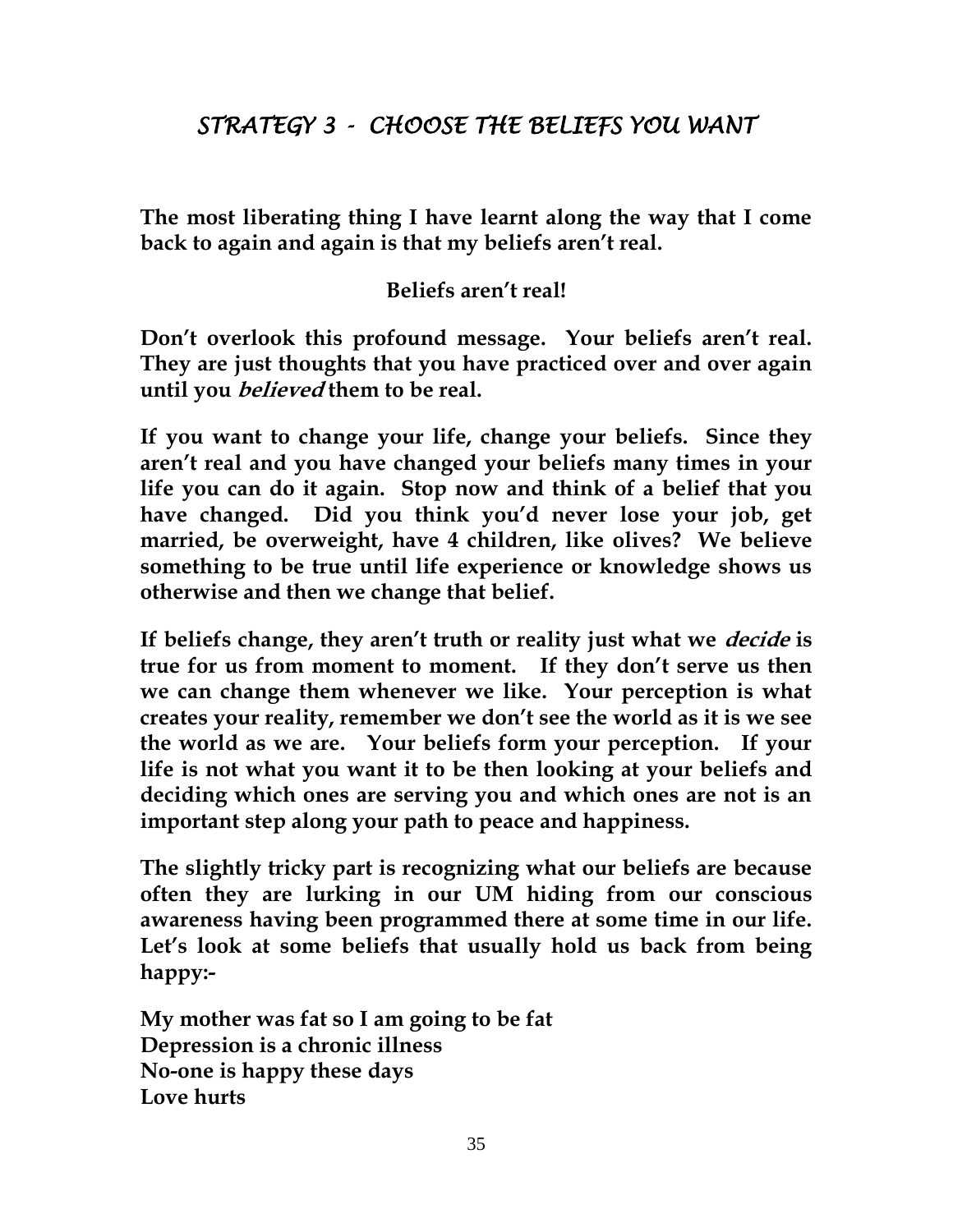**Life wasn't meant to be easy Nothing good comes without hard work Bad luck comes in threes No-one who's married is actually happy anymore**

**None of these beliefs are true except to the extent that you believe that they are? You may have decided to believe them but I don't believe them so how can they but truth or fact?**

**Your beliefs create your reality. You are in every moment of your experience choosing your beliefs. Perhaps you are doing this out of your conscious awareness but the moment you start to notice what beliefs are influencing your choices you bring them to conscious awareness and they are no longer unconscious. If you want to get off the unhappiness merry-go-round you have to start challenging some of your firmly held beliefs about yourself and about life.** 

**We all have mass beliefs we've picked up from our cultures and the media. If we see it written somewhere and it appears to be the result of research or put forward by someone in the medical community we believe it to be fact but have you noticed how often the so called experts change their minds? Did you know that much of the research is funded by corporations who have a vested interest in the outcome?**

**You get to choose your own beliefs and these beliefs are creating your body and your reality so be choosey about what suits you and what doesn't.**

**What you believe is true for you, it is valid, it creates your reality, it shapes your life. Are your beliefs helping you to be happier or hindering you?**

**There are a number of wonderful belief change therapies: Emotional Freedom Technique (EFT), Regression Therapy, Psych-K® and Hypnotherapy. If you get stuck and your life isn't moving forward the way you want it to then seeking the help of a professional Life Coach or Therapist is a great idea. Sometimes all you have to do to change the effect of the belief is to become aware**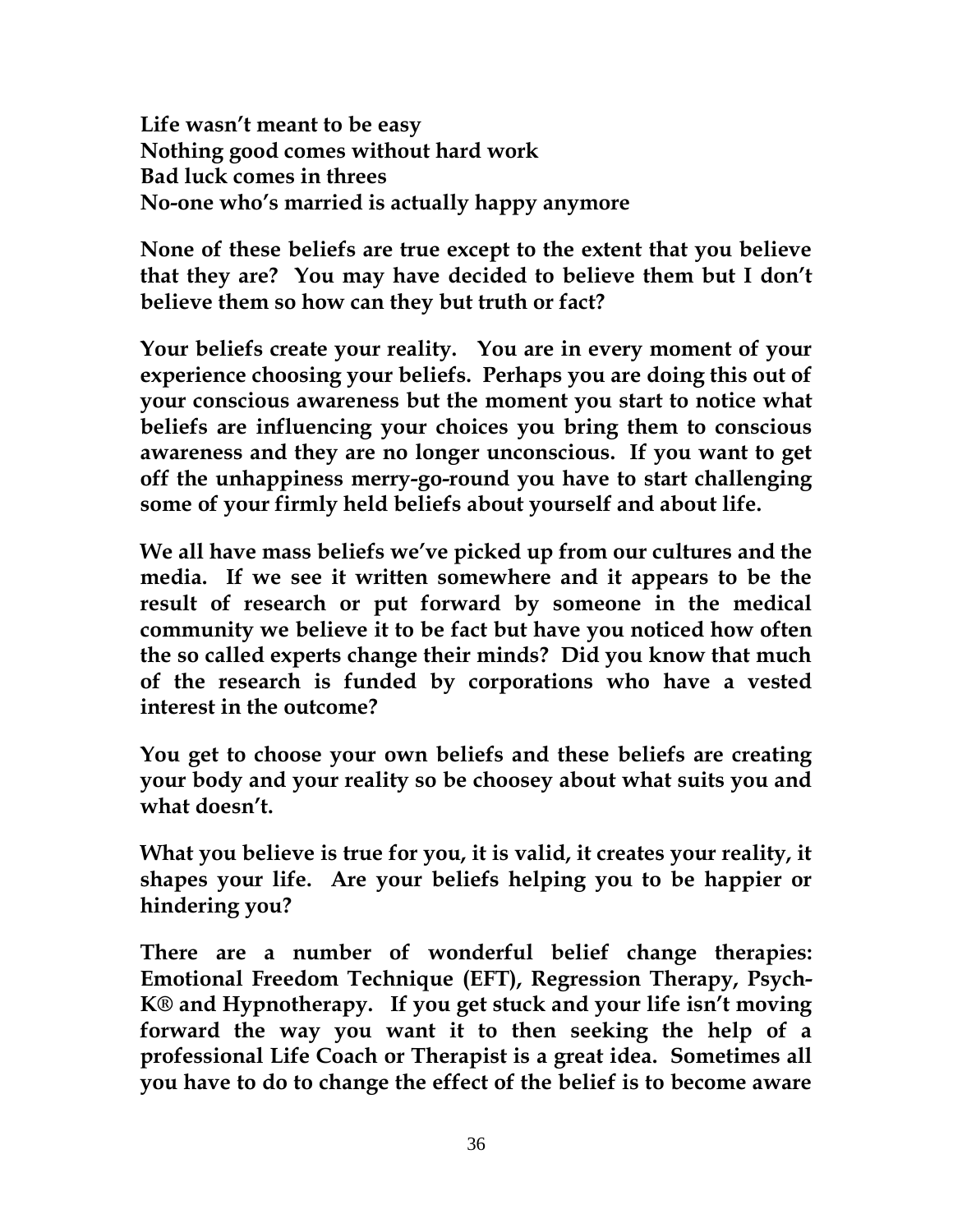**that you have it. Have a look at the following exercises and discover what some of your beliefs are.**

**Belief Awareness Activity**

- **1. Think of one problem you currently have in your life or something about your life that you would like to change for the better. Sit down with a pen and paper where you won't be disturbed for 20 minutes and close your eyes. Ask yourself 'What do I believe about this subject?'. Now write down everything that comes into your mind both positive and negative about his subject.**
- **2. Think of something that you would like to be true for you. Perhaps you would like to be thinner, richer or have a loving relationship.**

**Write it down as an affirmation 30 times eg. I am now my ideal weight, I am now wealthy and abundant, I am no in relationship with my perfect partner. Underneath each affirmation write whatever pops into your mind. Your page might look like this:-**

**I am now in relationship with my perfect partner Yeh sure I am now in relationship with my perfect partner**

**Not likely**

**I am now in relationship with my perfect partner Never going to happen to you**

**I am now in relationship with my perfect partner Perfect partners don't exist**

**I am now in relationship with my perfect partner You're too fat to attract anyone**

**I am now in relationship with my perfect partner No-one wants you**

**I am now in relationship with my perfect partner This is crap**

**I am now in relationship with my perfect partner You're fooling yourself this isn't going to work you know there's no-one out there for you, you're going to be alone forever**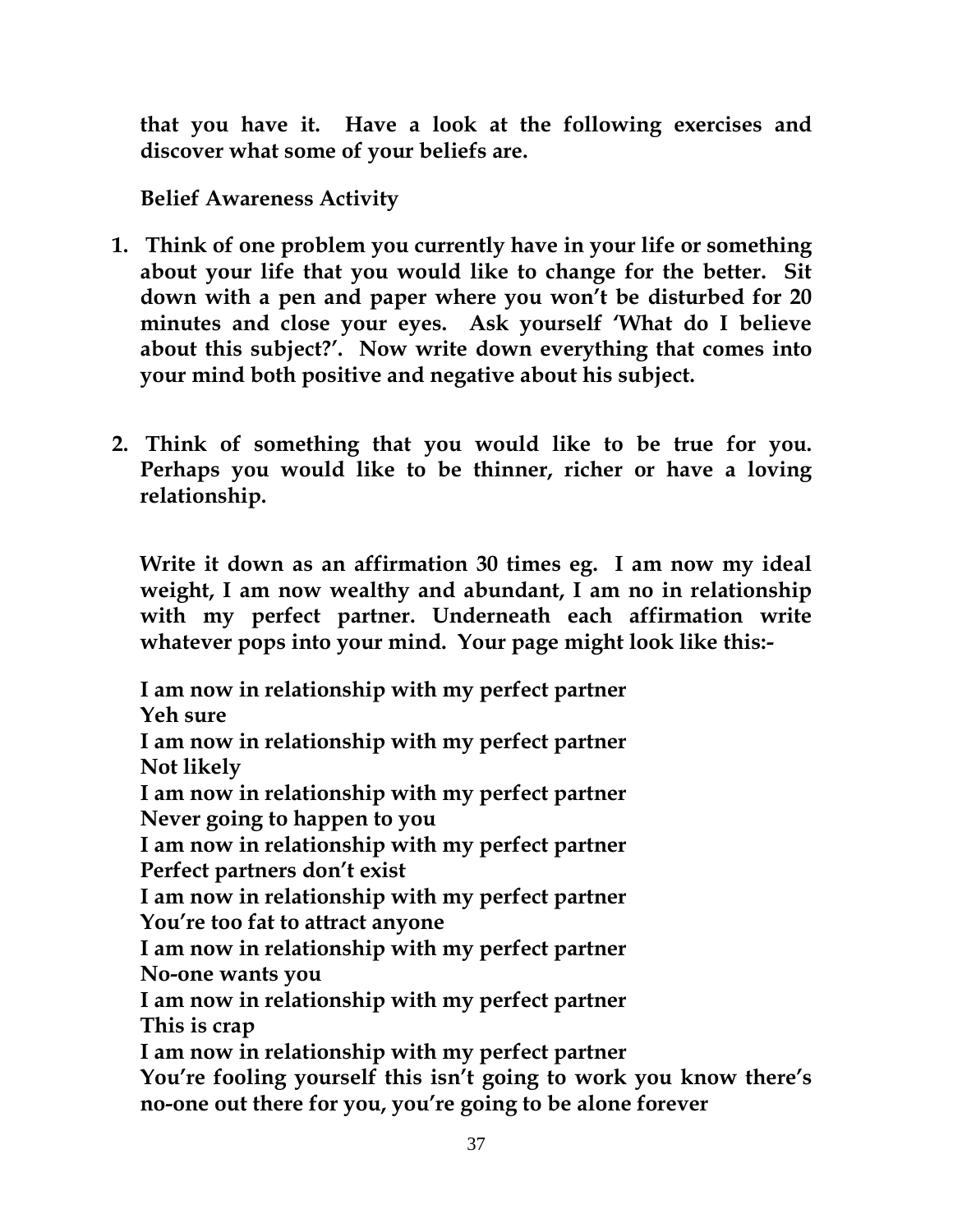**Do you get the idea? Your deepest beliefs, fears and doubts that hold you back from having what you want will come up as you write. You will see patterns emerging. When your negative beliefs are uncovered you can then start to do something about them.**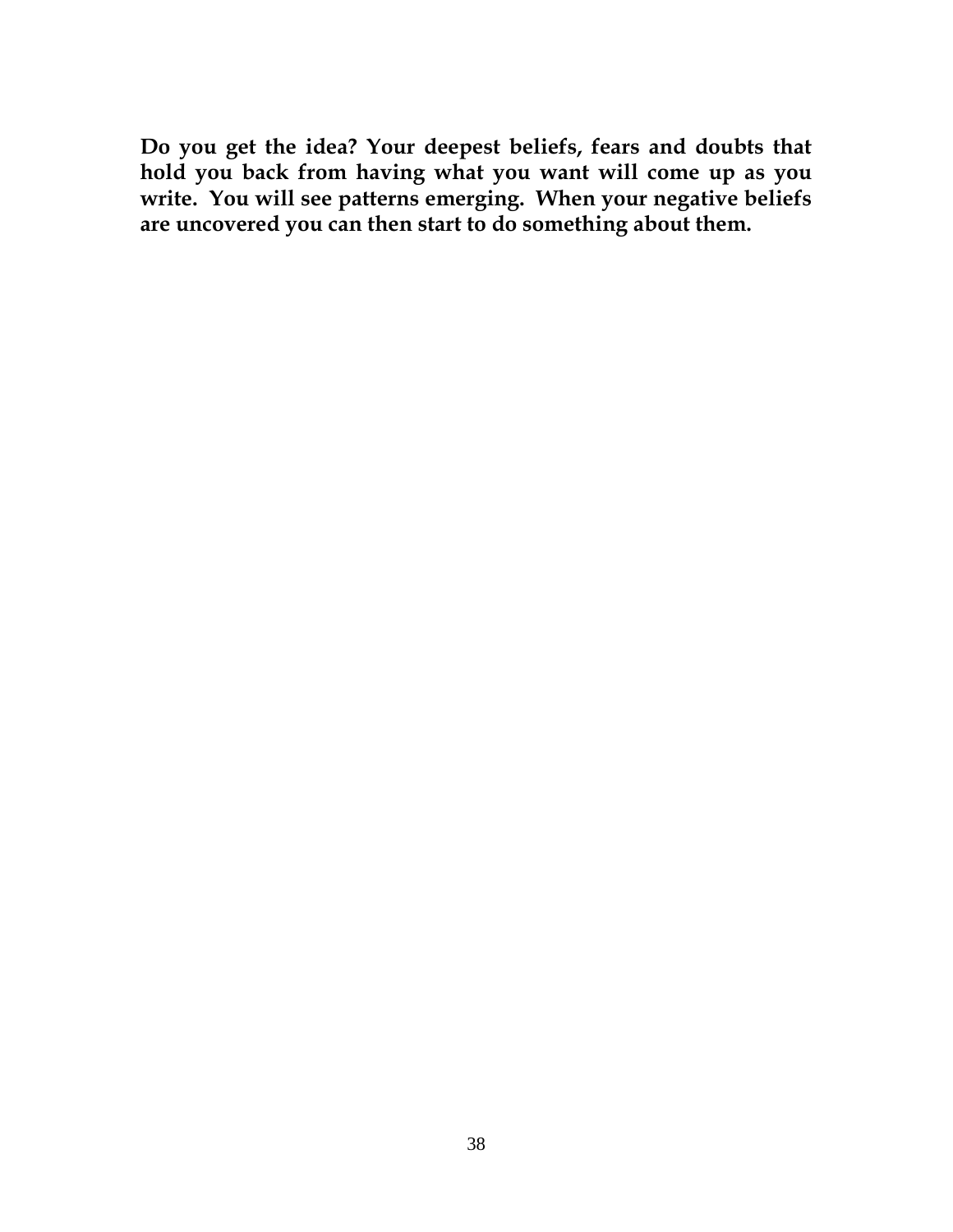*STRATEGY 4 - FOCUS ON THE POSITIVE ASPECTS*

**If you are suffering from depression or you are just generally unhappy in your life you have probably spent so much time berating yourself and putting yourself down in your thoughts that thinking of positive things about yourself and your life may be hard. More than likely you have been practicing your negative aspects for so long and doing such a great job of it that that's all you see.** 

**It's time to turn this process around. If you want to feel good and look good and like yourself, you have to start practicing just that. Remember it all starts with your thoughts, what you focus on grows in your reality and your thoughts aren't always rational or real they are often the voice of your issues. This is an exercise to start you focusing on the good stuff.**

**Every day sit down with a notepad or your journal for ten minutes where you will be uninterrupted. Write a list of the things you love, like or appreciate about yourself. They can be things about your appearance, personality, life, capabilities or your physical body. Here are a few examples**

#### **POSITIVE ASPECTS OF ME**

**I really appreciate that my ears work perfectly so I can listen to my favorite music I love that my legs are strong and can carry me everywhere I want to go I love that I have three beautiful children I love the house that I live in I love my cat/dog I really like my eyes I love that I'm such a good mum/wife/husband/son I am so grateful that I have good health and my heart beats regularly**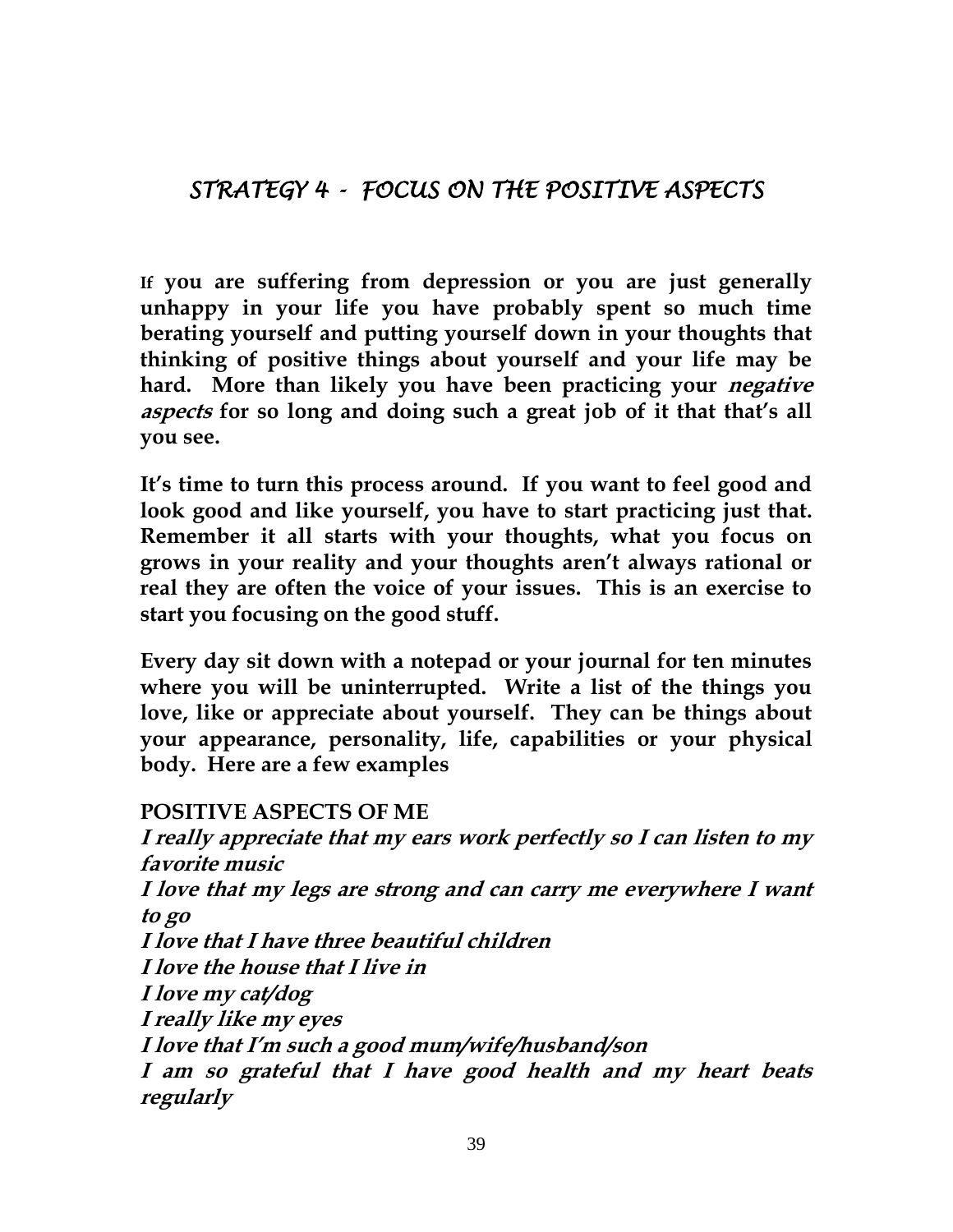#### **I like that I am a good listener I appreciate my ability to learn new things easily I like that I'm good at origami**

**If your self-esteem is in really bad condition you will find this task difficult and if that's the case then it is even more important for you to have a go and do it. I will guarantee you that it will get easier and easier as the days go by and in a couple of weeks you will find yourself thinking easily of things to appreciate about yourself. Remember**

#### **What you focus on grows in your reality**

**And as you focus on the things you like about yourself they will grow! You will be changing your perception to notice the good things about yourself and your life and not the bad. You will be looking at the things you want to see and at the same time generating good feelings in your vibration that go out into the Universe and attract back to you the same. People will start to compliment you on the very things that you have been focusing on and when this happens you will have given yourself evidence of your incredible power to intentionally create what you want. This is not rocket science it is an easy task, so easy in fact that you may feel inclined to overlook it or feel that it is too simplistic. I guarantee you that it is these simple tools that make all the difference. You will not be happy when you get that job, car, house, relationship, pay rise. You will be happy when you become determined to settle for nothing less in every moment of your experience. You will be happy when you decide to do all the things you can to get yourself from where you are now to where you want to go on the happiness, peace and contentment scale. It is little things just like this that will make all the difference.** 

**Don't take my word for it. Try it for yourself and see the difference. If you have tried it for a month and you are not feeling any better about yourself I want to hear about it because you will be the anomaly in this program.**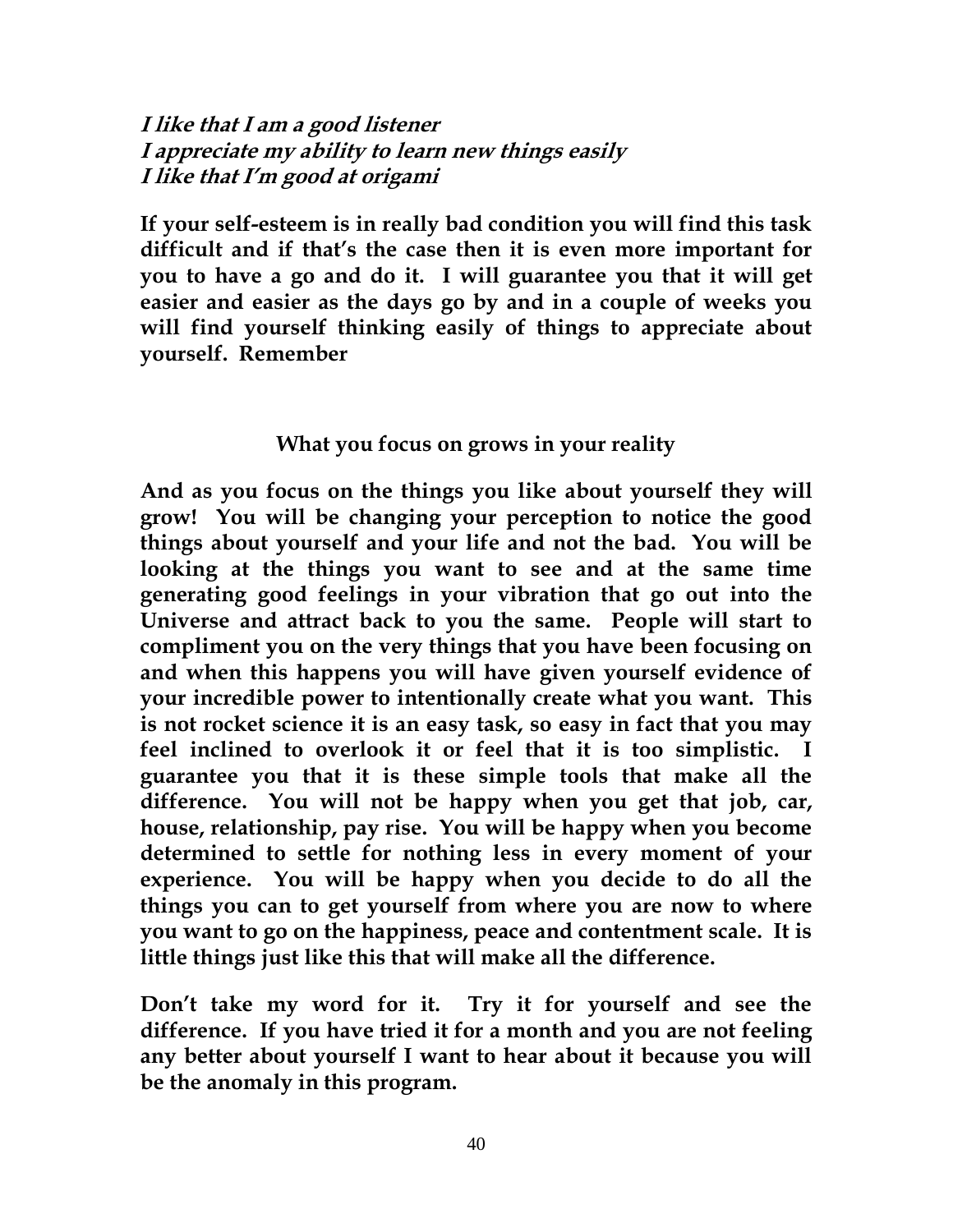*STRATEGY 5 - DO FEEL GOOD THINGS EVERY DAY*

**When you get sad and unhappy you stop being able to experience joy in your life and you stop doing the very things that would make you feel better. Remember you have been running a strategy or program of unhappiness for quite some time now and that is your automatic response. If you've been unhappy for a long time maybe you can't even remember what it was that you used to enjoy.** 

**When you get depressed you automatically start to withdraw from your linear, physical world and turn within. This function is quite purposeful, you are supposed to go within, to your Inner Self or UM to find the solutions to your problems. If you are not using your thought mechanisms properly and simply replaying old thoughts over and over again you are jamming up the system and preventing your UM from giving you the solutions to your problems. Lots of people 'go within' and stay there for long periods of time never finding the answers because they aren't listening for them. When you are just continually beating the drum of what went wrong over and over again rehashing, complaining, replaying, moaning you cannot hear the answers.**

**If this is you then part of your recovery is to purposefully start making yourself do things you enjoy that make you feel good. When you first start if you have been just going through the motions for a long time you might have to force yourself. Start slowly, just pick one thin from your 'Feel Good' list to do every day even if it's only for ten minutes and make yourself do it. You have to start somewhere. If you start doing ALL the things I have suggested in this book they will all work together to move your forward much faster.**

**I am not just talking about distraction here I'm talking about energy. You are nothing but energy. This isn't new. Quantum**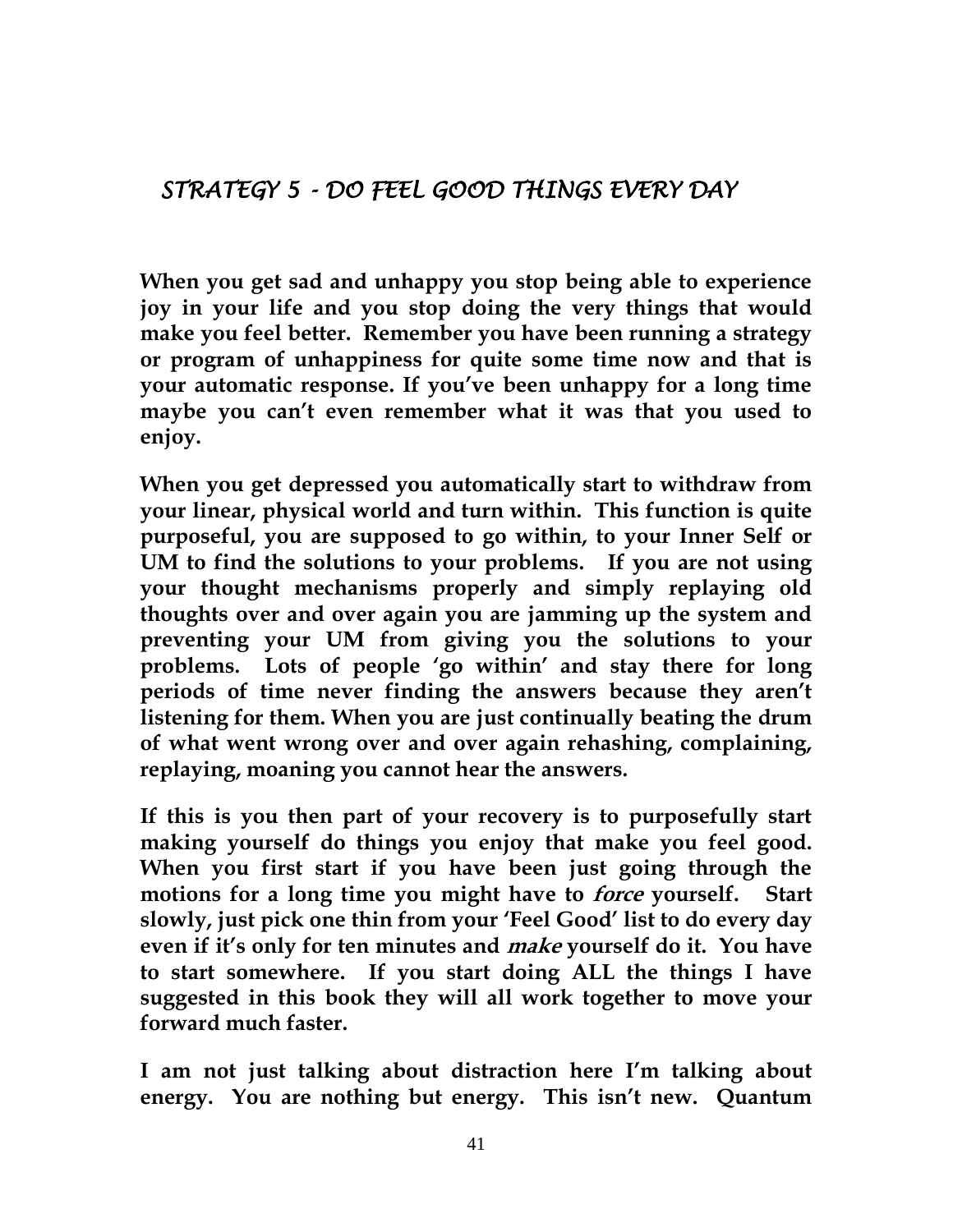**physics has led us to understand that everything in the universe is made up of pure energy, vibrating energy. The only reason we feel anything as solid is because our physical world is vibrating at a different rate than our bodies and so we feel it to be solid. All of your senses; touch, sight, smell, taste are all interpreters of vibration. You know that music is a vibration. Sound waves move through the air and are picked up by your ears and interpreted as a particular sound. All of your senses work in the same way.**

**The universe is energy, you are energy and you are a vibrational being. When you are depressed, unhappy, sad, angry or holding any other negative emotion in your body you are vibrating at a denser, slower, heavier rate than when you are happy, passionate, loving, excited, exhilarated. When you are depressed you lose energy, you slump your shoulders, you droop, it's hard to carry your body around or do anything, your feel tired because your vibration has dropped. You feel heavier because you are vibrating more slowly. When you feel good you are full of energy, you hold your body differently, you move faster, you are lighter. Your vibration is faster.**

**Doing things that make your feel good is about raising your vibration. It won't happen overnight because you have been practicing this low vibration for a while now. You have to raise your vibration steadily and gradually by doing the next thing and the next thing that makes you feel better. Your feelings remember are also an interpreter of vibration. When you walk into a room in which people have been arguing you can feel the tension in the air. We say 'you could have cut the air with a knife' because your feelings are interpreting the energy in the room. Thoughts are energy, they can now measure them on sophisticated equipment, feelings are energy. You know the difference between the energy of anger and the energy of excitement. Doing feel good things is about purposefully and intentionally raising your vibration and changing your energy from depression to feeling good.**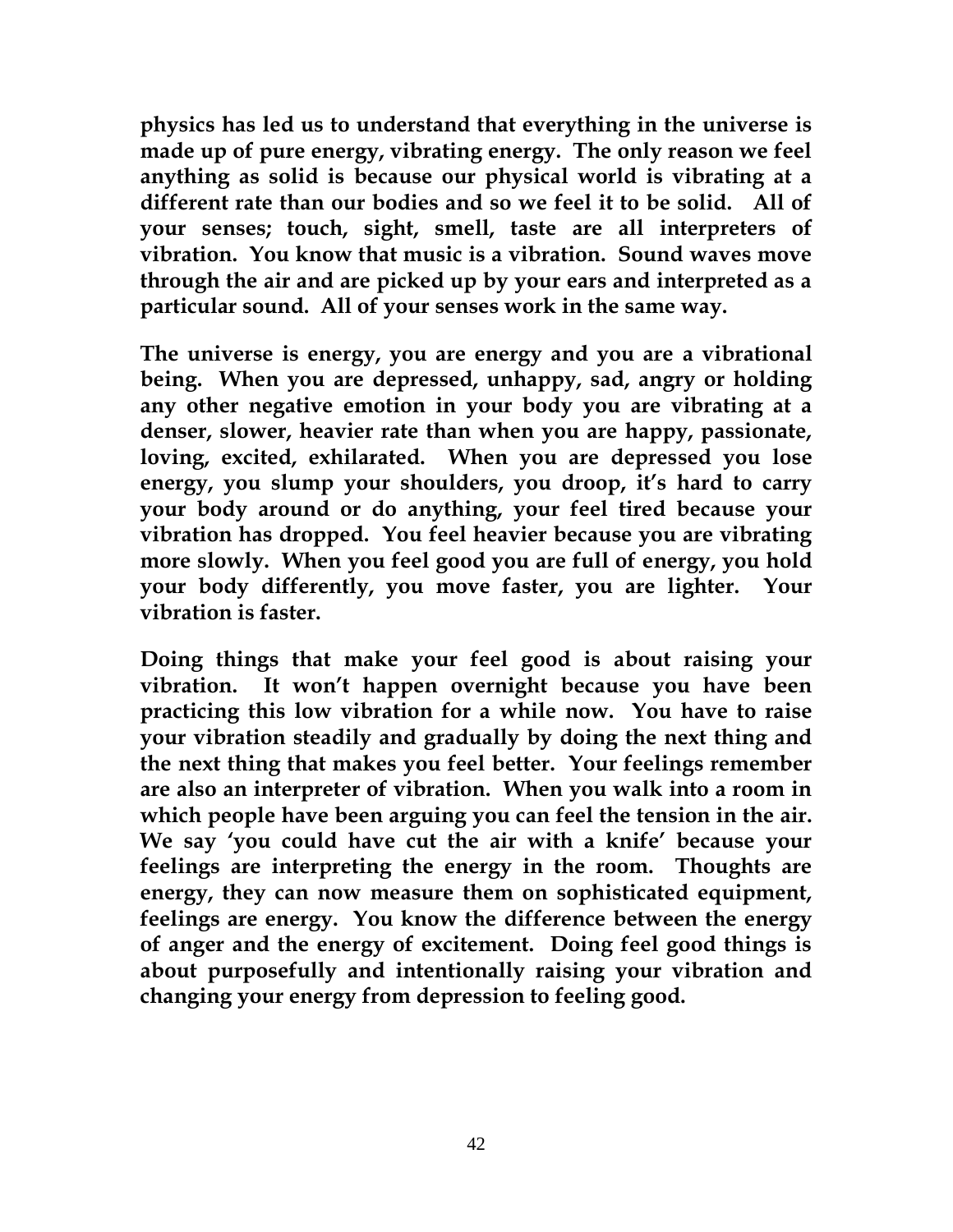#### **Exercise**

**Make a list of at least 10 things that you enjoy doing. Do something from your list every day and many more if you have time to fit them in. For every five minutes that you feel good you generate 10 minutes of feeling good tomorrow. Lots of five minute feel good minutes eventually add up.**

**Your list might look something like this:-**

**My Feel Good List**

**Walking by the sea Having a bubble bath Patting the dog Watching my favorite funny video Making love to my partner Reading in bed with a cup of tea Playing golf Sitting in my garden for half an hour Having coffee with a friend Going to the movies Dancing and singing when no-one is watching**

**They don't have to be things that cost any money, they just have to be things that make you feel good. You raise your vibration by doing the things that make you feel good and even if it is only for a few minutes it has an effect on your overall vibration for the day. Every moment of joy, happiness and love you can manage will multiply to bring you more moments of joy. I don't care if you have to pretend to be happy for a while, when you are doing it with conscious awareness it is not the same as when you are really unhappy inside and you are in denial and pretending you are not. Bringing your true feelings to your conscious awareness is healthy. Purposefully pretending to be happy or forcing yourself to do things that make you feel happy with the intention of healing your unhappiness is a wonderful positive thing.**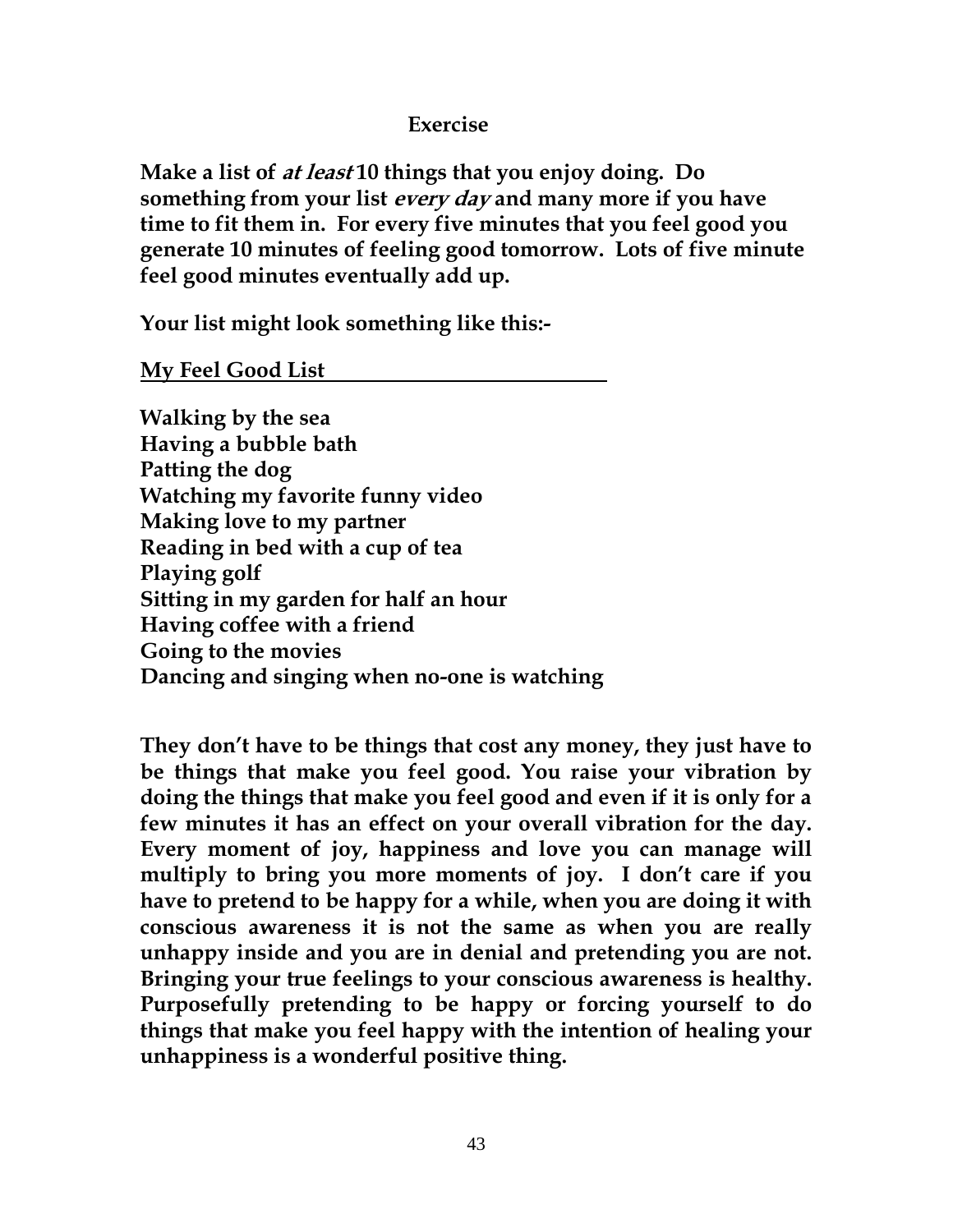**Your Unconscious Mind is the part of your that runs your physical body and it is also in control of your energy system. It can make you feel tired and lethargic or it can make you feel full of energy and vitality depending on what you have programmed it to do with your thoughts.**

**When psychologists started worked with Olympic athletes they hooked them up to biofeedback equipment and got them to imagine they were competing in their event. What they found was that the athletes biofeedback responses were exactly the same whether the athletes were imagining their event or actually competing in it. What this tells us is that your UM doesn't know the difference between when you are imagining something or when you are actually doing it for real.**

**When you smile your body releases endorphins, those feel good chemicals that we all love and whose effects mimic drugs like morphine and codeine (chocolate, sex and exercise also release endorphins). If you want endorphins to flood through your body just SMILE! Look at people smiling and it will have a similar effect. That's why people love being around babies and animals. They are so in tune with who they really are that they exude joy and good vibrations all the time. Look into the smiling face of a small child or baby and you will feel their joy too!**

**Smile at everyone you pass in the street, smile at yourself in the mirror, smile just for the heck of it. It doesn't matter that you don't feel like it right now, your UM won't know. If you are smiling to fool yourself and others that you are feeling good when you are really feeling awful that's not good. Remember it is your intention behind your thoughts and actions that counts most. When your intention is for healing and happiness then smiling is one of the best things you can do for yourself and so is laughing.**

**My colleagues and I bought the newest 'Tickle Me Elmo' doll recently. We put it on the desk before our meetings and laugh**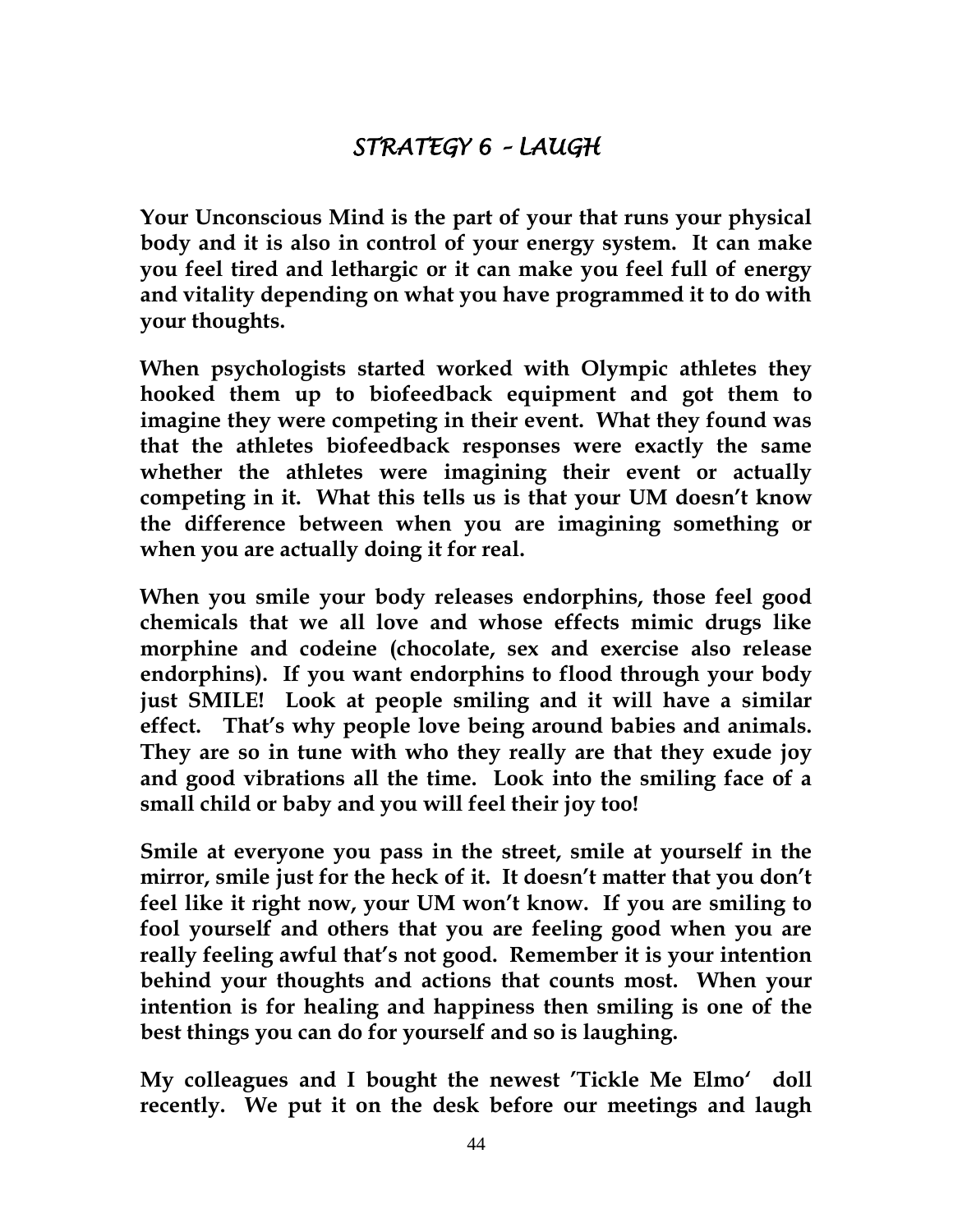**ourselves stupid at its antics. By laughing we are raising our vibration, releasing endorphins, flooding positive chemicals through our bodies and putting ourselves into a positive frame of mind because we know that from that place our most creative business solutions will flow.**

**What can you do to make yourself laugh? What makes you laugh today will be different from what makes you laugh tomorrow. Life can be full of amusing things if you choose to look at it that way. Never lose your sense of humor it is the best weapon you have to find relief in every situation. My grandmother taught me to laugh when things felt at their worst. Try it, it's wonderful!**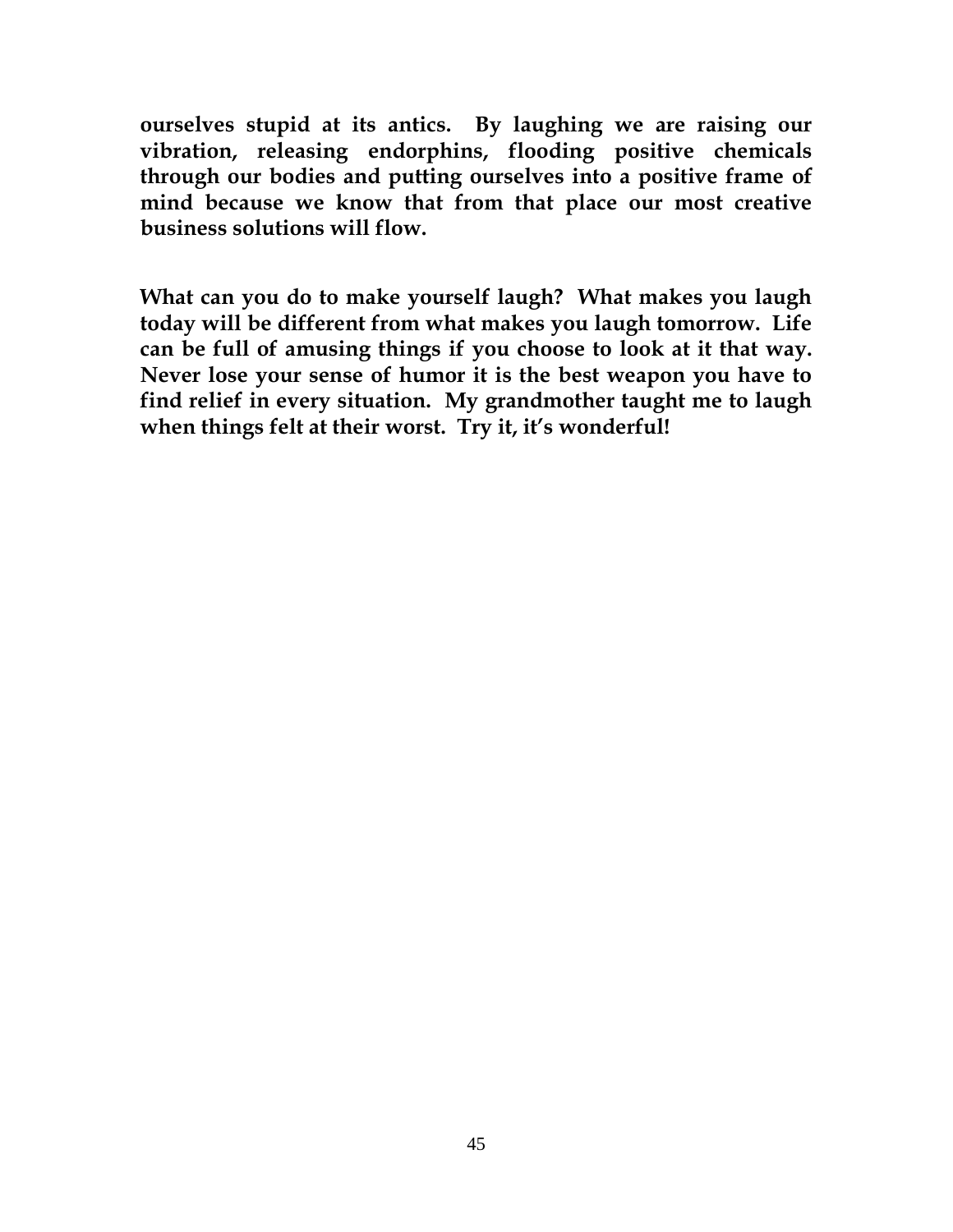## *STRATEGY 7 - ACT AS IF*

**You've just read in the last two chapters the reasoning behind Acting As If, it's the same as smiling and focusing on positive aspects….it will make you truly feel better eventually the more you do it.**

**When you are happy and on top of your gain you have a certain body posture, a certain energy level, a certain look on your face, you say certain things, you laugh more, you smile more, you are more active. Act.**

**Think of the body posture you have now or when you are seriously unhappy or depressed. Slumped shoulders, stooped, slow moving, down-turned mouth. It's bad isn't it? Now imagine or pretend just for a moment the last time you were feeling magnificent. Close your eyes and do it, remember a specific time when you were feeling really, really great or really, really confident. Go back to that specific memory. Feel how good it felt. Feel how you are standing, moving, the expression on your fact. Now open your eyes and Act As If you felt like that now. Walk and talk and move like you felt happy. You may not be able to keep it up for too long when you first start but remember you are changing your vibration while you are doing it and it is sending important messages to your UM that you feel good and are happy. You are making it your new habit of being and when you practice a habit for long enough soon enough your UM starts to generate the habit for you outside your conscious awareness.**

**Remember when you learnt to drive car? When you first started you had to do everything very consciously step by step….there seemed so many things to remember. Now when you get into the car your UM drives you to your destination usually while you are mentally having an argument with someone, planning the shopping list or thinking of that important job you have to do when you get there. You don't consciously drive the car. It's the**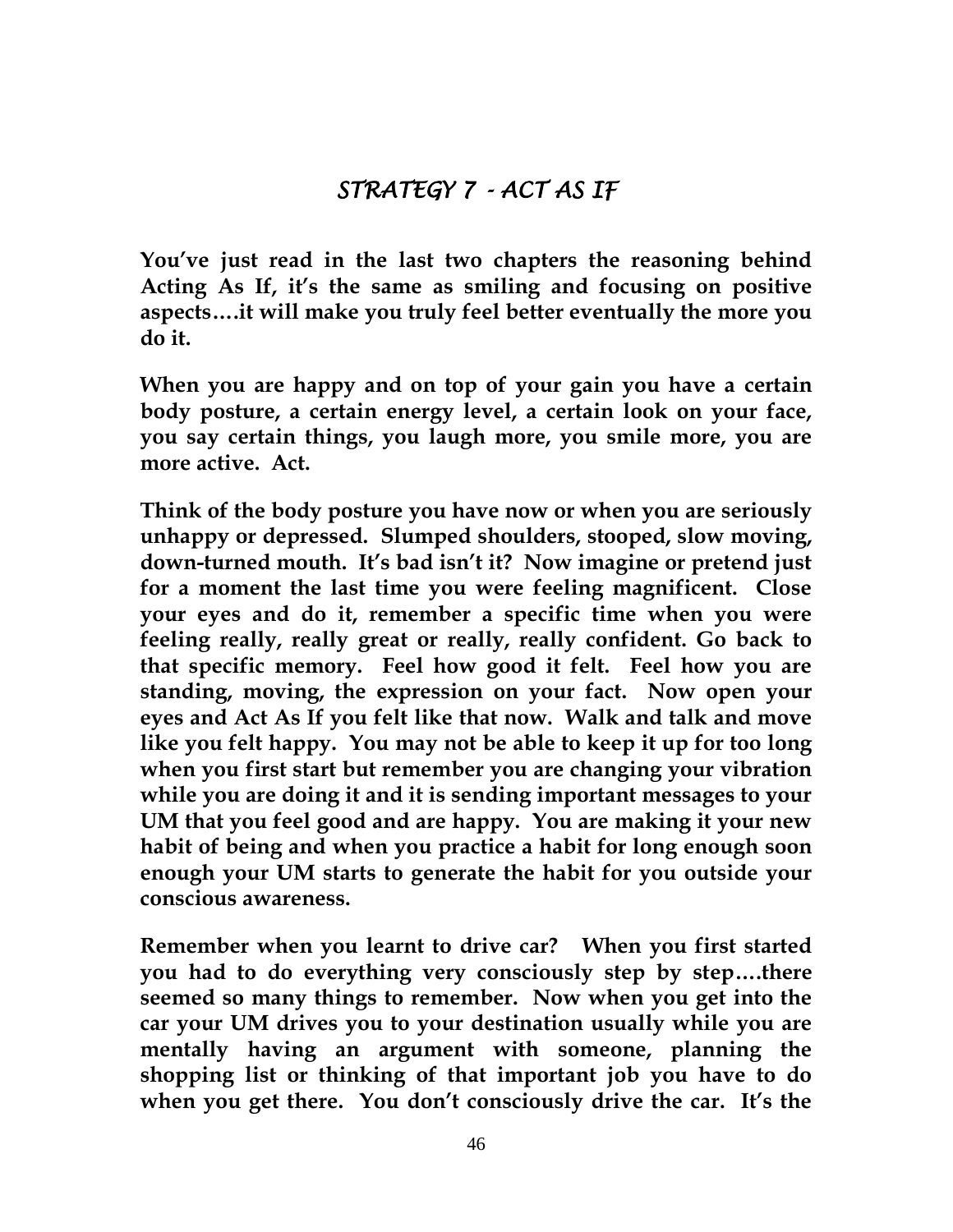**same with all this work you will be doing. Each little step ads up to one giant leap forward into a feeling good place. Do each step consciously at first until it becomes your new way of being, your new habit and then your UM will take it from there.**

**Stop feeling sorry for yourself, looking for sympathy and playing your 'poor me' story in your head. No-one is more compassionate to how you are feeling right now than me. I have been there and I watched my son going through mental illness and drug abuse and wanting to kill himself every single day of his life. (He's in perfect health and happiness now, thank you for thinking of him). I am so filled with compassion for how you are feeling right now, which must be not good or you wouldn't be reading this book, that I am going to get tuff with you. Stop feeling sorry for yourself. If you want to continue doing that you can no-one can stop you but it is only going to make you feel worse and worse than that and worse than that. If you want to be happy, take yourself by the scruff of the neck and demand nothing less for yourself. You deserve to feel good! There is nothing more important in your life than that you feel good in each and every moment of your experience! Don't settle for less. Believe in yourself. Trust yourself. Love yourself. Reach for hope. Start Acting As If you already do!**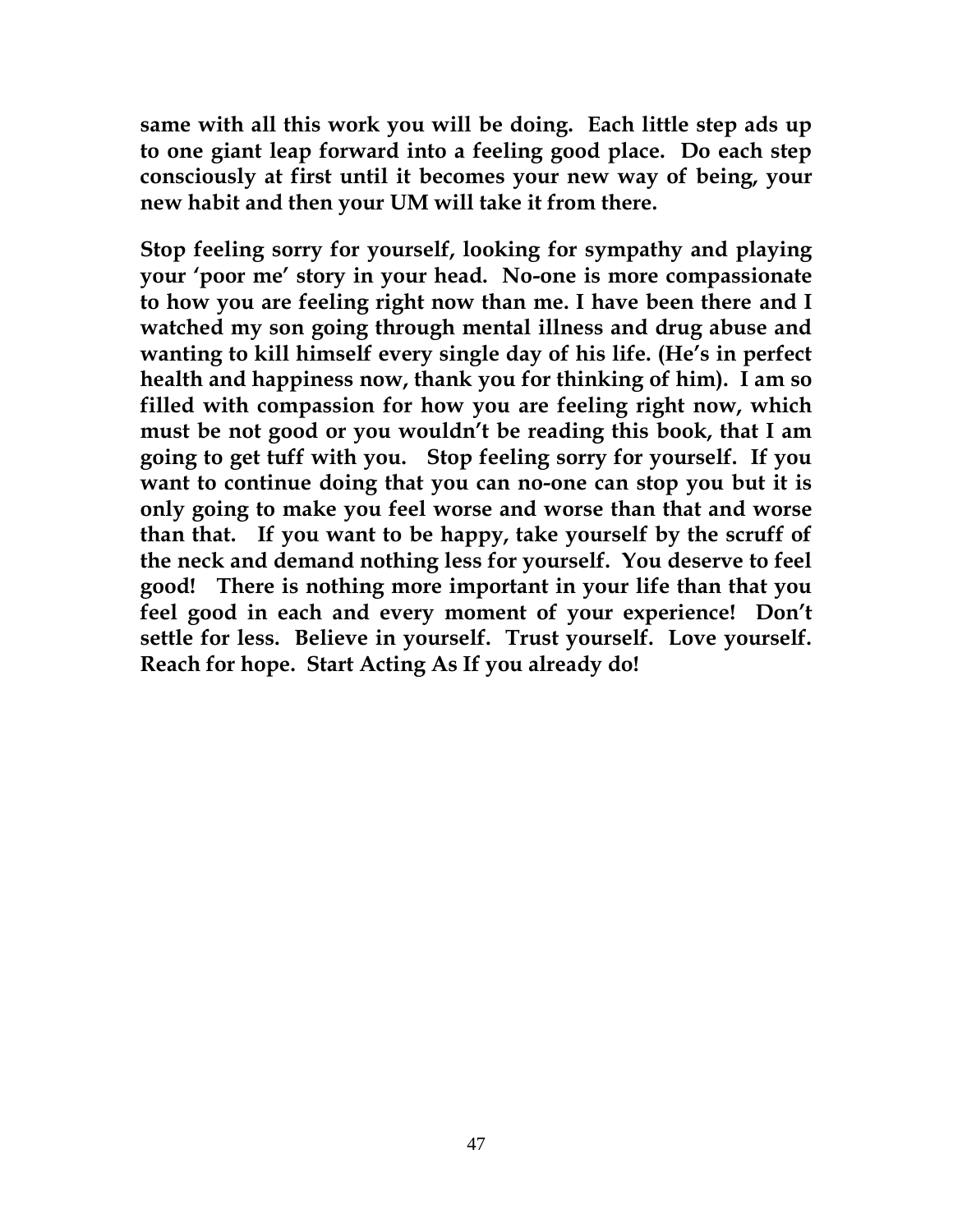#### *STRATEGY 8 - REPROGRAM YOUR MIND*

**You have been steadily and methodically allowing the programming of your Unconscious Mind since the moment of your birth with things both wanted and unwanted because you knew no better.** 

**Your mind did not unfortunately come with a handbook that said 'Beware, your conscious mind is the gatekeeper of your unconscious mind so be careful what you allow to pass through'. Until you were around six years of age your brain waves were constantly in 'alpha' state which is the brain wave frequency of your unconscious mind. Just imagine constantly being in a trance in every moment of your experience! No wonder we say small children are like sponges and just absorb everything around them, they do! At some time, around six or seven you began to cognitively develop and your conscious mind started to analyze what was coming in and decide whether it was acceptable or believable to you. In this way, your conscious mind assessed all incoming information for acceptance or rejection. When you were a small child if someone told you that you were a 'stupid idiot' you just believed it and it was programmed in to your UM. As you developed you could discern whether those words were true for you or not and this may have depended on who was saying them, the context they were said in, the tone of voice they were delivered in and other non-verbal cues you unconsciously paid attention to.**

**As children, we had no control over our minds but as adults we are completely in control. You can rewrite the programs of your mind. When you know that you have issues in a particular area you can immerse yourself in positive messages that affirm exactly the opposite. You can constantly affirm to yourself that you are smart, beautiful, loved, enough, capable, perfect. There are millions of self-hypnosis CD's and MP3's available on the market today many of which can be instantly downloaded from the internet. If you are deeply depressed or anxious you should be listening to something**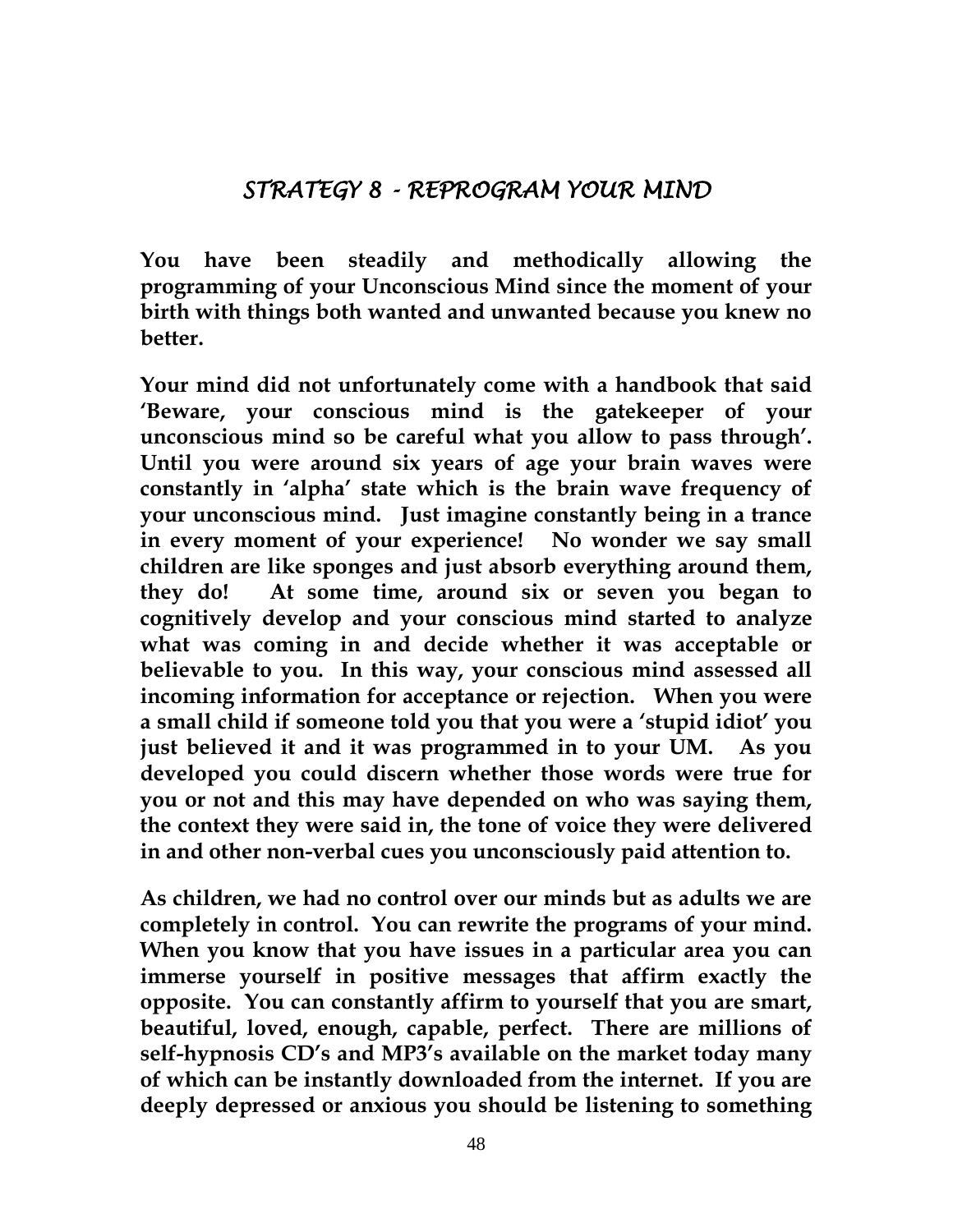**positive every night before you go to sleep. Self-hypnosis recordings work best if you use them on a daily basis for a period of at least six weeks. If you think this is a huge commitment imagine how many times over the course of your life you have affirmed your fears, insecurities and doubts to yourself. Six weeks of the opposite is a spit in the ocean by comparison.**

**You've done a great job of programming your UM with sadness, depression, fear, guilt and a lot of other useless things for a long time. Now use the same process to make yourself feel better. You have to re-program your Unconscious Mind with positive feelings, thoughts, beliefs and information. Be choosey about what you give your attention to and focus on.**

**A few years ago, I lost someone I loved very much and went into a serious depression for about a year. I seriously think I cried every day for a year. When I finally decided enough was enough and it was time to take charge of my mind I spent every spare moment I could reading, listening to self-help or self-hypnosis recordings, meditating, watching uplifting videos and going to self-help seminars and workshops, doing positive aspects, controlling my thoughts, repeating affirmations. I made the decision that I had to help myself get out of this hole so I did everything I could to make that happen. Even in the car I either listened to tapes or sang uplifting songs. I repeated affirmations day in and day out. I was very intentional about re-programming my mind. If you are serious about feeling better you can do this too!**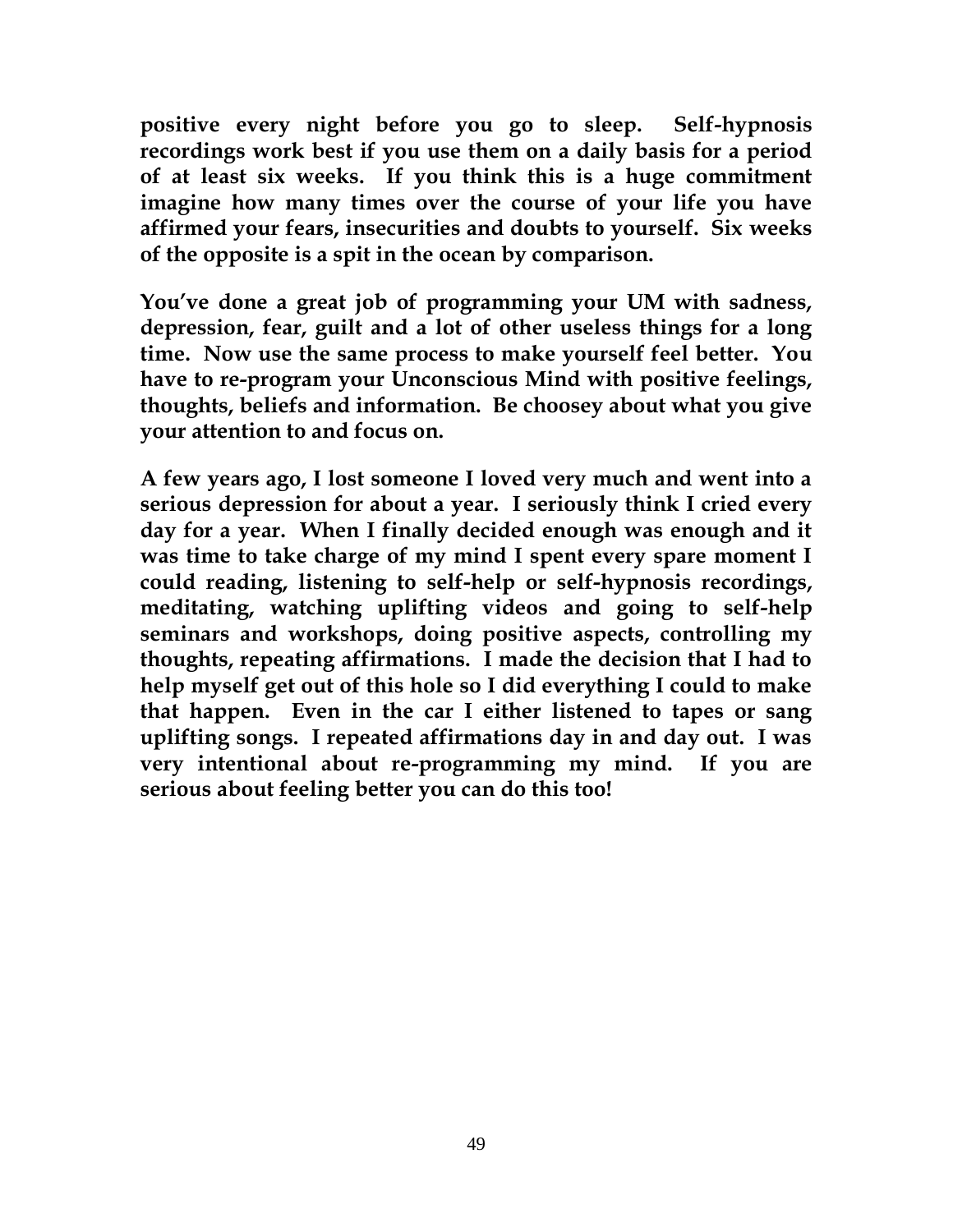## *STRATEGY 9 - LET GO OF THE PAST*

**Recent scientific research has shown that stress is the number one indicator of an early demise. It is a condition that leads to heart disease, high blood pressure, cancer and a host of other physical diseases.** 

**Most people have been walking around feeling stressed, depressed, angry, sad, unfulfilled, overwhelmed or unloved for so long that they no longer notice. It becomes so familiar that it is their natural state, it feels normal! The best thing you can do for yourself is to start to acknowledge your negative feelings and refuse to accept them. Don't put up with feeling bad a day longer! If you were in physical pain you would tell everyone about it and go to the doctor for a solution to your problem. Why do people ignore their emotional pain? Do you believe there's nothing you can do about it? Do you think it makes you better than everyone else because you have learnt to endure it? If so, these are just your current beliefs and they aren't real.**

**Emotions are supposed to be 'Energy-in-motion' they are meant to flow through you as a signal from your Inner Self that the thought, behavior or belief you are currently expressing is not in harmony with who you really are and what you really want. Emotions as a signal need to be felt, acknowledged, listened to, perhaps expressed and then released. When you hang on to these emotions you are causing yourself to feel unnecessary pain. In the best-case scenario emotions should stay with you for a matter of minutes. If however, you don't listen, don't change your thoughts or behavior and keep going down that same path they will stay sometimes for years.** 

**We both know people and maybe this applies to you that have been hanging on to hurt feelings about something that occurred in their experience 20 or 30 years ago! You don't have to hang on to this hurt you can let go of the past. If you are still hanging on to something, and you will know that you are if you start to talk about**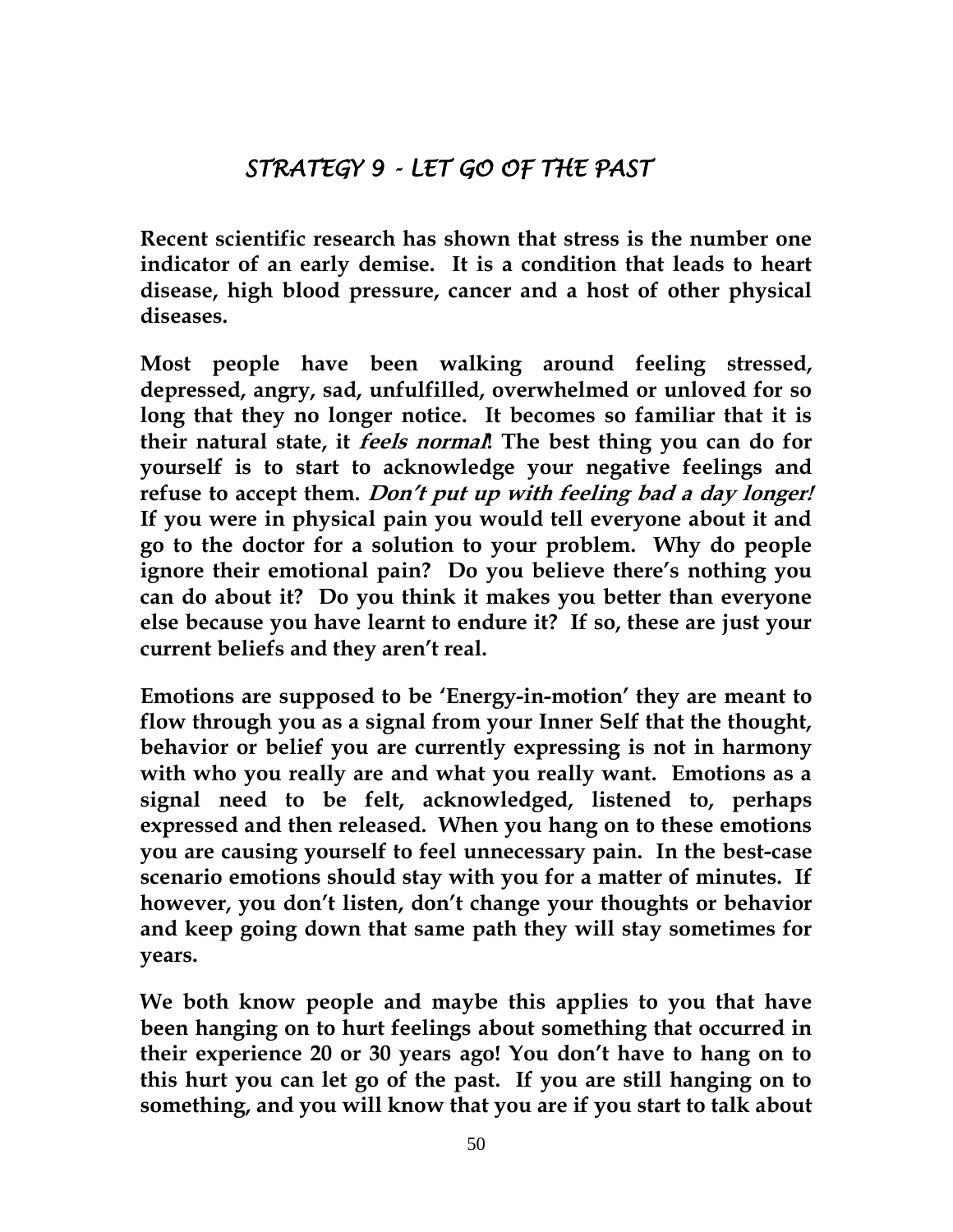**it and you still feel negative emotions get some help! There are many wonderful therapies around that can help you to release the past. Check out therapies such as Neuro\_Linguistic Programming (NLP), hypnotherapy, Psych-K®, Emotional Freedom Technique (EFT).**

**In my practice, I help people every day who have been hanging on to awful things from their childhood and not knowing any better they have tried to ignore it or put it behind them. This works for some people but in many cases, you will find that all that stuff from the past is what is now preventing you from moving forward, losing weight, having a loving relationship, being successful and being happy.**

**Having unhealed issues from your past is like having a program open on your computer desktop but minimized to the bottom of your screen. On your computer, you can see the current program you are working on but down the bottom is the little icon of the other programs you have open but that you aren't looking at. These other collapsed programs are still active on your desktop. Your past traumatic experiences may be still active in your vibration if your thoughts continually go back to them from time to time. The negative emotions that are attached to these memories are actually stores as energy in your body somewhere. You are hanging on to negative energy around past issues and it will be affecting how you now feel. Holding all those negative energies of anger, fear, guilt, hurt, sadness, abandonment, rejection, grief in your body takes an enormous amount of energy. It's like trying to hold a balloon underneath the ocean waves, it just wants to continually keep popping up. When you release these stored negative emotions, you will have an enormous feeling of relief and lightness in your body. All that energy you wasted hanging on to that stuff can now be used for other fun things!**

**Start listening to your body and responding when your body is reacting negatively to whatever it is you are doing, saying or thinking. It is your job to protect yourself from negative feelings no-one can do it for you. No-one knows how you feel but you and you are the one who is going to suffer for it in the long run. All**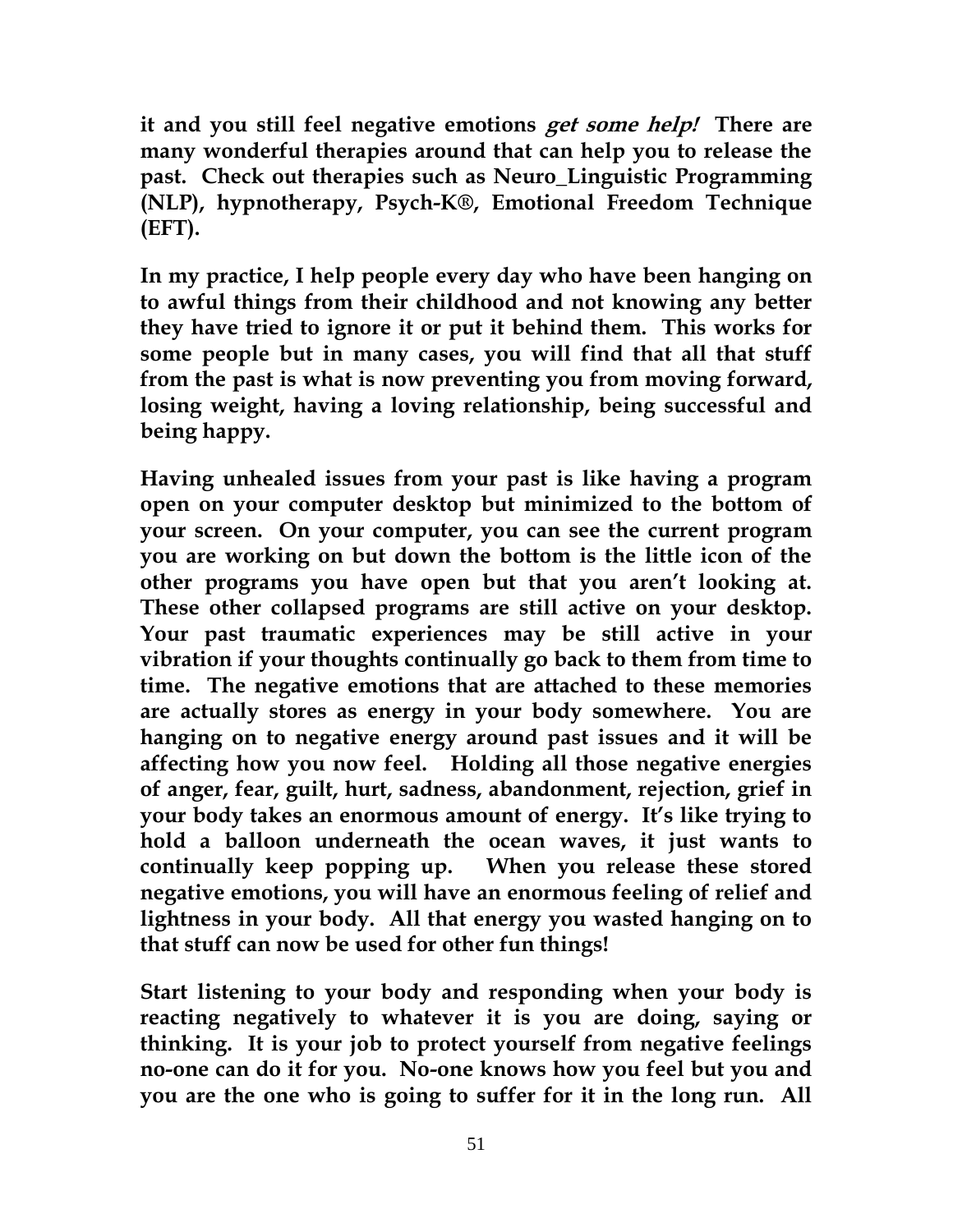**those negative feelings eventually lead to physical disease. Make your health and happiness your first priority. Don't put up with feeling bad a moment longer.**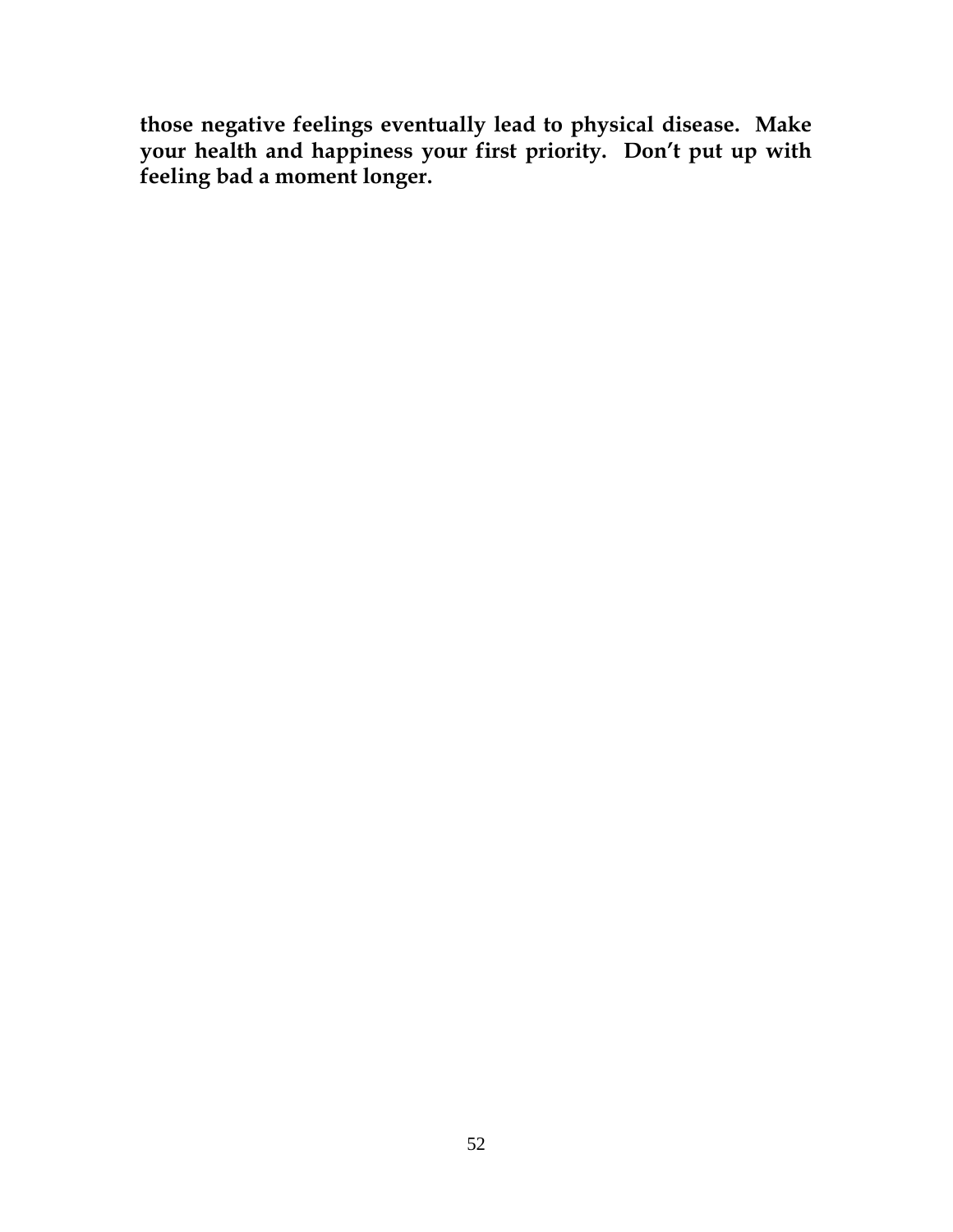## *STRATEGY 10 – LISTEN TO YOUR BODY*

#### **PROTECT YOUR PHYSICAL ENVIRONMENT**

**Everything that you do, watch, listen to, look at, talk about….. affects how you feel either positively or negatively. If you want to feel good you have to stop engaging in anything that has a negative effect on how you feel.** 

**There are many things in our environment that we can't avoid of course. When it comes to these things we may not have control over the person or event but we always have control over the way we choose to feel in response to them. You are always choosing how you respond. If you are continually responding to something or someone with negative emotion it is either because you have something unhealed in you or because you have a belief that is not helping you. If something in your life is that bad that you can't change your perception of it and your response to it then move it out of your life, perhaps not over night, but make a goal to change that situation.** 

**What we are focusing on in this chapter is the things over which we do have control. Some of the simpler things that affect how we feel which go unnoticed but are easy to change are the things we read, watch and listen to. How often do you sit in front of the TV in a trance not particularly paying attention to the content of what is going in uncensored into your UM. Perhaps you are unconsciously watching the ads or a show that you do not like or agree with but that your spouse chose.** 

**Don't sit mind numbingly in front of the TV or have the radio playing in the car listening to murder, mayhem, catastrophe, trouble and bad news. Stop reading newspapers and watching or listening to the news. You may be filled with compassion for others suffering but you can't help those people so don't risk your well-being observing their plight. When you are feeling on top of your game again and you are so good at protecting your vibration,**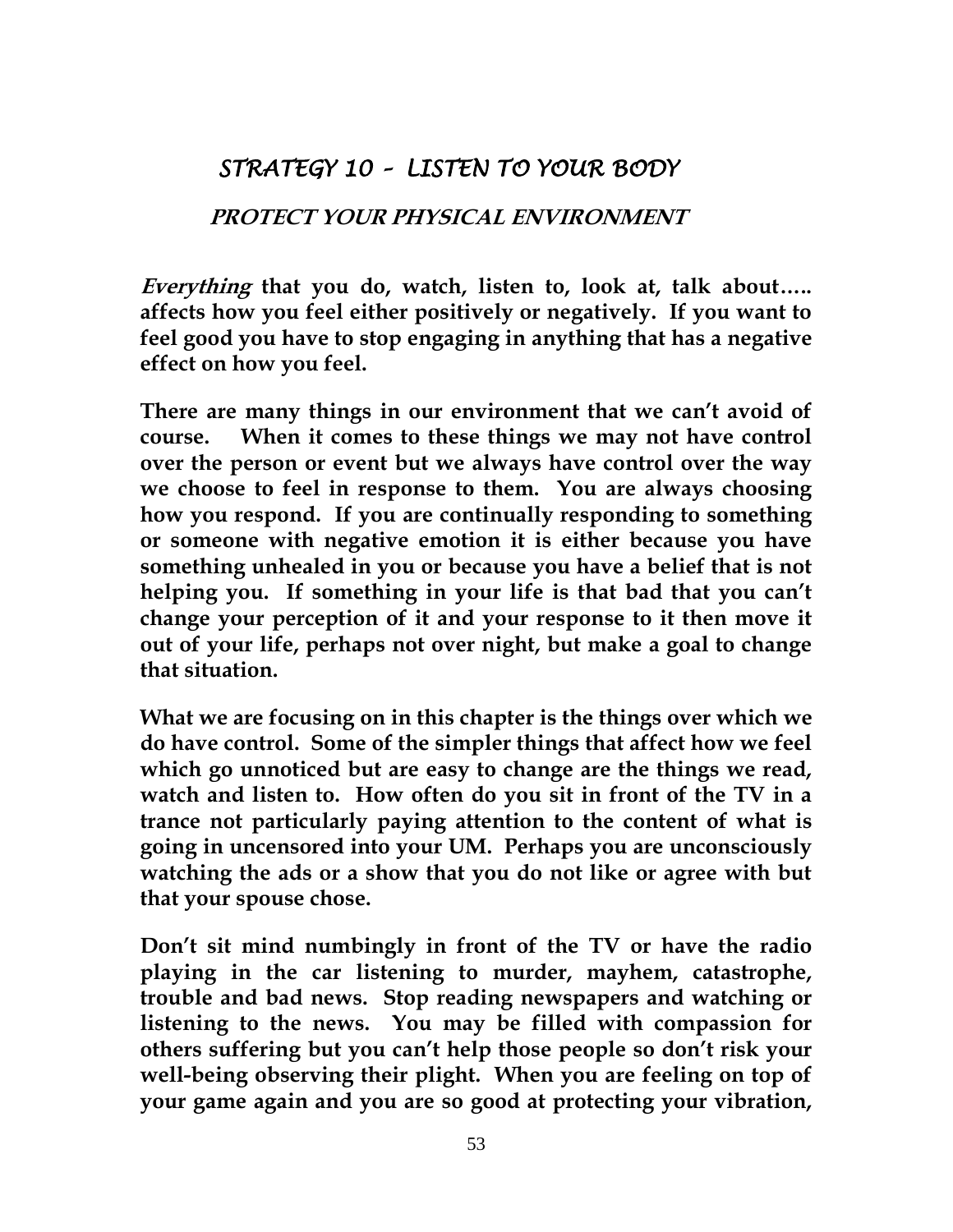**keeping your equilibrium and looking after yourself donate your time to some worthy cause to help others. While you are depressed and unhappy any help you give to others is going to be much less profound than the help you give when you are generating loving, healing, positive energy.** 

**Listen to music that makes you feel good. Music Therapy has a dramatic effect on how you feel and costs relatively nothing. There is plenty of evidence that suggests the enormously high suicide rate in teenagers can be directly linked to the proliferation of MP3's, Ipods and the type of music our kids listen to which is full of negative messages. I have raised three teenagers and some of their music makes me feel like I killing myself! When you fully understand all the scientific evidence that confirms that our vibration can be dramatically affected by everything we come in contact with and you have made a decision to feel good you get very protective of yourself.** 

**Read Dr Masuro Emoto's work 'Messages from the Water'. Hundreds of studies have found that water is dramatically affected by thoughts, prayers, music and telepathic communication, not just near it but over vast distances. Since our bodies are made up of 80% water what does that say about us?**

## **EAT HEALTHY**

**You probably don't need me to tell you that there is a direct correlation between what you eat and how you feel. If your body is not getting all the vitamins and nutrients it needs it won't work at optimum level and your body chemistry will not support the happy life you intend to have. Now remember what we said**

**Your mind is in every cell of your body**

**The body/mind 'connection' is no longer a 'connection' science now confirms that your mind and body are one. You are your mind, body and spirit…… they are all you. If your body isn't**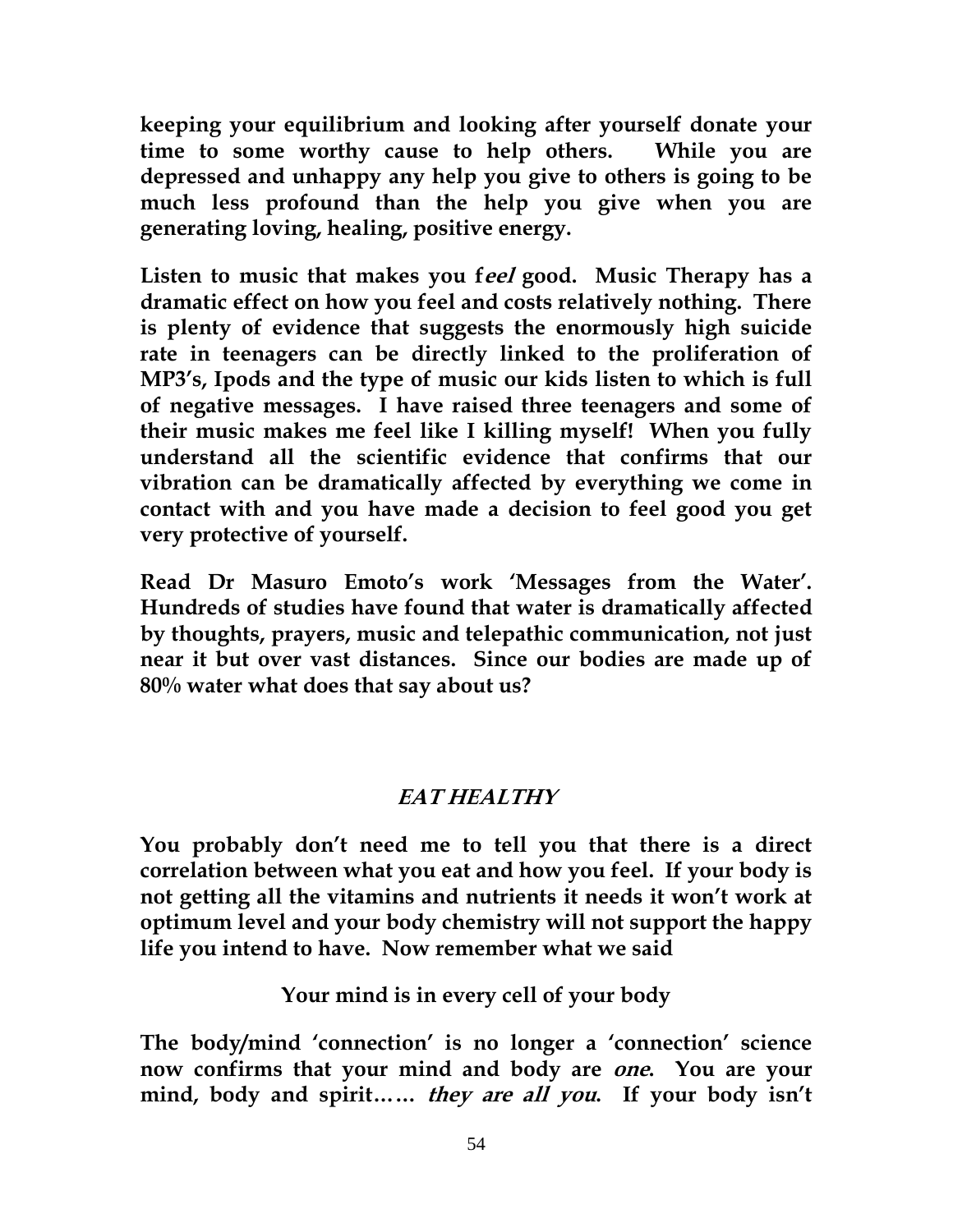**feeling good because the fuel you are putting into it is toxic, fatty, acidic, processed, low in nutrients and fiber and full of food additives and chemicals and you have made a decision that from now on you want to feel good then start eating healthy. Eat as many foods as you can that are fresh and alive. Live foods such as fruit, vegetables, nuts, legumes are full of life giving, positive energy, they are alive. The same energy that you are made of. Processed fast foods are 'dead' foods and they can't possibly make you feel good except that they fill you up and they're tasty. Find something to eat that satisfies your need for tastiness and is healthy.**

**Omega 3 found in flaxseeds and leafy vegetables is known to reduce cortisol levels. Cortisol in the hormone your body secretes in response to stress. Reducing cortisol will make you feel calmer, more peaceful, more in control and happier. Taking a multivitamin that includes Omega 3 is an excellent start as well as large doses of Vitamin B to support your neurological system.**

**A little bit of what you fancy does you good but try to eat mostly plant-based healthy foods just for a while to check it out for yourself. Drink less alcohol (a depressant) and eat less fat (makes you feel sluggish).** 

**Everyone's body is different and what works for you won't work for someone else. Again, practice listening to your body. If it feels good, eat it. Don't buy into the reports that abound about what you should and shouldn't eat this week. 'Don't eat fat, eat protein, don't eat carbohydrates, no do it carbohydrates, don't eat protein'. The experts change their minds every week. Listen to your body. Your body and mind are unique, no-one else is exactly the same mix of vibrations that you are so no-one needs the exact same diet that you do. Eat what makes you feel good.**

#### **EXERCISE FOR FUN**

**If you are anything like me and the majority of clients that come**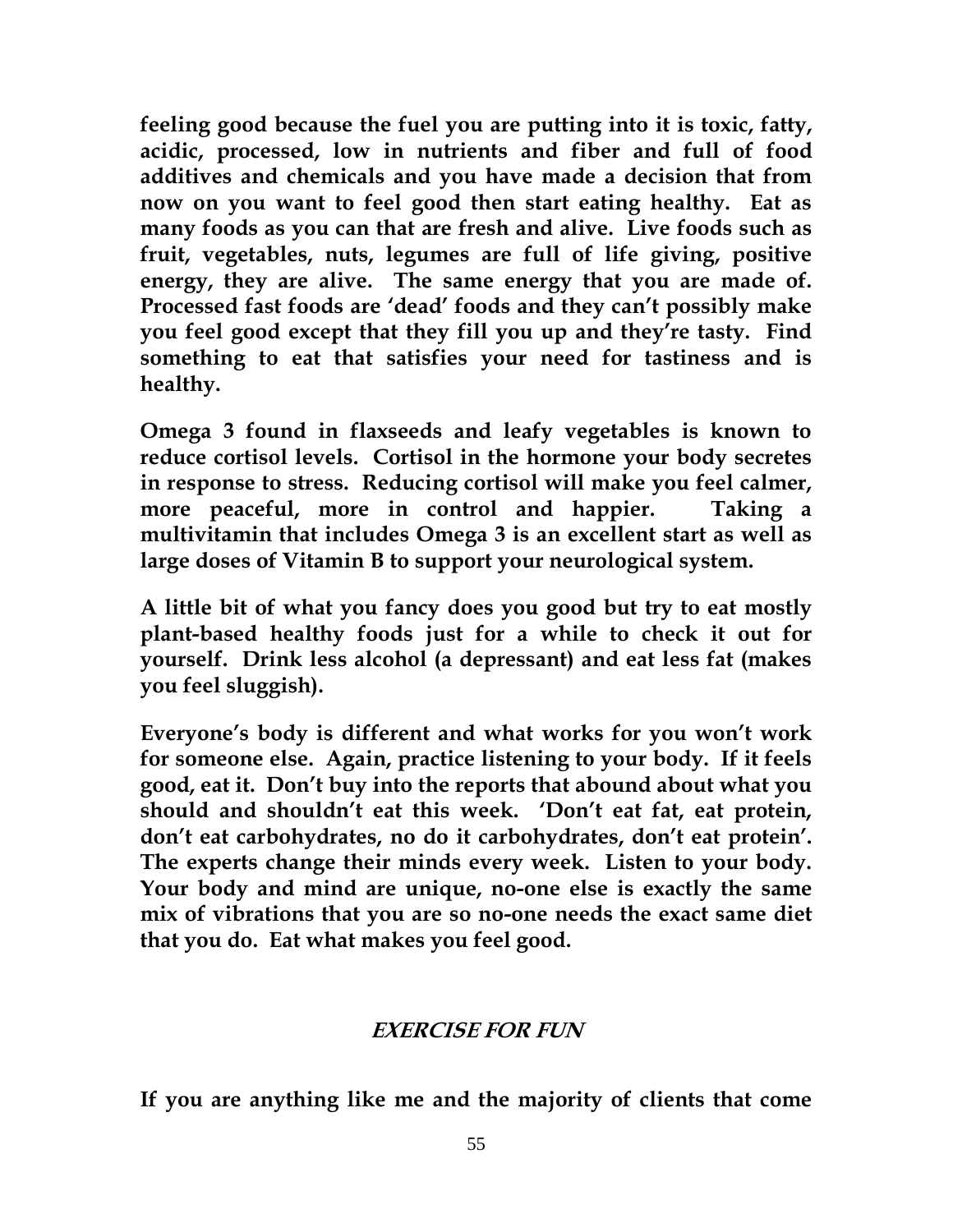**into my office, you are a pro at making excuses not to exercise. I've done it all – aerobics, weight lifting, swimming 1klm daily, walking. And it didn't matter what I was doing, I did it for a while and then had a lot of trouble forcing myself to even start. Willpower only works for so long.**

**The problem with our beliefs about exercise is that we think of it as something we should do and we therefore make it another task, chore, job we have to take care of and we take all the fun out of it.**

**If you want to make exercising and moving more part of you daily life then you have to make it enjoyable. After all we're only human. We're not going to continue for too long to do something that is boring, painful or a chore.**

**The trick is to start to see exercise as something you can enjoy doing. So what is it that you would like to do that involves moving more that you would enjoy? And do it for the enjoyment not because you have to or you think you should.**

**Try walking where there is some lovely scenery to look at, walking at your normal walking pace, feeling the sun on you face and the breeze in your hair, breathing deeply for the shear pleasure of being alive.**

**Try taking up dancing, belly dancing, swimming or something else that you want to participate in. Do it only when you really want to, when you feel like, when you can enjoy it. Don't berate yourself for not exercising because you are perpetuating that self-abuse, feeling bad thing again.** 

**When you are depressed it is very common to not want to exercise even when you know it is good for you. Sometimes you just can't muster enough energy. Even a simple 5 minute walk around the block is a start. Force yourself to do at least that for a few days and soon you will find that you can walk a little further and a little further.**

**Why exercise? Because it releases endorphins, floods your body with oxygen, helps you to digest your food, balances your energy,**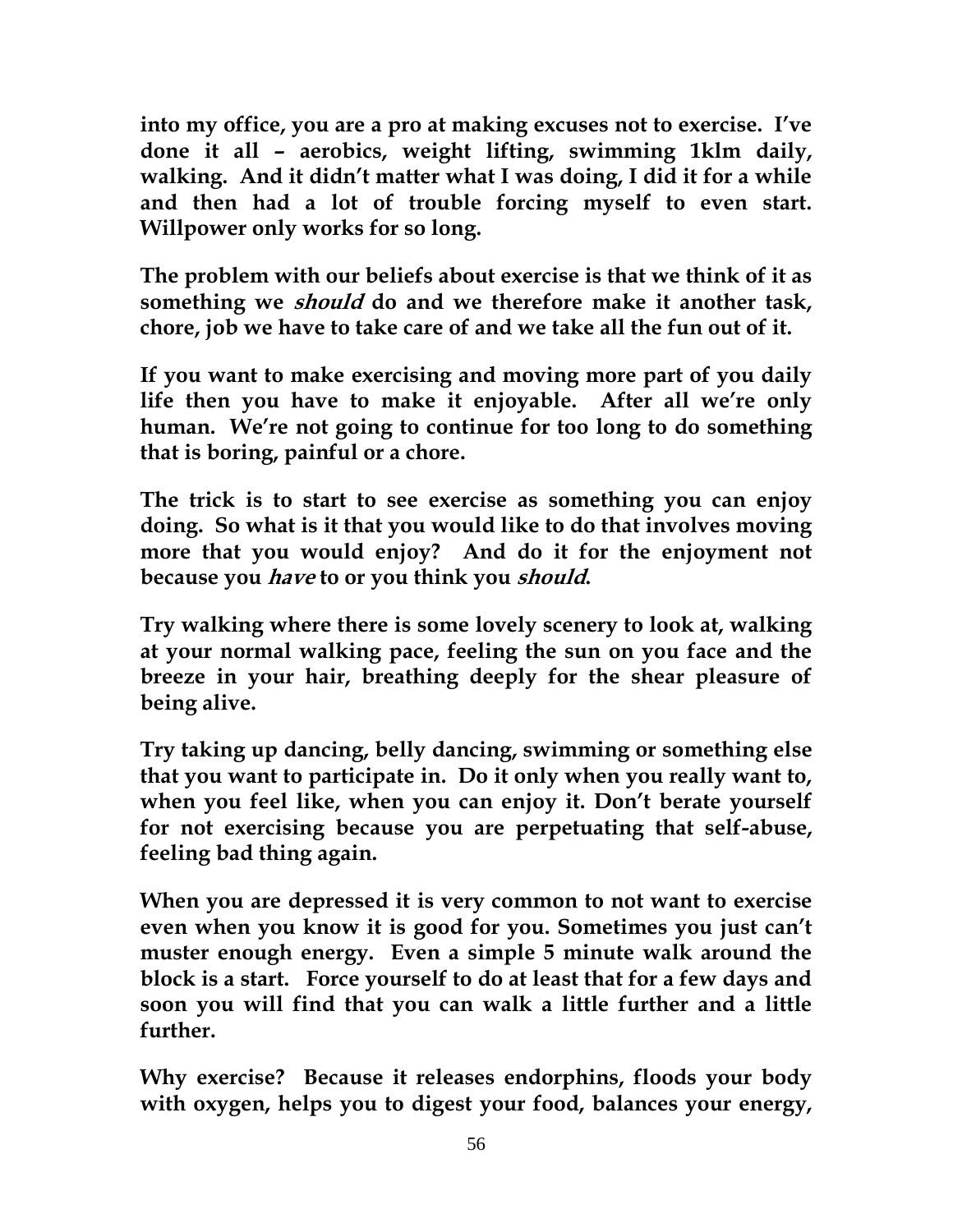**harmonizes your system, makes your feel good. It's all about feeling good.**

**It will make all the difference to how you feel by boosting natural endorphins, relieving stress and getting you fit not to mention the added bonus of being out in the fresh air and near nature which will also have a wonderful effect on how you feel.**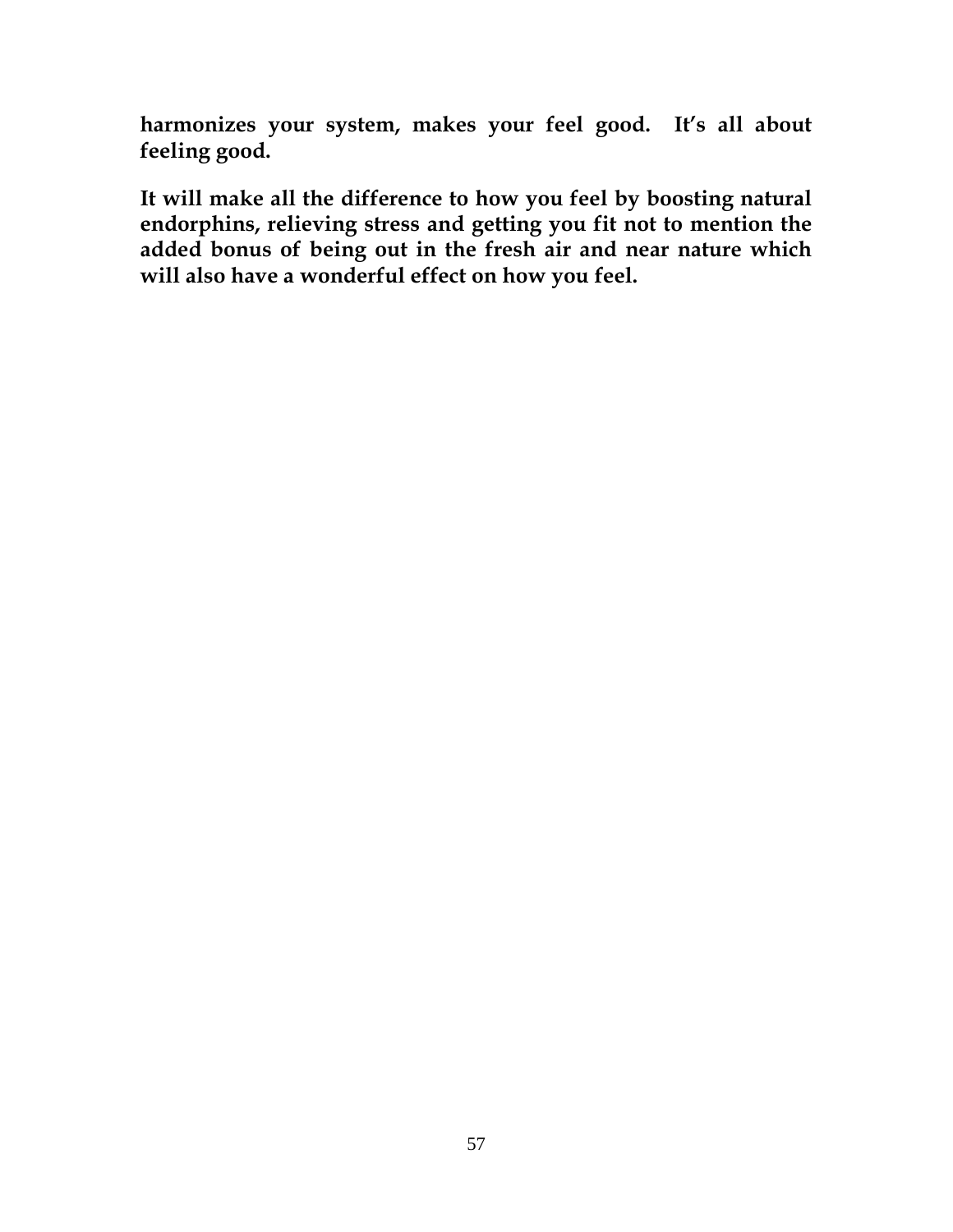## *STRATEGY 11 - FOCUS ON YOURSELF*

**One of the natural effects of being depressed is becoming introspective and self-focused. This serves a very important purpose. By focusing on yourself and looking within you can find answers to your problems which leads you to feel better.**

**Many adults who suffer from depression, anxiety and stress get that way because they have families to care for and responsibilities and they feel trapped by time and circumstance and unable to give themselves whatever it is they need to feel good.**

**Focusing on yourself doesn't mean turning away from those that you love or being cold and uncaring. What it does mean is looking after yourself first. When you get on an airplane the flight attendant goes through this little safety routine where they carefully explain that if the plane starts to crash and the oxygen masks drop down parents must put the oxygen mask on themselves first before attending to their children. There is a very good reason for this because if you're dead you can't be much help to your kids. Likewise, with your life. If you're dead because you didn't look after yourself or if you are miserable because your life isn't supporting you, you aren't any good to anyone else either.**

**When you are happy and you're on top of your game and every day is an adventure and you radiate that positive glow of happiness it is not only the best gift you can give to yourself, it is also the very best gift you can give to those you love. When you are happy, you are a better parent, mother, brother, husband, employee, friend and human being. Being happy means being the very best that you can be in all moments of your life. When you are depressed and unhappy you are the opposite of the best you can be……you're the worst. You can't cope, decision making is difficult, everything is a chore, you have trouble getting on with others, solutions to your problems seem unreachable.**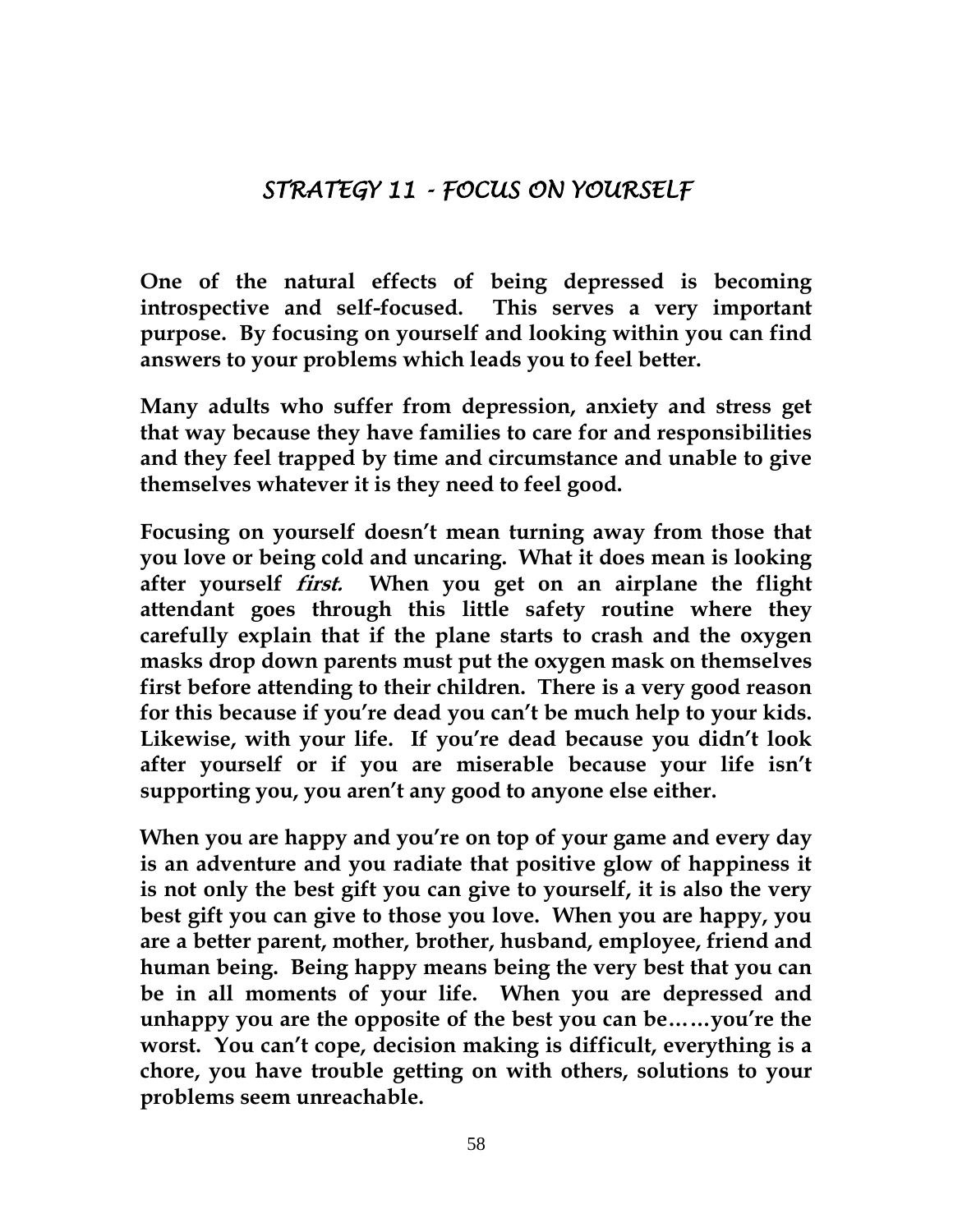**You have to get selfish about your own happiness. You must come to understand that unless you choose to be happy, unless you do whatever it takes to make you happy, unless you make it the most important thing in your life, you are failing yourself, your friends and your family. Feeling good is the most important thing in your life and it should be the first thing you think of each and every day of your life.**

**Unless you make the decision to get selfish and start taking care of yourself no-one else will. It is not anyone else's job to make you happy. It's not your partner's job, or your parents job or your kids job, it's yours. Being a grown-up means taking responsibility for yourself.**

**You are just as important as everyone else in your family. You are just as important as your children. If you constantly eat the burnt chop and put everyone else first thinking that you are doing the heroic thing, think again. That is just a belief, something you picked up along the way and I'm going to challenge you by saying that it isn't true. What are you teaching your children by living your life in misery and unhappiness and putting yourself last as you provide for others? You are teaching them to do the same. You are telling them by modeling it, if not in words, that this is what it means to be an adult. Do you want your children to be miserable adults ignoring their own very important, valid and life-giving needs for the sake of others?**

**Be the person you want your loved ones to become. Modeling is the most powerful form of teaching so make sure that your model of adulthood is one you can be proud of. Teach others how to treat you and themselves, be all that you can be, reach for joy with both hands as if it was your God given right….it is!** 

**Focusing on yourself means not looking outside yourself for happiness or fulfillment. So many people I see spend most of their time worrying about others, attempting to make everyone else happy believing that if those around them would just change their lives would be better. It doesn't work that way. Others cannot**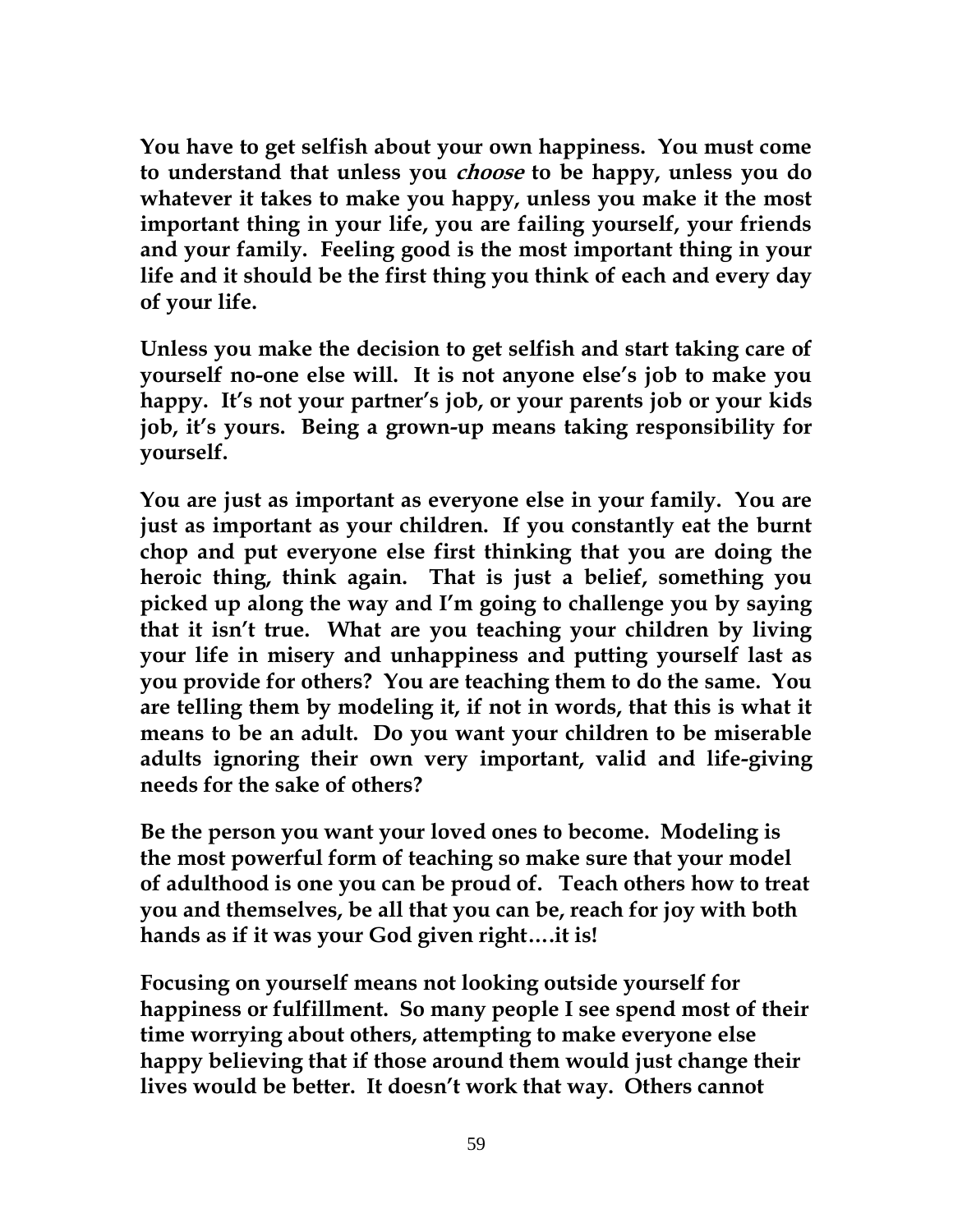**make you happy. You cannot create in someone else's reality and they can't create in yours. Your life is just about you, not them. Their lives are about them. You have to learn to be happy no matter what others are doing around you, that is real freedom, real self-empowerment. No-one can create your reality for you because you are creating it with the energy vibration that you emit that is determined by your thoughts, emotions and actions. When you are focusing your attention on others you are not noticing what you are doing, you aren't noticing what your vibration is saying to the universe. If you are constantly emitting an energy of anxiety and worry about others how are you helping them? You are actually making them and yourself feel worse. Whether they do it consciously or not others pick up on the energy that we are sending out. Your children, friends and loved ones know what is going on with you in some way whether you tell them or not. They know it because they are unconsciously picking up on your energy.**

**Being loving and supporting is great thing but being intrusive and rescuing doesn't help anyone and definitely is not going to make you feel any better in the long run. When the person you are rescuing is back on their feet you are still going to be inside you and feeling the way you do because of what you are thinking and believing and doing.**

**For the next week focus just on you. Tune into yourself at various times throughout the day and feel what is inside. What are you thinking and feeling. Every time you catch the focus of your attention on someone outside of yourself just notice that you are doing it and remind yourself that this week is for you. Gently bring your focus back to you. What are you doing? What do you need right now? What are you feeling? What do you want? What will it take to make you feel a little better right now?** 

**Your life and your happiness starts and ends with you.**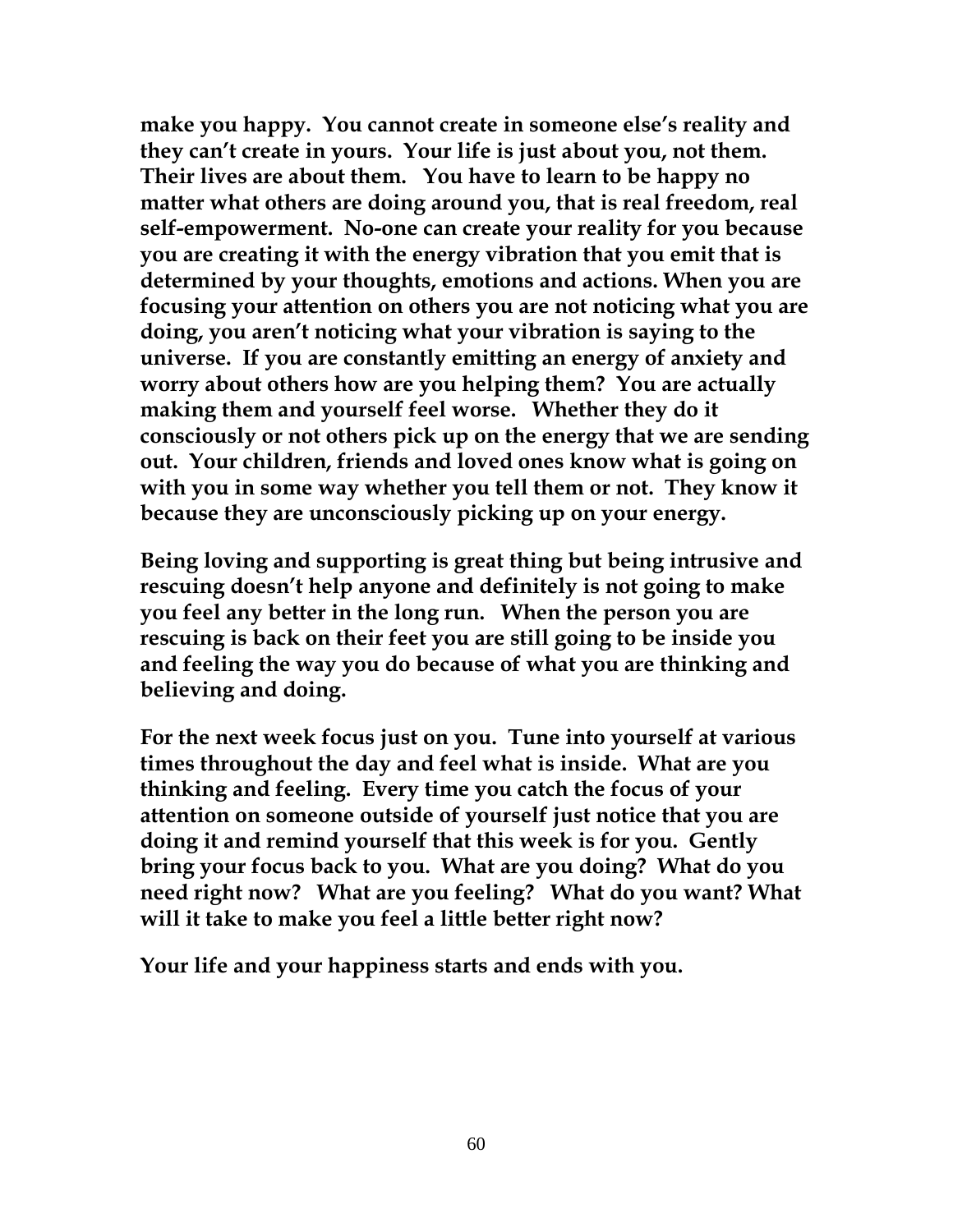#### **AFTERWORD**

#### **Resistance**

**Changing ourselves is scary. When we change we are not quite sure where we are going to end up and sometimes it's less scary to stay where we are, misery and all.**

**Most of us are resistant to change. Changing takes commitment, time and belief in ourselves and therein lies the problem. If you are struggling with depression it is likely you are also struggling with self-esteem and the very thing that caused the problem in the first place is the thing that keeps you stuck there. If you were the parent of a child with a depression issue you would be constantly saying loving and uplifting things to them and when they faltered or started to doubt themselves you would be there to egg them on and help propel them towards their goal. Who does that for you? If you have a good friend, family member or partner who can play that role for you that's excellent but you also have to do it for yourself. When those thoughts of doubt start popping into your head "This is stupid, I'm never going to get better' you have to be there for yourself countering those fears with every positive thought you can muster.**

**If you are prepared for these 'fear and doubt thoughts' before they arise you will be better prepared for them and then you can say to yourself:**

**"Ah there they are….I know these thoughts are the ones that are keeping me stuck and I'm ready for them, I don't have to listen to them, they are just the thoughts of my issue."**

**It can often be a good idea to commit yourself to coaching and therapy by paying for your visits in advance so that you can't come up with an excuse to not go. The fitness and weight loss industry know that this strategy is effective and that's why it is common practice in those industries. If you know you have to go and talk to**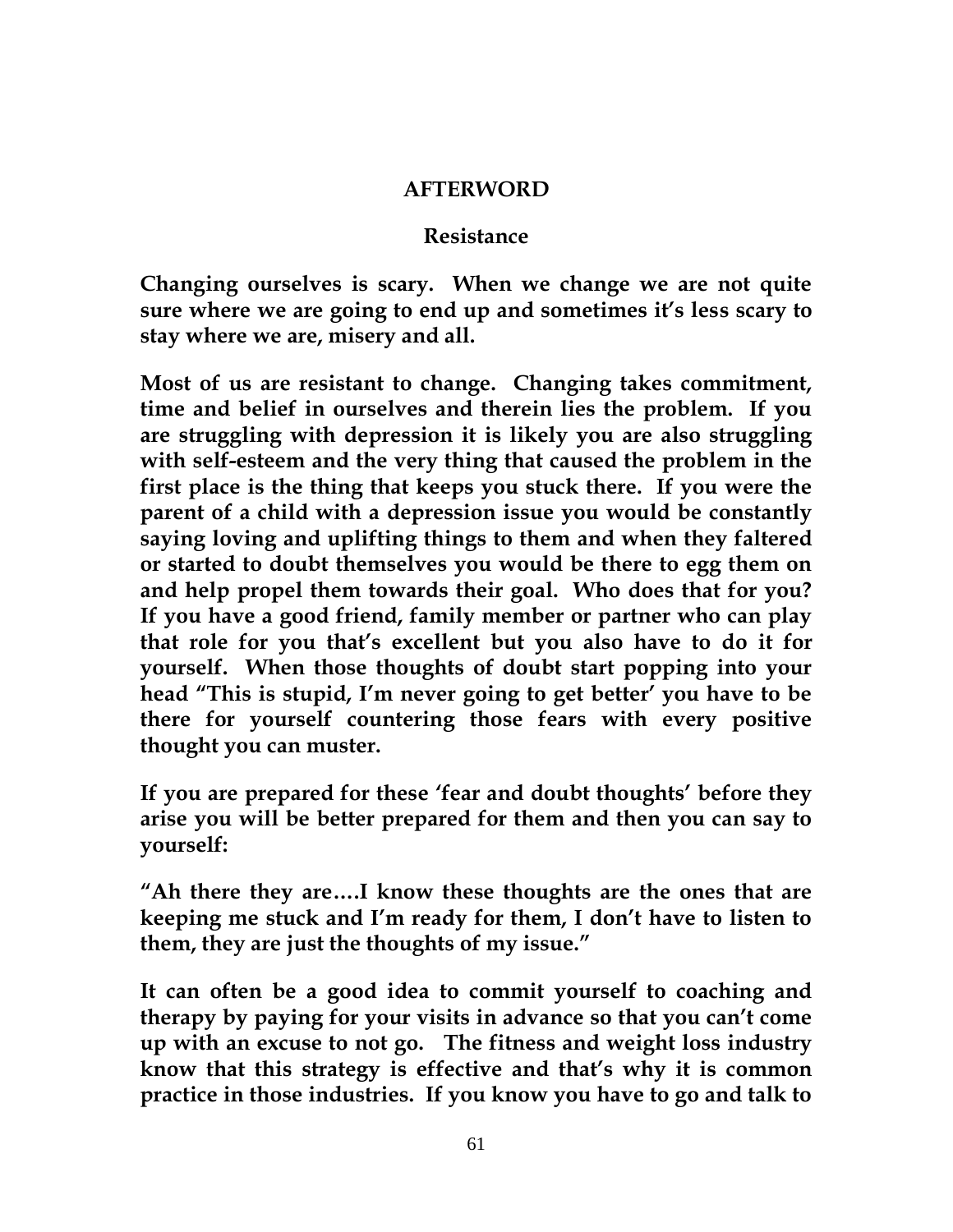**someone about your progress and what you have been doing to help yourself you will be more inclined to put in an effort. You are feeling bad precisely because you have been talking yourself out of feeling good for months or years. If you want to get better you have to make a commitment and find someone, preferably someone with the wonderful power to heal and uplift others, to support and help you through the process.**

**Some common resistant thoughts that keep people stuck are:**

**I don't have the time to do anything about this I can't afford to get coaching or help I'm too busy right now I'll do it later I can handle this by myself Depression runs in my family there's nothing I can do about it I have a chemical imbalance, it's an illness, no therapy can change that I don't believe in all that psycho-babble**

**Have you ever picked up a book or article and started to read it and then felt an overwhelming negative response to what you are reading? Perhaps you threw the book down and said something to yourself like "that's a crock!". Beware of these kinds of strong responses because this is usually an indicator that this is exactly what you need to hear and you are in denial. If you were just bored with what you were reading you wouldn't get the strong emotional response. The strong response is an indicator from your Unconscious Mind. We often resist the exact thing it's in our best interests to pay attention to because it's easier to keep our 'stuff' out of our conscious awareness and keep the status quo. Keeping things as they are and always have been, feels safe and comfortable…going into unchartered waters and taking a close look at ourselves can be scary.**

**Often people have what we call in the business 'secondary gain'. That means that your depression and unhappiness are actually meeting some need that you have. It could be that your depression gives you an excuse not to be social or to work less or to spend more time resting. Perhaps your depression gets you out of having**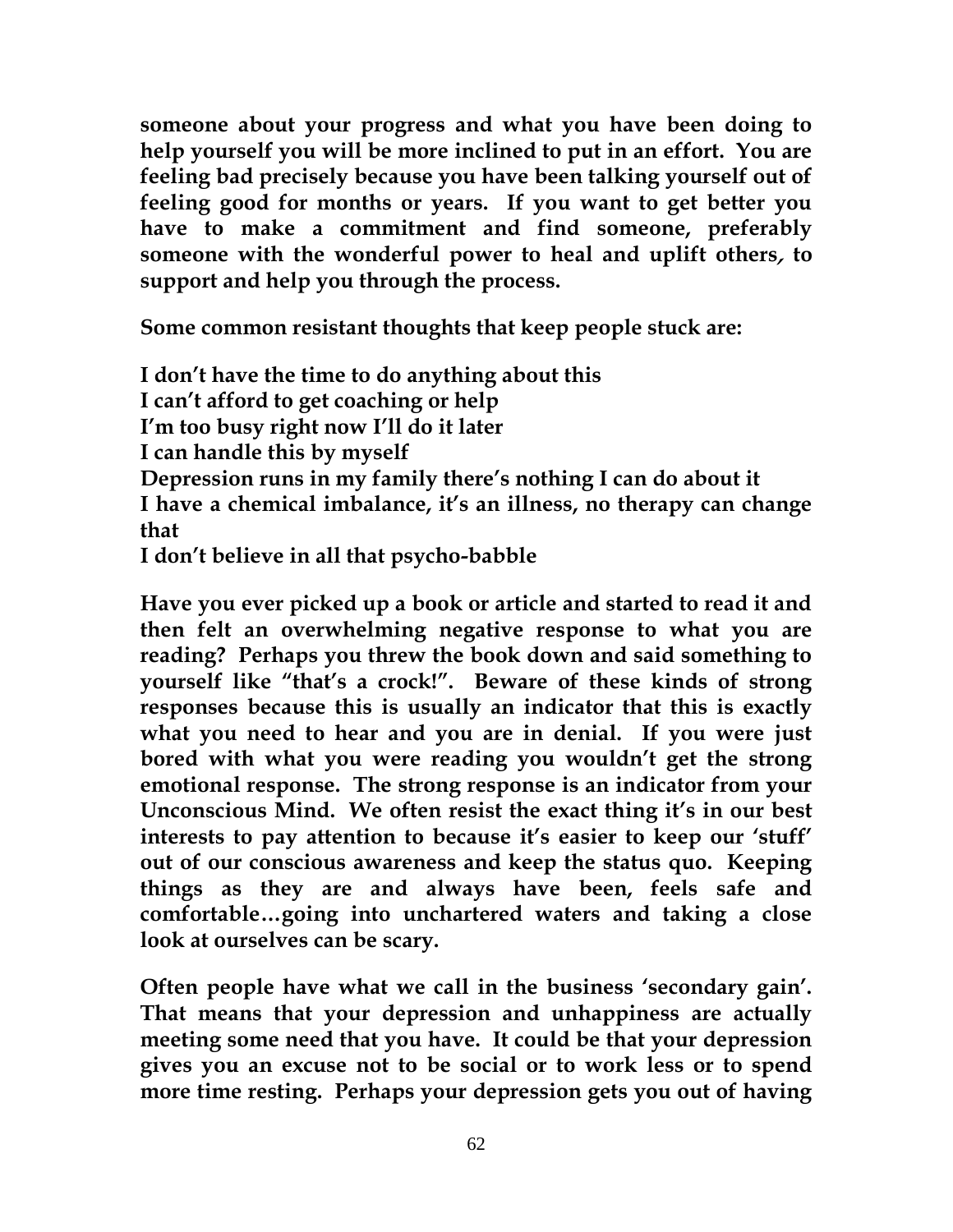**to have relationships or is the cop out you use for not fulfilling the potential you know deep down you have. There can be many reasons why we hang on to our stuff. If you really want to get better and you aren't you need to explore this issue.**

**Love and believe in yourself enough to get the help you deserve. No-one has to feel bad. We all have the capacity to feel joyful, excited and passionate about life and it's our birthright. When you have spent a long time feeling bad you don't know any better, it becomes your natural state of being and feeling great feels like an impossible dream or perhaps you think it's just not who you are. Don't let irrational beliefs that you have picked up along life's path hold you back. Believe in yourself enough to let go of your resistance and dare to believe that you can change.**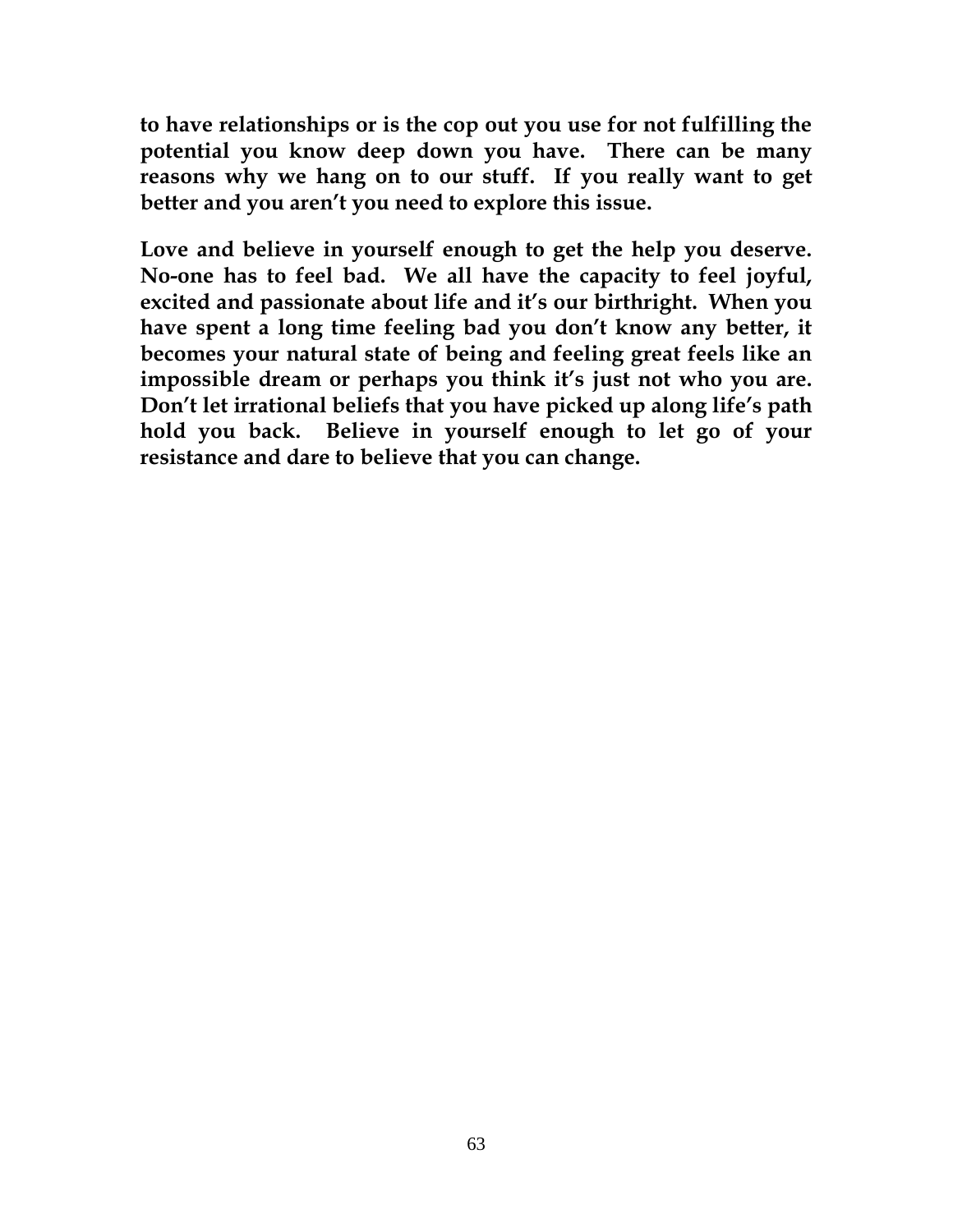Dear Reader

I hope that you have enjoyed "Get Back Your Mojo". It is my deepest desire to help you to live a happy life, feeling empowered, at peace with yourself.

If you feel that you have learnt something new, gained some inspiration or insight or expanded your self-awareness I would love to hear from you so drop me a line at info@Reea.com.au.

I would be deeply grateful if you could take a few moments to write a review of this book on Amazon, all feedback helps!

My deepest gratitude Reea Pawley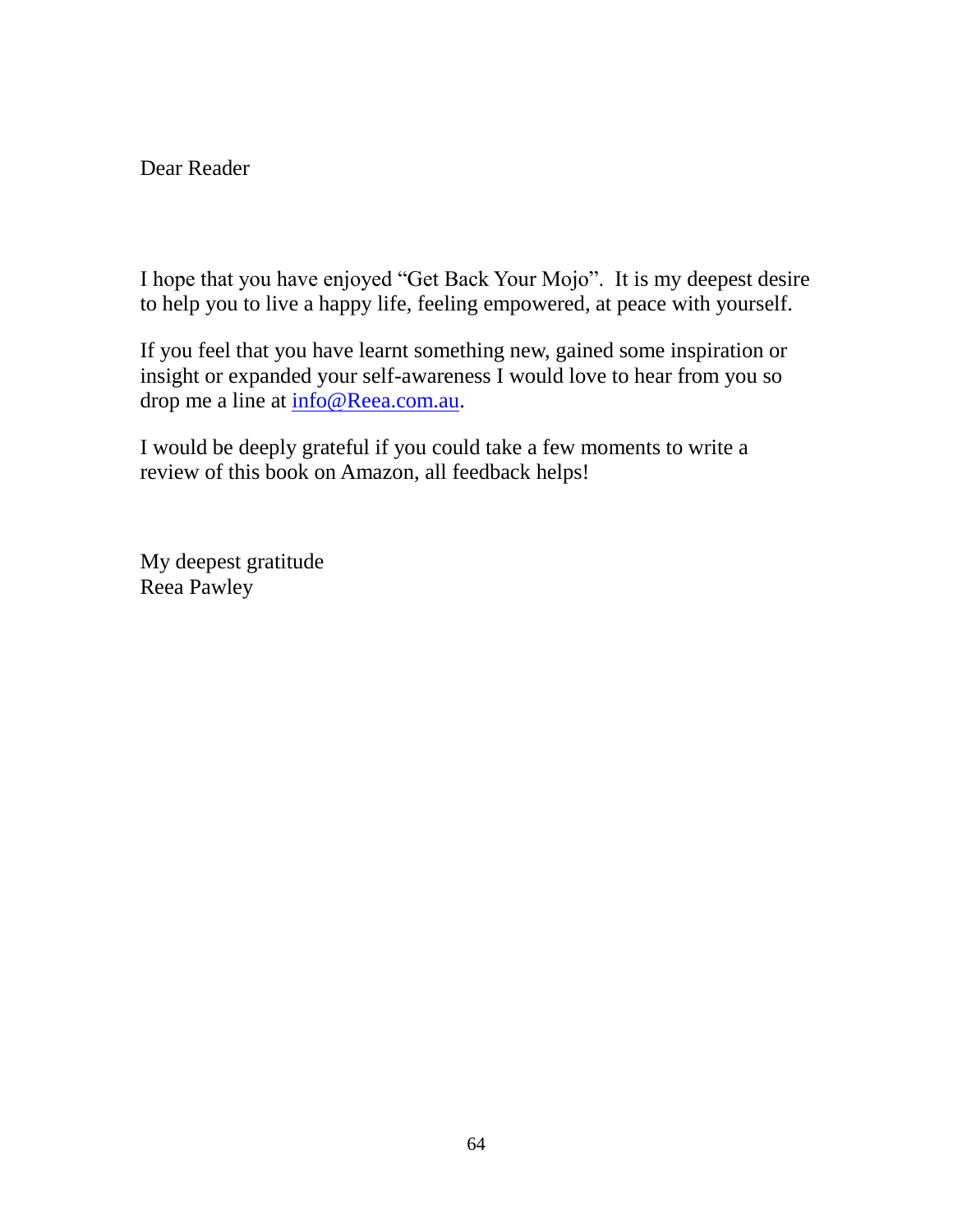

**Reea lives in Newcastle, Australia where she works as an Intuitive Coach, Hypnotherapist and Psychic Empath. Her personal passion is supporting women's emotional, psychological and spiritual wellbeing and being of service in the Awakening of Human Consciousness. She does one on one Intuitive Coaching as well as Soul Readings.**

# Reea Pawley